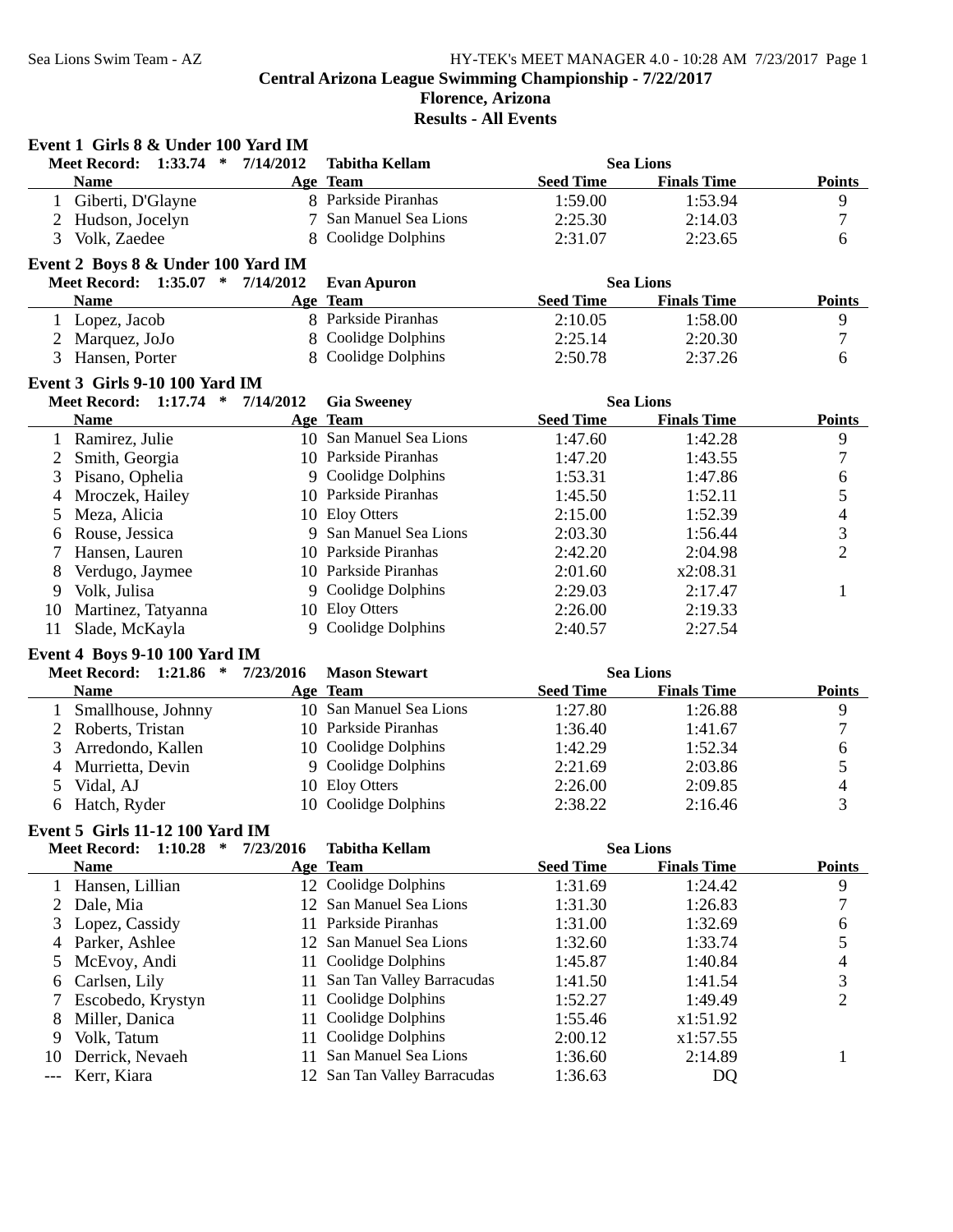# Sea Lions Swim Team - AZ HY-TEK's MEET MANAGER 4.0 - 10:28 AM 7/23/2017 Page 2 **Central Arizona League Swimming Championship - 7/22/2017**

#### **Florence, Arizona Results - All Events**

#### **Event 6 Boys 11-12 100 Yard IM**

|   | 1:05.72<br><b>Meet Record:</b><br>∗    | 7/23/2016 | <b>Evan Apuron</b>           |                  | <b>Sea Lions</b>   |               |
|---|----------------------------------------|-----------|------------------------------|------------------|--------------------|---------------|
|   | <b>Name</b>                            |           | Age Team                     | <b>Seed Time</b> | <b>Finals Time</b> | <b>Points</b> |
|   | Stewart, Mason                         | 11.       | San Manuel Sea Lions         | 1:19.40          | 1:13.68            | 9             |
|   | 2 Kellam, Ethan                        |           | San Manuel Sea Lions         | 1:25.30          | 1:23.79            |               |
|   | 3 Elliott, Tanner                      |           | 12 Parkside Piranhas         | 1:28.30          | 1:24.51            | 6             |
| 4 | Satter, Max                            | 11        | Globe Piranhas               | 1:32.00          | 1:25.64            |               |
|   | 5 Pisano, Crush                        |           | 11 Coolidge Dolphins         | 1:29.60          | 1:31.17            | 4             |
|   | 6 Zovko, Emerik                        | 11.       | San Manuel Sea Lions         | 1:26.90          | 1:34.81            | 3             |
|   | --- Mathis, John-Michael               |           | 12 San Tan Valley Barracudas | 1:16.43          | DQ                 |               |
|   | <b>Event 7 Girls 13-14 200 Yard IM</b> |           |                              |                  |                    |               |
|   | $\ast$<br><b>Meet Record: 2:31.94</b>  | 7/18/2015 | <b>Gianna Sweeney</b>        |                  | <b>Sea Lions</b>   |               |
|   | <b>Name</b>                            |           | Age Team                     | <b>Seed Time</b> | <b>Finals Time</b> | <b>Points</b> |
|   | 1 Kellam, Tabitha                      | 13.       | San Manuel Sea Lions         | 2:28.50          | $2:24.40*$         | 9             |

| $\mathbf{r}$ . The statistic state is the state of $\mathbf{r}$ |                         | ------  | ------  |  |
|-----------------------------------------------------------------|-------------------------|---------|---------|--|
| 2 McDade, Macy                                                  | 14 Parkside Piranhas    | 2:40.40 | 2:37.26 |  |
| 3 Chavez, Star                                                  | 14 San Manuel Sea Lions | 2:58.70 | 3:02.17 |  |
| --- Voelker, Madison                                            | 14 Globe Piranhas       | 3:36.00 | DO      |  |
|                                                                 |                         |         |         |  |

#### **Event 8 Boys 13-14 200 Yard IM**

| Meet Record: 2:20.28 * | 7/19/2014 | Will Newman             |                  | <b>Sea Lions</b>   |               |
|------------------------|-----------|-------------------------|------------------|--------------------|---------------|
| <b>Name</b>            |           | Age Team                | <b>Seed Time</b> | <b>Finals Time</b> | <b>Points</b> |
| 1 Apuron, Evan         |           | 13 San Manuel Sea Lions | 2:13.30          | $2:12.92*$         |               |
| 2 Lopez, AJ            |           | 13 San Manuel Sea Lions | 2:32.00          | 2:27.38            |               |
| 3 Lawson, Robbie       |           | 14 Coolidge Dolphins    | 2:54.69          | 2:54.36            |               |
| 4 Sansores, Xavier     |           | 13 Parkside Piranhas    | 2:55.50          | 2:56.75            |               |
| 5 Shoemaker, Seth      |           | 13 Parkside Piranhas    | 2:57.30          | 2:58.12            |               |

### **Event 9 Girls 15-18 200 Yard IM**

| Meet Record: 2:35.75 * | 7/19/2014 | <b>Baylee Hodge</b>          |                  | Coolidge           |               |
|------------------------|-----------|------------------------------|------------------|--------------------|---------------|
| <b>Name</b>            |           | Age Team                     | <b>Seed Time</b> | <b>Finals Time</b> | <b>Points</b> |
| Nienhuis, Julia        |           | 17 Parkside Piranhas         | 2:57.50          | 2:57.16            |               |
| 2 Hill, BaiLee         |           | 15 San Manuel Sea Lions      | 3:29.90          | 3:20.56            |               |
| 3 Bridges, Bonnie      |           | 16 San Manuel Sea Lions      | 3:30.60          | 3:48.18            |               |
| 4 Mode, Adrianna       |           | 15 Coolidge Dolphins         | 3:49.15          | 4:02.94            |               |
| --- Brown, Ady         |           | 16 San Tan Valley Barracudas | 3:29.53          | DQ                 |               |

#### **Event 10 Boys 15-18 200 Yard IM**

| <b>Meet Record: 2:14.68</b><br>∗ | 7/18/2015 | <b>Will Newman</b>      |                  | <b>Sea Lions</b>   |               |
|----------------------------------|-----------|-------------------------|------------------|--------------------|---------------|
| <b>Name</b>                      |           | <b>Age Team</b>         | <b>Seed Time</b> | <b>Finals Time</b> | <b>Points</b> |
| Venditti, Devin                  |           | 17 Parkside Piranhas    | 2:34.00          | 2:27.75            |               |
| Valenzuela, Andres               |           | 15 San Manuel Sea Lions | 2:31.90          | 2:30.34            | −             |
| 3 Nienhuis, Jack                 |           | 15 Parkside Piranhas    | 2:40.20          | 2:33.17            |               |
| Baker, Dalton                    |           | Parkside Piranhas       | 2:43.90          | 2:44.23            |               |

#### **Event 11 Girls 8 & Under 100 Yard Medley Relay**

| <b>Meet Record: 1:42.03</b><br>∗ | 7/15/2006<br><b>Stingrays</b> | Kearny               |                    |               |
|----------------------------------|-------------------------------|----------------------|--------------------|---------------|
|                                  | Haley, Stormee, Sarah         |                      |                    |               |
| Team                             | Relay                         | <b>Seed Time</b>     | <b>Finals Time</b> | <b>Points</b> |
| Parkside Piranhas                | А                             | 1:48.30              | 1:45.71            | 18            |
| 1) Neal, Tamryn 8                | 2) Giberti, D'Glayne 8        | 3) Trejo, Brooklyn 8 |                    |               |
| 2 Coolidge Dolphins              |                               | NT                   | 2:04.97            | 14            |
| 1) Volk, Zaedee 8                | 2) White, Remi 8              | 3) Hansen, Ivy 7     | 4) Hansen, Elsie 8 |               |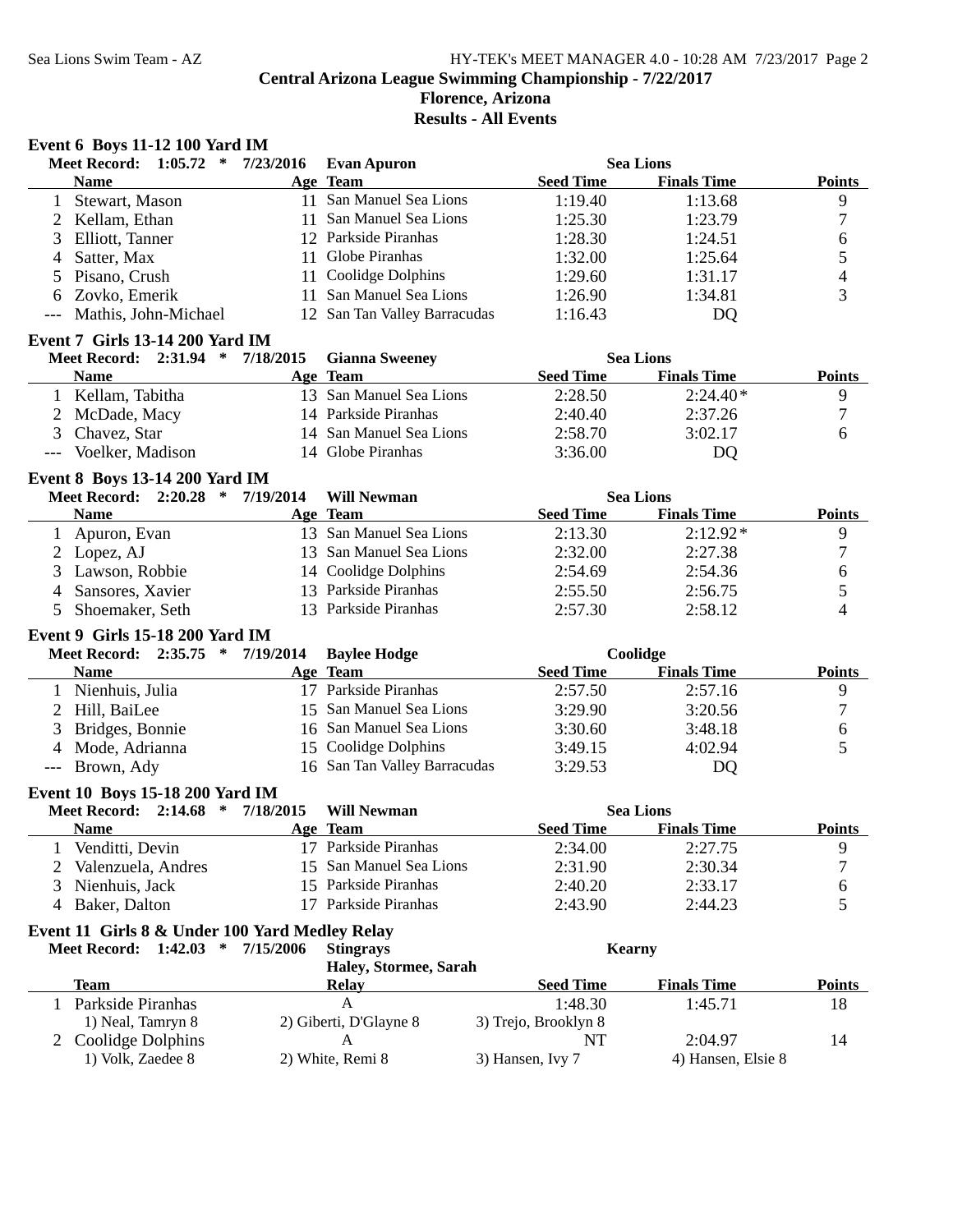# **Florence, Arizona**

**Results - All Events**

#### **(Event 11 Girls 8 & Under 100 Yard Medley Relay)**

| Team                   | Relav                   | <b>Seed Time</b>    | <b>Finals Time</b> | <b>Points</b> |
|------------------------|-------------------------|---------------------|--------------------|---------------|
| 3 San Manuel Sea Lions |                         | 2:53.56             | 2:20.21            |               |
| 1) Hudson, Jocelyn 7   | 2) Nemons, Annie 6      |                     |                    |               |
| Coolidge Dolphins      |                         | NT                  | 3:27.97            | 10            |
| 1) Hughes, Jamie 7     | 2) Randall, Lexington 7 | 3) Diaz, Isabella 7 | 4) Hatch, Rylee 6  |               |

#### **Event 12 Boys 8 & Under 100 Yard Medley Relay**

#### **Meet Record: 1:31.60 \* 7/19/2014 San Manuel Sea Lions**

#### **Joey, Emerik, Rocky, Mason**

| $000, 1000, 1000, 1000, 1000, 1000, 1000, 1000, 1000, 1000, 1000, 1000, 1000, 1000, 1000, 1000, 1000, 1000, 1000, 1000, 1000, 1000, 1000, 1000, 1000, 1000, 1000, 1000, 1000, 1000, 1000, 1000, 1000, 1000, 1000, 1000, 1000,$ |                             |                    |                          |                    |               |
|--------------------------------------------------------------------------------------------------------------------------------------------------------------------------------------------------------------------------------|-----------------------------|--------------------|--------------------------|--------------------|---------------|
|                                                                                                                                                                                                                                | Team                        | <b>Relay</b>       | <b>Seed Time</b>         | <b>Finals Time</b> | <b>Points</b> |
|                                                                                                                                                                                                                                | Parkside Piranhas           | А                  | 2:01.90                  | 1:47.12            | 18            |
|                                                                                                                                                                                                                                | 1) Denning, Ephraim 7       | 2) Lopez, Jacob 8  | 3) Weckwerth, Haaken 7   |                    |               |
|                                                                                                                                                                                                                                | 2 San Tan Valley Barracudas | А                  | 2:23.28                  | 1:58.03            | 14            |
|                                                                                                                                                                                                                                | 1) Baptiste, Dartagnan 7    | 2) Minor, Kade 7   | 3) Baptiste, Rahmaisen 8 |                    |               |
|                                                                                                                                                                                                                                | 3 Coolidge Dolphins         | А                  | NT                       | 2:01.25            | 12            |
|                                                                                                                                                                                                                                | 1) Hansen, Porter 8         | 2) Linke, Emmitt 8 | 3) Marquez, JoJo 8       | 4) Ustic, Owen 7   |               |
|                                                                                                                                                                                                                                | 4 Coolidge Dolphins         | В                  | NT                       | 2:41.00            | 10            |
|                                                                                                                                                                                                                                | 1) Volk, Tanyon 6           | 2) Linke, Logan 6  | 3) Hansen, Cal 6         | 4) Garcia, Khy 6   |               |
|                                                                                                                                                                                                                                |                             |                    |                          |                    |               |

#### **Event 13 Girls 9-10 200 Yard Medley Relay**

#### **Meet Record: 2:49.99 \* 7/14/2012 San Manuel Sea Lions**

| Gia, Vanessa, Darien, Royann |                       |                        |                     |               |  |  |
|------------------------------|-----------------------|------------------------|---------------------|---------------|--|--|
| Team                         | <b>Relay</b>          | <b>Seed Time</b>       | <b>Finals Time</b>  | <b>Points</b> |  |  |
| Parkside Piranhas            | А                     | 3:18.50                | 3:13.49             | 18            |  |  |
| 1) Gameros, Brooklyn 9       | 2) Mroczek, Hailey 10 | 3) Smith, Georgia 10   |                     |               |  |  |
| 2 Parkside Piranhas          | В                     | 4:00.70                | 3:29.88             | 14            |  |  |
| 1) Verdugo, Jaymee 10        | 2) Hall, Harlie 10    | 3) Thrall, Shelby 9    | 4) Galpin, Katy 9   |               |  |  |
| 3 San Manuel Sea Lions       | А                     | 3:59.01                | 3:39.71             | 12            |  |  |
| 1) Zovko, Anya 9             | 2) Rouse, Jessica 9   | 3) Ramirez, Julie 10   | 4) Ervin, Arianna 9 |               |  |  |
| 4 Coolidge Dolphins          | A                     | NT                     | 3:54.66             | 10            |  |  |
| 1) Volk, Julisa 9            | 2) Pisano, Ophelia 9  | 3) Murrieta, Sophia 10 | 4) Slade, McKayla 9 |               |  |  |

#### **Event 14 Boys 9-10 200 Yard Medley Relay**

**Meet Record: 2:42.44 \* 7/23/2016 Sea Lions San Manuel Sea Lions J Castellanos, M Stewart, E Kellam, J Smallhouse**

|                          | J Castellanos, M Stewart, E Rellam, J Smallhouse |                         |                    |               |
|--------------------------|--------------------------------------------------|-------------------------|--------------------|---------------|
| Team                     | <b>Relay</b>                                     | <b>Seed Time</b>        | <b>Finals Time</b> | <b>Points</b> |
| San Manuel Sea Lions     | А                                                | 3:28.07                 | 3:14.05            | 18            |
| 1) Smallhouse, Johnny 10 | 2) Madrid, Martin 10                             | 3) Dale, Cooper 9       | 4) Young, Pedro 10 |               |
| 2 Coolidge Dolphins      |                                                  | NT                      | 3:40.48            | 14            |
| 1) Murrietta, Devin 9    | 2) Hansen, Anders 10                             | 3) Arredondo, Kallen 10 | 4) Sesma, Aston 10 |               |
| --- Coolidge Dolphins    |                                                  | NT                      | DO                 |               |
| 1) Henry, Gunnar 9       | 2) Tamisiea, James 9                             |                         |                    |               |
|                          |                                                  |                         |                    |               |

#### **Event 15 Girls 11-12 200 Yard Medley Relay**

Meet Record: 2:31.13 \* 7/16/2011 Dolphins Coolidge **Dolphins** Coolidge

|  | Jayla, Megan, Paige, Savannah |
|--|-------------------------------|

| Jayla, Blcgan, I alge, Davannan |                       |                           |                       |                       |  |  |  |
|---------------------------------|-----------------------|---------------------------|-----------------------|-----------------------|--|--|--|
| Team                            | <b>Relay</b>          | <b>Seed Time</b>          | <b>Finals Time</b>    | <b>Points</b>         |  |  |  |
| San Manuel Sea Lions            | А                     | 2:43.53                   | 2:43.05               | 18                    |  |  |  |
| 1) Parker, Ashlee 12            | $2)$ Dale, Mia 12     | 3) Castellanos, Briana 12 |                       |                       |  |  |  |
| 2 Parkside Piranhas             | Α                     | 3:20.80                   | 3:02.62               | 14                    |  |  |  |
| 1) Lopez, Cassidy 11            | 2) Hansen, Melissa 12 | 3) Hansen, Rachel 12      |                       |                       |  |  |  |
| 3 Coolidge Dolphins             | A                     | NT.                       | 3:03.36               | 12                    |  |  |  |
| 1) Henry, Tatum 11              | 2) Hansen, Lillian 12 | 3) McEvoy, Andi 11        | 4) Garcia, Tatiana 12 |                       |  |  |  |
|                                 |                       |                           |                       | 4) Derrick, Nevaeh 11 |  |  |  |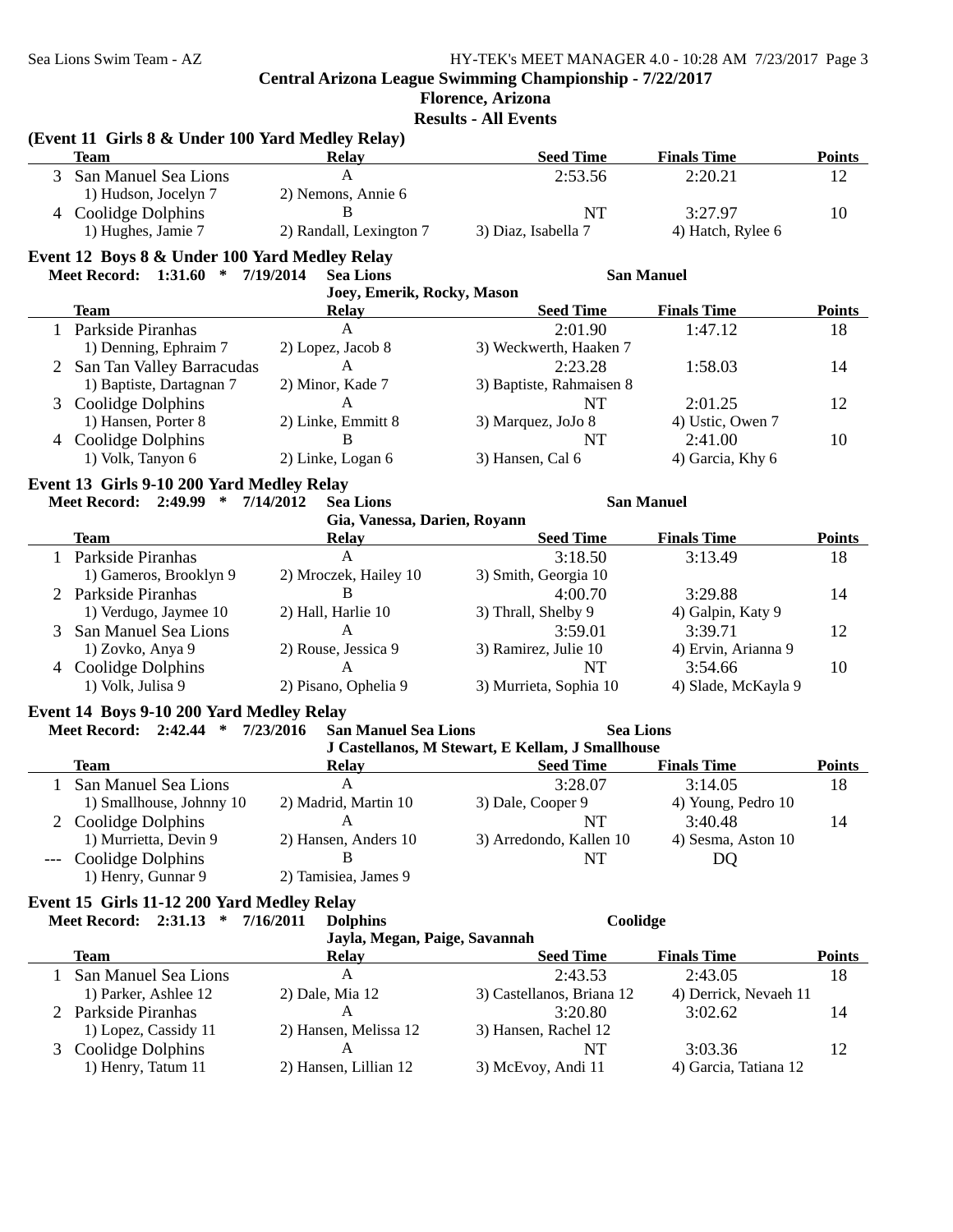# **Florence, Arizona**

**Results - All Events**

#### **(Event 15 Girls 11-12 200 Yard Medley Relay)**

| Team                        | <b>Relay</b>           | <b>Seed Time</b>        | <b>Finals Time</b>   | Points |
|-----------------------------|------------------------|-------------------------|----------------------|--------|
| 4 San Tan Valley Barracudas |                        | 3:09.66                 | 3:12.02              | 10     |
| 1) Barrios, Gracie 11       | 2) Hall, Lily 12       | 3) Carlsen, Lily 11     |                      |        |
| 5 Globe Piranhas            |                        | 4:05.00                 | 3:44.32              |        |
| 1) Satter, Emilee 11        | 2) Voelker, Tabitha 11 |                         |                      |        |
| --- Coolidge Dolphins       |                        | NT                      | DO                   |        |
| 1) Volk, Tatum 11           | 2) Webb, Cheyenne 11   | 3) Escobedo, Krystyn 11 | 4) Miller, Danica 11 |        |

#### **Event 16 Boys 11-12 200 Yard Medley Relay**

# **Meet Record: 2:12.15 \* 7/23/2016 Sea Lions San Manuel Sea Lions**

| E Apuron, R Stewart, B Fister, A Lopez |                           |                          |                      |               |  |  |  |
|----------------------------------------|---------------------------|--------------------------|----------------------|---------------|--|--|--|
| Team                                   | <b>Relay</b>              | <b>Seed Time</b>         | <b>Finals Time</b>   | <b>Points</b> |  |  |  |
| 1 San Manuel Sea Lions                 | A                         | 2:41.75                  | 2:22.08              | 18            |  |  |  |
| 1) Castellanos, Joey 11                | 2) Stewart, Mason 11      | 3) Fister, Ben 12        | 4) Kellam, Ethan 11  |               |  |  |  |
| 2 Globe Piranhas                       | A                         | 2:58.00                  | 2:46.72              | 14            |  |  |  |
| 1) Harrison, Corey 11                  | 2) Satter, Trey 12        | 3) Satter, Max 11        | 4) Martin, Nik 11    |               |  |  |  |
| 3 San Manuel Sea Lions                 | В                         | 3:10.92                  | 2:51.63              | 12            |  |  |  |
| 1) Garcia, Adrian 11                   | 2) Zovko, Emerik 11       | 3) Sanz-Anton, Robert 12 | 4) Andrade, Rocky 11 |               |  |  |  |
| 4 Parkside Piranhas                    | A                         | 3:07.60                  | 2:53.70              | 10            |  |  |  |
| 1) Roberts, Tristan 10                 | 2) Elliott, Tanner 12     | 3) Barker, Nathan 9      |                      |               |  |  |  |
| 5 San Tan Valley Barracudas            | A                         | 3:42.35                  | 3:25.56              | 8             |  |  |  |
| 1) Giamei, Shawn 9                     | 2) Baptiste, Deahntreh 11 | 3) Figueroa, Jacob 9     | 4) Minor, Shad 11    |               |  |  |  |

### **Event 17 Girls 13-14 200 Yard Medley Relay**

#### **Meet Record: 2:15.07 \* 7/14/2012 Cooildge Dolphins Jayla, Megan, Bianca, Savannah Team Relay Relay Seed Time Finals Time Points** 1 San Manuel Sea Lions A 2:25.07 2:14.42\* 18 1) Estrada, Rianna 13 2) Kellam, Tabitha 13 2 Parkside Piranhas A<br>
2:46.80 2:20.70 14<br>
2) McDade, Macy 14 3) Venditti, Taryn 13 1) McLaughlin, Kethryn 14 3 San Tan Valley Barracudas A<br>
2:39.87 2:30.02 12<br>
2:39.87 2:30.02 12<br>
2:39.87 2:30.02 12 2) Guerena, Elyse 14 3) Mullen, Mackenzie 14 4) Watson, Chloe 13 4 San Manuel Sea Lions B<br>
10 1) Bridges, Aubrey 14 2) Chavez, Star 14 3) Young, Karyme 13 1) Bridges, Aubrey 14 2) Chavez, Star 14 3) Young, Karyme 13 --- San Tan Valley Barracudas B<br>
1) Brambley, Evelyn 11 2) Maher, Nora 13 3) Kerr, Kiara 12 4) Hinchey, Jayme 13 1) Brambley, Evelyn 11 2) Maher, Nora 13 3) Kerr, Kiara 12

### **Event 18 Boys 13-14 200 Yard Medley Relay**

#### **Meet Record: 2:16.80 \* 7/20/2013 San Manuel Sea Lions**

| Will, Christian, Mikey, Colbey |                            |                          |                         |               |  |  |  |
|--------------------------------|----------------------------|--------------------------|-------------------------|---------------|--|--|--|
| <b>Team</b>                    | <b>Relay</b>               | <b>Seed Time</b>         | <b>Finals Time</b>      | <b>Points</b> |  |  |  |
| 1 San Manuel Sea Lions         | A                          | 2:12.44                  | $1:59.07*$              | 18            |  |  |  |
| $1)$ Lopez, AJ 13              | 2) Stewart, Riley 13       | 3) Apuron, Evan 13       | 4) Fister, Nate 14      |               |  |  |  |
| 2 Coolidge Dolphins            | A                          | NT                       | 2:23.31                 | 14            |  |  |  |
| 1) Lawson, Robbie 14           | 2) Hansen, Gavin 14        | 3) Linke, Holden 13      |                         |               |  |  |  |
| 3 Parkside Piranhas            | A                          | 2:48.60                  | 2:29.20                 | 12            |  |  |  |
| 1) Giannini, Chance 14         | 2) Shoemaker, Seth 13      | 3) Sansores, Xavier 13   |                         |               |  |  |  |
| 4 San Tan Valley Barracudas    | A                          | 2:55.97                  | 2:42.75                 | 10            |  |  |  |
| 1) Guerena, Austin 12          | 2) Mathis, John-Michael 12 | 3) Christensen, Allen 14 | 4) Christensen, Dean 13 |               |  |  |  |
| 5 San Manuel Sea Lions         | B                          | 3:01.62                  | 3:04.41                 |               |  |  |  |
| 1) Hill, Hunter 13             | 2) Curry, Vicente 11       | 3) Silva, D'Andre 12     |                         |               |  |  |  |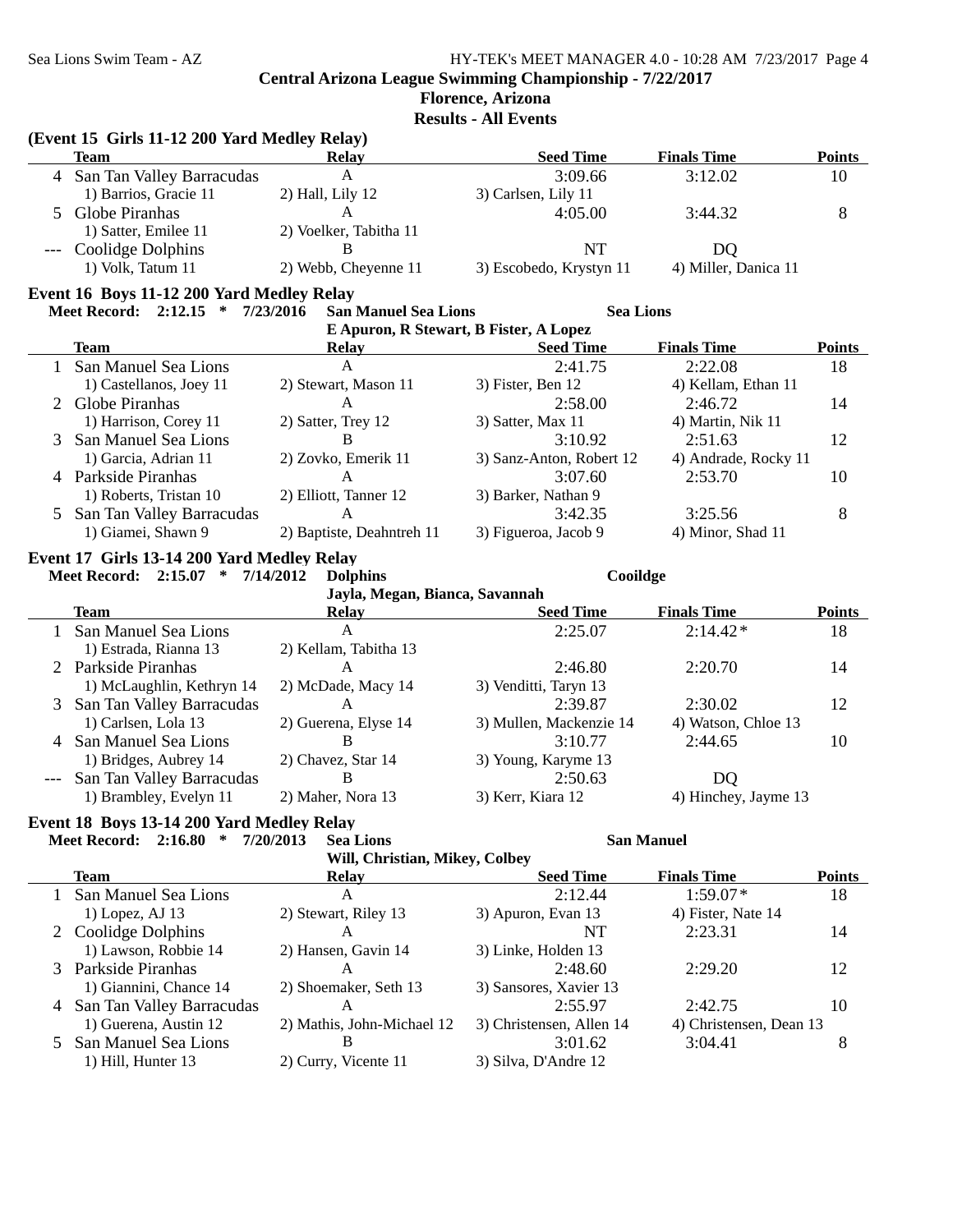# **Florence, Arizona**

**Results - All Events**

|   | Event 19 Girls 15-18 200 Yard Medley Relay<br><b>Meet Record: 2:14.41</b><br>$*$ 2002 |           | <b>Barracudas</b>                       | Maricopa                                   |                          |                          |  |  |
|---|---------------------------------------------------------------------------------------|-----------|-----------------------------------------|--------------------------------------------|--------------------------|--------------------------|--|--|
|   | <b>Team</b>                                                                           |           | Elisa, Amber, Andreanna<br><b>Relay</b> | <b>Seed Time</b>                           | <b>Finals Time</b>       | <b>Points</b>            |  |  |
|   | 1 San Manuel Sea Lions                                                                |           | $\mathbf{A}$                            | 2:34.84                                    | 2:22.58                  | 18                       |  |  |
|   | 1) Rice, Jessi 16                                                                     |           | 2) Woods, Raya 17                       | 3) Apuron, Darien 15                       | 4) Parker, Kayla 15      |                          |  |  |
|   | 2 Parkside Piranhas                                                                   |           | A                                       | 2:50.90                                    | 2:29.51                  | 14                       |  |  |
|   | 1) Padilla-Osife, Amy 17                                                              |           | 2) Nienhuis, Julia 17                   |                                            |                          |                          |  |  |
|   |                                                                                       |           | A                                       | 2:50.65                                    | 2:44.72                  | 12                       |  |  |
|   | 3 San Tan Valley Barracudas                                                           |           |                                         | 3) Hansen, Carrie 16                       |                          |                          |  |  |
|   | 1) Brown, Ady 16<br>4 Globe Piranhas                                                  |           | 2) Huizenga, Yasmine 17<br>A            |                                            | 4) McCormick, Laurran 16 |                          |  |  |
|   |                                                                                       |           |                                         | 2:36.00                                    | 2:46.68                  | 10                       |  |  |
|   | 1) Irish, Samantha 14                                                                 |           | 2) Voelker, Sammi 16                    | 3) Voelker, Madison 14                     |                          |                          |  |  |
|   | 5 Coolidge Dolphins                                                                   |           | A                                       | NT                                         | 3:05.41                  | 8                        |  |  |
|   | 1) Mode, Adrianna 15                                                                  |           | 2) Leonard, Hannah 16                   |                                            |                          |                          |  |  |
|   | 6 San Manuel Sea Lions                                                                |           | B                                       | 3:30.93                                    | 3:16.48                  | 6                        |  |  |
|   | 1) Hill, BaiLee 15                                                                    |           | 2) Bridges, Bonnie 16                   | 3) Smith, Jasmine 16                       | 4) Allmendinger, Zara 15 |                          |  |  |
|   | Event 20 Boys 15-18 200 Yard Medley Relay                                             |           |                                         |                                            |                          |                          |  |  |
|   | Meet Record: 1:56.44 * 7/18/2015                                                      |           | <b>San Manuel Sea Lions</b>             |                                            | <b>Sea Lions</b>         |                          |  |  |
|   |                                                                                       |           |                                         | W Newman, T Woods, C Stratton, J Christian |                          |                          |  |  |
|   | <b>Team</b>                                                                           |           | <b>Relay</b>                            | <b>Seed Time</b>                           | <b>Finals Time</b>       | <b>Points</b>            |  |  |
|   | 1 Parkside Piranhas                                                                   |           | $\mathbf{A}$                            | 2:11.60                                    | 2:04.33                  | 18                       |  |  |
|   | 1) Venditti, Devin 17                                                                 |           | 2) Nienhuis, Jack 15                    | 3) Baker, Dalton 17                        | 4) Houck, Bailyn 15      |                          |  |  |
|   | 2 San Manuel Sea Lions                                                                |           | A                                       | 2:38.86                                    | 2:22.25                  | 14                       |  |  |
|   | 1) Valenzuela, Andres 15                                                              |           | 2) Smith, Jayden 15                     | 3) Garcia, Daniel 15                       |                          |                          |  |  |
|   | 3 Parkside Piranhas                                                                   |           | B                                       | 2:28.70                                    | 2:22.33                  | 12                       |  |  |
|   | 1) Rogers, Emmanuel 17                                                                |           | 2) Finnegan, Jake 15                    | 3) Darrow, Kaleb 16                        | 4) Acosta, Alex 15       |                          |  |  |
|   | Event 21 Girls 6 & Under 25 Yard Butterfly                                            |           |                                         |                                            |                          |                          |  |  |
|   | 28.00 * 7/15/2006<br><b>Meet Record:</b>                                              |           | Victoria Dittmar                        |                                            | Maricopa                 |                          |  |  |
|   | <b>Name</b>                                                                           |           | Age Team                                | <b>Seed Time</b>                           | <b>Finals Time</b>       | <b>Points</b>            |  |  |
|   | 1 Roberts, Teagan                                                                     |           | 6 Parkside Piranhas                     | 33.42                                      | 32.88                    | 9                        |  |  |
| 2 | Weckwerth, Olivia                                                                     |           | 6 Parkside Piranhas                     | 36.00                                      | 35.26                    | 7                        |  |  |
| 3 | Nemons, Annie                                                                         |           | 6 San Manuel Sea Lions                  | 34.85                                      | 41.26                    | 6                        |  |  |
| 4 | Kleen, Aubree                                                                         |           | 6 Parkside Piranhas                     | 38.08                                      | 42.76                    | 5                        |  |  |
| 5 | Hatch, Rylee                                                                          |           | 6 Coolidge Dolphins                     | 50.54                                      | 50.56                    | $\overline{\mathcal{L}}$ |  |  |
|   |                                                                                       |           |                                         |                                            |                          |                          |  |  |
|   | Event 22 Boys 6 & Under 25 Yard Butterfly                                             |           |                                         |                                            |                          |                          |  |  |
|   | <b>Meet Record:</b><br>∗<br>28.80                                                     | 7/18/2015 | <b>Nathan Ruiz</b>                      | Eloy                                       |                          |                          |  |  |
|   | <b>Name</b>                                                                           |           | Age Team                                | <b>Seed Time</b>                           | <b>Finals Time</b>       | <b>Points</b>            |  |  |
|   | Garcia, Khy                                                                           |           | 6 Coolidge Dolphins                     | <b>NT</b>                                  | 33.79                    | 9                        |  |  |
| 2 | Volk, Tanyon                                                                          | 6         | Coolidge Dolphins                       | 34.07                                      | 36.99                    | 7                        |  |  |
| 3 | Hansen, Cal                                                                           |           | Coolidge Dolphins                       | 42.94                                      | 41.42                    | 6                        |  |  |
|   | Linke, Logan                                                                          | 6         | Coolidge Dolphins                       | 1:13.59                                    | x46.30                   |                          |  |  |
| 5 | Hansen, Ezra                                                                          | 5.        | Coolidge Dolphins                       | 1:16.25                                    | x1:12.01                 |                          |  |  |
|   | Event 23 Girls 7-8 25 Yard Butterfly                                                  |           |                                         |                                            |                          |                          |  |  |
|   | <b>Meet Record:</b><br>18.80<br>$\ast$                                                | 7/14/2012 | <b>Tabitha Kellam</b>                   |                                            | <b>Sea Lions</b>         |                          |  |  |
|   | <b>Name</b>                                                                           |           | Age Team                                | <b>Seed Time</b>                           | <b>Finals Time</b>       | <b>Points</b>            |  |  |
| 1 | Trejo, Brooklyn                                                                       |           | 8 Parkside Piranhas                     | 28.48                                      | 27.39                    | 9                        |  |  |
| 2 | Hansen, Ivy                                                                           |           | Coolidge Dolphins                       | 34.44                                      | 30.03                    | $\boldsymbol{7}$         |  |  |
| 3 | Hansen, Elsie                                                                         | 8         | <b>Coolidge Dolphins</b>                | 44.78                                      | 36.23                    | 6                        |  |  |
| 4 | Neal, Tamryn                                                                          | 8         | Parkside Piranhas                       | 33.24                                      | 39.01                    | 5                        |  |  |
|   |                                                                                       | 7         | Coolidge Dolphins                       |                                            |                          | $\overline{\mathcal{L}}$ |  |  |
| 5 | Hughes, Jamie                                                                         |           |                                         | 1:10.72                                    | 50.79                    |                          |  |  |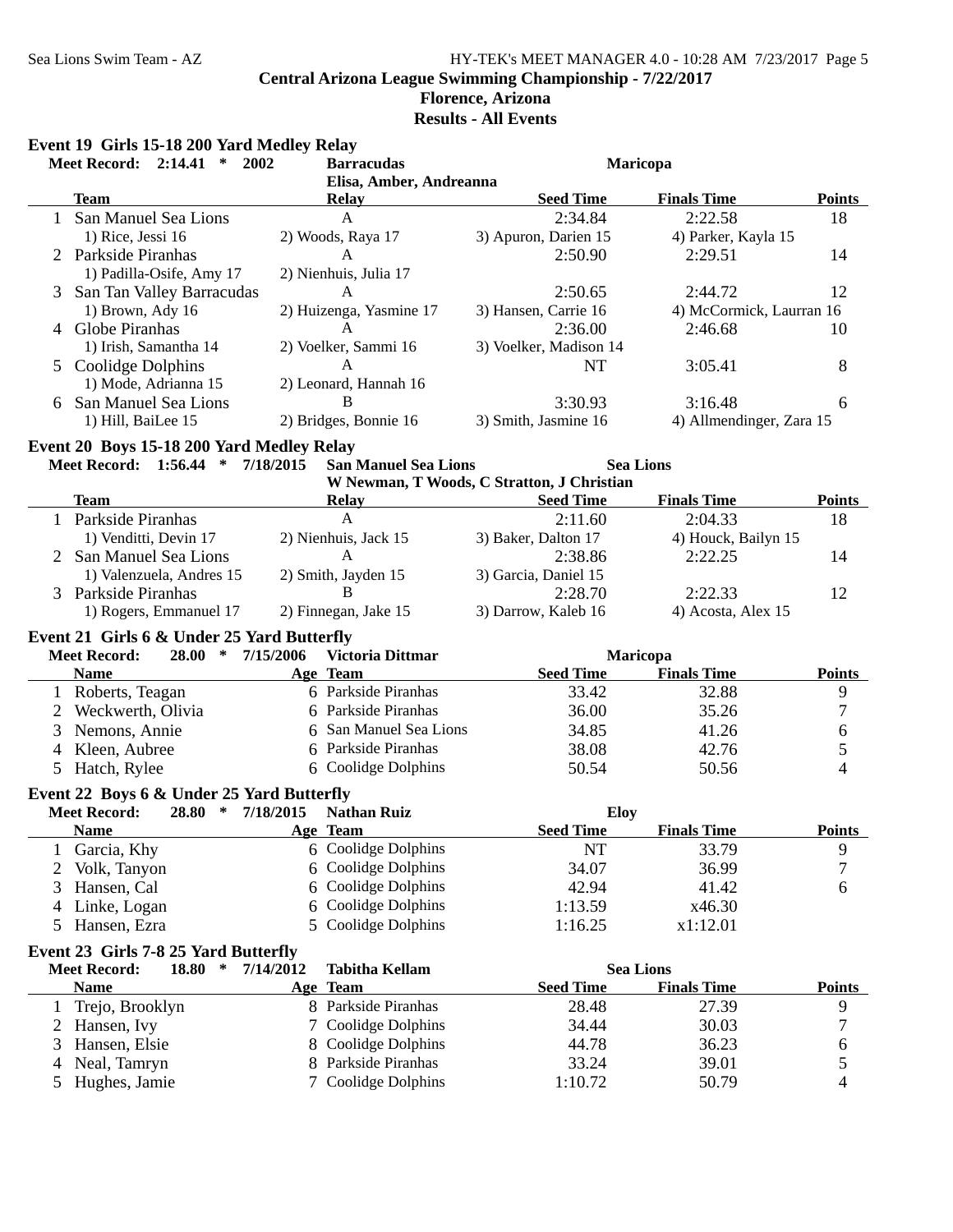# **Florence, Arizona**

**Results - All Events**

# **Event 24 Boys 7-8 25 Yard Butterfly**

| 18.35<br>$\ast$<br><b>Meet Record:</b> | 7/14/2012 | Evan Apuron         |                  | <b>Sea Lions</b>   |               |
|----------------------------------------|-----------|---------------------|------------------|--------------------|---------------|
| <b>Name</b>                            |           | Age Team            | <b>Seed Time</b> | <b>Finals Time</b> | <b>Points</b> |
| Marquez, JoJo                          |           | 8 Coolidge Dolphins | 30.12            | 27.45              |               |
| 2 Weckwerth, Haaken                    |           | 7 Parkside Piranhas | 30.85            | 37.76              |               |
| 3 Linke, Emmitt                        |           | 8 Coolidge Dolphins | 37.91            | 44.01              |               |
|                                        |           |                     |                  |                    |               |

# **Event 25 Girls 9-10 50 Yard Butterfly**

|    | 33.97<br><b>Meet Record:</b><br>∗ | 7/15/2006 | Samantha Arellano            |                  | <b>Maricopa</b>    |               |
|----|-----------------------------------|-----------|------------------------------|------------------|--------------------|---------------|
|    | <b>Name</b>                       |           | Age Team                     | <b>Seed Time</b> | <b>Finals Time</b> | <b>Points</b> |
|    | 1 Gameros, Brooklyn               | 9.        | Parkside Piranhas            | 51.92            | 49.74              | 9             |
|    | 2 Ramirez, Julie                  |           | 10 San Manuel Sea Lions      | 51.75            | 49.87              |               |
|    | Argento, Angelika                 |           | 10 San Tan Valley Barracudas | 58.09            | 50.12              | 6             |
| 4  | Murrieta, Sophia                  |           | 10 Coolidge Dolphins         | 58.28            | 51.90              |               |
|    | 5 Brown, Layla                    |           | 9 Eloy Otters                | 1:02.00          | 55.75              | 4             |
| 6  | Pratt, Chasity                    |           | 10 Coolidge Dolphins         | 1:08.69          | 56.69              | 3             |
|    | Mroczek, Hailey                   |           | 10 Parkside Piranhas         | 54.94            | 58.86              | ↑             |
| 8  | Hall, Harlie                      |           | 10 Parkside Piranhas         | 1:15.00          | 59.78              |               |
| 9  | Thrall, Shelby                    |           | 9 Parkside Piranhas          | 59.46            | x1:00.41           |               |
| 10 | Rouse, Jessica                    |           | 9 San Manuel Sea Lions       | 59.92            | 1:00.67            |               |
| 11 | Galpin, Katy                      |           | 9 Parkside Piranhas          | 1:11.10          | x1:09.04           |               |
| 12 | Tucker, Molly                     |           | Coolidge Dolphins            | 1:51.50          | 1:29.48            |               |

# **Event 26 Boys 9-10 50 Yard Butterfly**

|    | <b>Meet Record:</b><br>32.36<br>$\ast$ | 7/19/2014 | <b>Evan Apuron</b>          |                  | <b>Sea Lions</b>   |               |
|----|----------------------------------------|-----------|-----------------------------|------------------|--------------------|---------------|
|    | <b>Name</b>                            |           | Age Team                    | <b>Seed Time</b> | <b>Finals Time</b> | <b>Points</b> |
|    | Smallhouse, Johnny                     |           | 10 San Manuel Sea Lions     | 39.31            | 39.43              | 9             |
|    | Roberts, Tristan                       |           | 10 Parkside Piranhas        | 47.26            | 42.25              |               |
| 3. | Barker, Nathan                         |           | 9 Parkside Piranhas         | 49.26            | 43.68              | 6             |
| 4  | Hansen, Anders                         |           | 10 Coolidge Dolphins        | 59.25            | 46.30              |               |
|    | 5 Giamei, Shawn                        |           | 9 San Tan Valley Barracudas | 49.43            | 48.36              | 4             |
| 6  | Sesma, Aston                           |           | 10 Coolidge Dolphins        | 1:17.25          | 58.80              | 3             |
|    | Vidal, AJ                              |           | 10 Eloy Otters              | 1:09.00          | 1:01.54            | 2             |
| 8  | Henry, Gunnar                          |           | 9 Coolidge Dolphins         | 1:14.50          | 1:04.34            |               |
| 9  | Figueroa, Jacob                        |           | 9 San Tan Valley Barracudas | 59.60            | 1:13.70            |               |
| 10 | Young, Pedro                           |           | 10 San Manuel Sea Lions     | NT               | 1:13.90            |               |
| 11 | Meza, Xavier                           |           | 10 Eloy Otters              | 1:21.00          | 1:25.42            |               |
|    | Hatch, Ryder                           |           | 10 Coolidge Dolphins        | 1:15.24          | DQ                 |               |

# **Event 27 Girls 11-12 50 Yard Butterfly**

|    | <b>Meet Record:</b><br>30.71 | 7/19/2014<br>∗ | <b>Darien Apuron</b>         |                  | <b>Sea Lions</b>   |               |
|----|------------------------------|----------------|------------------------------|------------------|--------------------|---------------|
|    | <b>Name</b>                  |                | Age Team                     | <b>Seed Time</b> | <b>Finals Time</b> | <b>Points</b> |
|    | 1 Castellanos, Briana        |                | 12 San Manuel Sea Lions      | 37.55            | 36.68              | 9             |
|    | 2 McEvoy, Andi               |                | 11 Coolidge Dolphins         | 49.47            | 44.33              |               |
|    | 3 Brambley, Evelyn           | 11             | San Tan Valley Barracudas    | 51.19            | 44.81              | 6             |
|    | 4 Hall, Lily                 |                | 12 San Tan Valley Barracudas | 51.06            | 46.14              |               |
|    | 5 Escobedo, Krystyn          |                | 11 Coolidge Dolphins         | 52.32            | 46.70              | 4             |
| 6  | Henry, Tatum                 |                | 11 Coolidge Dolphins         | 59.66            | 47.71              | 3             |
|    | Kleen, Gabrielle             |                | 12 Parkside Piranhas         | 59.45            | 50.07              | 2             |
| 8  | Williams, Mikayla            |                | 11 Coolidge Dolphins         | 1:19.63          | x51.46             |               |
| 9  | Barrios, Gracie              |                | San Tan Valley Barracudas    | 58.44            | 51.83              |               |
| 10 | Hansen, Rachel               |                | 12 Parkside Piranhas         | 54.95            | 51.85              |               |
| 11 | Webb, Cheyenne               |                | Coolidge Dolphins            | 1:06.13          | x1:00.11           |               |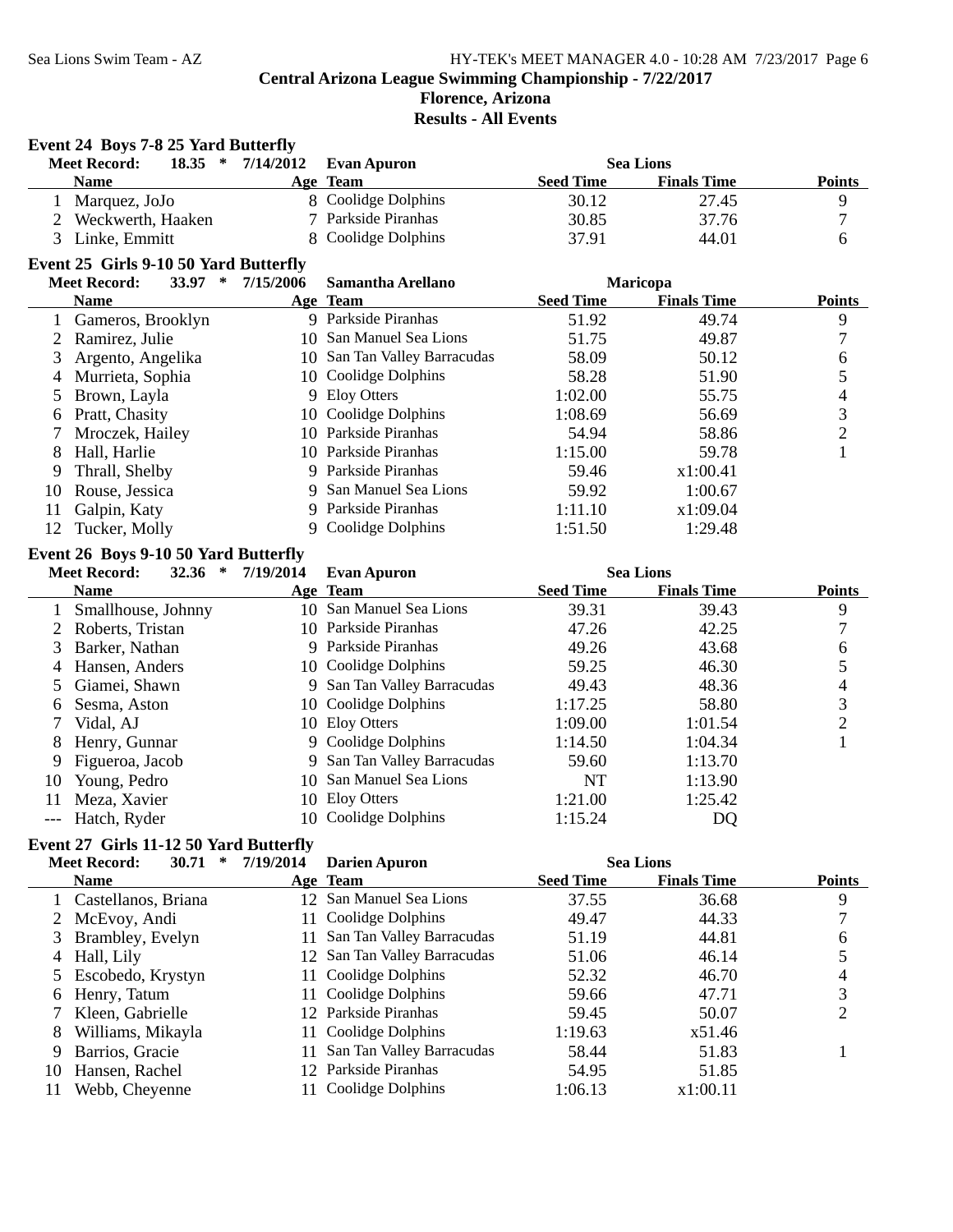# **Florence, Arizona**

**Results - All Events**

|    | (Event 27 Girls 11-12 50 Yard Butterfly) |           |                              |                  |                       |                          |
|----|------------------------------------------|-----------|------------------------------|------------------|-----------------------|--------------------------|
|    | <b>Name</b>                              |           | Age Team                     | <b>Seed Time</b> | <b>Finals Time</b>    | <b>Points</b>            |
|    | 12 Derrick, Nevaeh                       |           | 11 San Manuel Sea Lions      | 43.42            | 1:01.01               |                          |
| 13 | Tucker, Madelyn                          | 11        | Coolidge Dolphins            | 1:29.44          | x1:17.34              |                          |
|    | Event 28 Boys 11-12 50 Yard Butterfly    |           |                              |                  |                       |                          |
|    | <b>Meet Record:</b><br>27.71<br>$\ast$   | 7/23/2016 | <b>Evan Apuron</b>           |                  | <b>Sea Lions</b>      |                          |
|    | <b>Name</b>                              |           | Age Team                     | <b>Seed Time</b> | <b>Finals Time</b>    | <b>Points</b>            |
|    | 1 Fister, Ben                            |           | 12 San Manuel Sea Lions      | 29.76            | 28.21                 | 9                        |
|    | Guerena, Austin                          |           | 12 San Tan Valley Barracudas | 36.87            | 34.56                 | 7                        |
| 3  | Stewart, Mason                           | 11        | San Manuel Sea Lions         | 36.26            | 35.49                 | 6                        |
|    | 4 Kellam, Ethan                          | 11        | San Manuel Sea Lions         | 37.89            | 37.70                 | $\mathfrak s$            |
| 5  | Elliott, Tanner                          |           | 12 Parkside Piranhas         | 41.71            | 38.42                 | 4                        |
| 6  | Satter, Max                              | 11        | Globe Piranhas               | 48.00            | 42.39                 | 3                        |
| 7  | Pisano, Crush                            | 11        | Coolidge Dolphins            | 40.81            | 43.23                 | $\overline{2}$           |
| 8  | Sanz-Anton, Robert                       |           | 12 San Manuel Sea Lions      | 50.62            | x45.32                |                          |
| 9  | Zovko, Emerik                            | 11        | San Manuel Sea Lions         | 44.99            | x48.33                |                          |
| 10 | Silva, D'Andre                           |           | 12 San Manuel Sea Lions      | 1:18.90          | x50.89                |                          |
| 11 | Baptiste, Deahntreh                      | 11        | San Tan Valley Barracudas    | 1:02.94          | 53.35                 | 1                        |
| 12 | Minor, Shad                              | 11        | San Tan Valley Barracudas    | 1:04.94          | 1:02.22               |                          |
| 13 | Curry, Vicente                           | 11        | San Manuel Sea Lions         | 58.49            | x1:02.68              |                          |
|    | Event 29 Girls 13-14 100 Yard Butterfly  |           |                              |                  |                       |                          |
|    | Meet Record: 1:08.03 *                   | 7/18/2015 | <b>Darien Apuron</b>         |                  | <b>Sea Lions</b>      |                          |
|    | <b>Name</b>                              |           | Age Team                     | <b>Seed Time</b> | <b>Finals Time</b>    | <b>Points</b>            |
|    | 1 Irish, Samantha                        |           | 14 Globe Piranhas            | 1:27.00          | 1:20.37               | 9                        |
|    | 2 Mullen, Mackenzie                      |           | 14 San Tan Valley Barracudas | 1:26.06          | 1:20.71               | 7                        |
| 3  | Estrada, Rianna                          |           | 13 San Manuel Sea Lions      | 1:29.30          | 1:23.25               | 6                        |
| 4  | Venditti, Taryn                          |           | 13 Parkside Piranhas         | 1:25.50          | 1:23.95               | 5                        |
| 5  | Bridges, Aubrey                          |           | 14 San Manuel Sea Lions      | 1:55.40          | 1:51.41               | $\overline{\mathcal{L}}$ |
| 6  | Day, Jayde                               |           | 13 Globe Piranhas            | 2:07.00          | 1:52.86               | 3                        |
|    | Event 30 Boys 13-14 100 Yard Butterfly   |           |                              |                  |                       |                          |
|    | Meet Record: 1:02.94 *                   | 7/16/2011 | <b>Adriel Huerta</b>         |                  | <b>San Tan Valley</b> |                          |
|    | <b>Name</b>                              |           | Age Team                     | <b>Seed Time</b> | <b>Finals Time</b>    | <b>Points</b>            |
|    | 1 Apuron, Evan                           |           | 13 San Manuel Sea Lions      | 1:00.00          | $57.23*$              | 9                        |
|    | 2 Fister, Nate                           |           | 14 San Manuel Sea Lions      | 1:11.20          | 1:10.16               | $\boldsymbol{7}$         |
| 3  | Sansores, Xavier                         |           | 13 Parkside Piranhas         | 1:22.70          | 1:19.19               | 6                        |
|    | 4 Pisano, Anthony                        |           | 14 Coolidge Dolphins         | 1:39.91          | 1:39.03               | 5                        |
|    | 5 Mroczek, Matthew                       |           | 13 Parkside Piranhas         | 1:46.80          | 1:39.84               | 4                        |
|    | Event 31 Girls 15-18 100 Yard Butterfly  |           |                              |                  |                       |                          |
|    | <b>Meet Record: 1:07.29</b><br>$\ast$    | 7/20/2013 | <b>Bianca Silva</b>          |                  | Parkside              |                          |
|    | <b>Name</b>                              |           | Age Team                     | <b>Seed Time</b> | <b>Finals Time</b>    | <b>Points</b>            |
| 1  | Apuron, Darien                           |           | 15 San Manuel Sea Lions      | 1:07.90          | $1:05.77*$            | 9                        |
| 2  | Padilla-Osife, Amy                       |           | 17 Parkside Piranhas         | 1:25.60          | 1:22.00               | 7                        |
| 3  | Hansen, Carrie                           | 16        | San Tan Valley Barracudas    | 1:24.56          | 1:23.64               | 6                        |
| 4  | Parker, Kayla                            | 15        | San Manuel Sea Lions         | 1:42.60          | 1:36.82               | 5                        |
| 5  | Mode, Adrianna                           |           | 15 Coolidge Dolphins         | 1:44.22          | 1:51.53               | 4                        |
| 6  | Bridges, Bonnie                          |           | 16 San Manuel Sea Lions      | 2:01.00          | 2:12.44               | 3                        |
|    |                                          |           |                              |                  |                       |                          |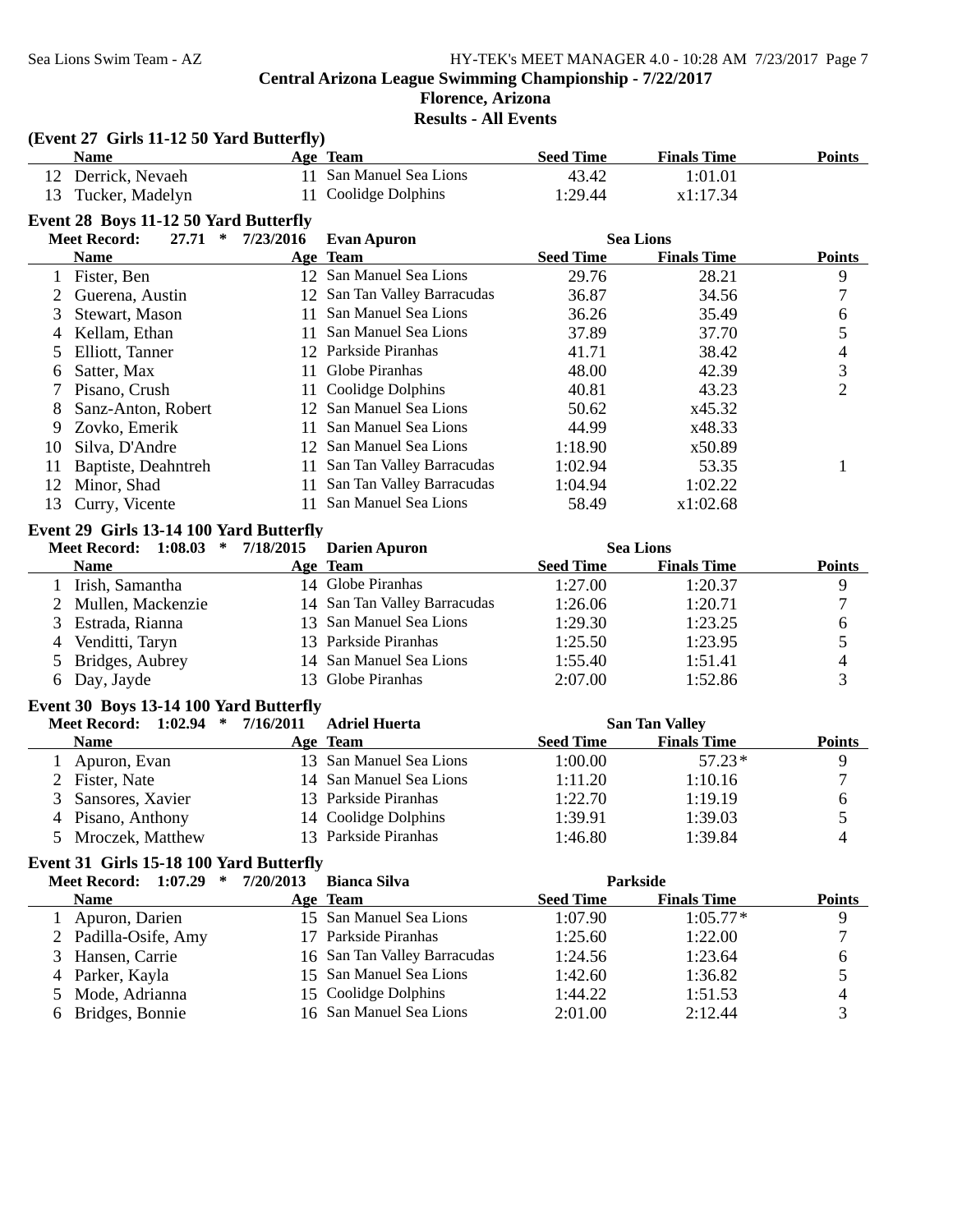# **Florence, Arizona Results - All Events**

|              | Event 32 Boys 15-18 100 Yard Butterfly      |                   |                                                |                  |                    |                  |
|--------------|---------------------------------------------|-------------------|------------------------------------------------|------------------|--------------------|------------------|
|              | <b>Meet Record: 1:00.58</b><br>$\ast$       | 7/17/2010         | <b>Austin Pratt</b>                            |                  | Coolidge           |                  |
|              | <b>Name</b>                                 |                   | Age Team                                       | <b>Seed Time</b> | <b>Finals Time</b> | <b>Points</b>    |
|              | 1 Houck, Bailyn                             |                   | 15 Parkside Piranhas                           | 1:06.40          | 1:03.53            | $\overline{9}$   |
| 2            | Baker, Dalton                               |                   | 17 Parkside Piranhas                           | 1:05.60          | 1:03.92            | $\boldsymbol{7}$ |
| 3            | Venditti, Devin                             |                   | 17 Parkside Piranhas                           | 1:09.10          | 1:07.59            | 6                |
| 4            | Valenzuela, Andres                          | 15                | San Manuel Sea Lions                           | 1:11.30          | 1:10.30            | 5                |
| 5            | Darrow, Kaleb                               |                   | 16 Parkside Piranhas                           | 1:24.70          | x1:27.04           |                  |
|              | Event 33 Girls 6 & Under 25 Yard Backstroke |                   |                                                |                  |                    |                  |
|              | <b>Meet Record:</b>                         | 28.27 * 7/19/2014 | <b>Brooklyn Gameros</b>                        |                  | <b>Parkside</b>    |                  |
|              | <b>Name</b>                                 |                   | Age Team                                       | <b>Seed Time</b> | <b>Finals Time</b> | <b>Points</b>    |
|              | 1 Roberts, Teagan                           |                   | 6 Parkside Piranhas                            | 30.07            | 30.69              | 9                |
|              | 2 Kleen, Aubree                             |                   | 6 Parkside Piranhas                            | 35.77            | 36.29              | $\boldsymbol{7}$ |
|              | 3 Nemons, Annie                             |                   | 6 San Manuel Sea Lions                         | 42.50            | 39.00              | 6                |
|              | 4 Hatch, Rylee                              |                   | 6 Coolidge Dolphins                            | 58.41            | 48.92              | 5                |
|              |                                             |                   |                                                |                  |                    |                  |
|              | Event 34 Boys 6 & Under 25 Yard Backstroke  |                   |                                                |                  |                    |                  |
|              | <b>Meet Record:</b>                         | 27.55 * 7/17/2010 | <b>Evan Apuron</b>                             |                  | <b>Sea Lions</b>   |                  |
|              | <b>Name</b>                                 |                   | Age Team<br>6 Coolidge Dolphins                | <b>Seed Time</b> | <b>Finals Time</b> | <b>Points</b>    |
|              | 1 Linke, Logan                              |                   |                                                | 1:13.15          | 1:04.07            | 9                |
|              | 2 Hansen, Ezra                              |                   | 5 Coolidge Dolphins                            | 1:33.15          | 1:20.69            | 7                |
|              | Event 35 Girls 7-8 25 Yard Backstroke       |                   |                                                |                  |                    |                  |
|              | $19.92$ *<br><b>Meet Record:</b>            | 7/23/2016         | Anya Zovko                                     |                  | <b>Sea Lions</b>   |                  |
|              | <b>Name</b>                                 |                   | Age Team                                       | <b>Seed Time</b> | <b>Finals Time</b> | <b>Points</b>    |
| 1            | Trejo, Brooklyn                             |                   | 8 Parkside Piranhas                            | 26.93            | 27.32              | 9                |
| 2            | Volk, Zaedee                                | 8                 | Coolidge Dolphins                              | 30.40            | 29.12              | $\tau$           |
| 3            | Martinez, Angelique                         | 8                 | <b>Eloy Otters</b>                             | 32.00            | 30.67              | 6                |
| 4            | Neal, Tamryn                                |                   | Parkside Piranhas                              | 29.02            | 35.49              | $\mathfrak s$    |
| 5            | Diaz, Isabella                              |                   | Coolidge Dolphins                              | 49.56            | 45.17              | $\overline{4}$   |
| 6            | Hughes, Jamie                               |                   | 7 Coolidge Dolphins                            | 1:29.22          | 48.63              | 3                |
| 7            | Randall, Lexington                          |                   | 7 Coolidge Dolphins                            | 58.09            | x1:04.54           |                  |
|              | Event 36 Boys 7-8 25 Yard Backstroke        |                   |                                                |                  |                    |                  |
|              | <b>Meet Record:</b><br>$21.04$ *            | 7/14/2012         | <b>Evan Apuron</b>                             |                  | <b>Sea Lions</b>   |                  |
|              | Name                                        |                   | Age Team                                       | <b>Seed Time</b> | <b>Finals Time</b> | <b>Points</b>    |
| $\mathbf{1}$ | Baptiste, Dartagnan                         |                   | 7 San Tan Valley Barracudas                    | 28.75            | 26.94              | $\overline{9}$   |
|              | Baptiste, Rahmaisen                         |                   | 8 San Tan Valley Barracudas                    | 30.63            | 27.95              | 7                |
|              | 3 Lopez, Jacob                              |                   | 8 Parkside Piranhas                            | 31.50            | 30.48              | 6                |
|              | Denning, Ephraim                            |                   | 7 Parkside Piranhas                            | 33.02            | 30.67              | 5                |
|              | Blouir, Soldier                             | 8                 | <b>Florence Sharks</b>                         | 1:21.98          | 37.13              | 4                |
| 6            | Linke, Emmitt                               | 8                 | Coolidge Dolphins                              | 41.25            | 40.11              | 3                |
|              |                                             |                   |                                                |                  |                    |                  |
|              | Event 37 Girls 9-10 50 Yard Backstroke      |                   |                                                |                  |                    |                  |
|              | 38.70 *<br><b>Meet Record:</b>              | 7/19/2014         | <b>Tabitha Kellam</b>                          |                  | <b>Sea Lions</b>   |                  |
|              | <b>Name</b>                                 |                   | Age Team                                       | <b>Seed Time</b> | <b>Finals Time</b> | <b>Points</b>    |
| $\mathbf{1}$ | Zovko, Anya                                 |                   | 9 San Manuel Sea Lions<br>10 Parkside Piranhas | 46.97            | 43.79              | 9                |
| 2            | Smith, Georgia                              |                   |                                                | 51.27            | 50.56              | 7                |
| 3            | Verdugo, Jaymee                             |                   | 10 Parkside Piranhas                           | 56.77            | 51.59              | 6                |
| 4            | Argento, Angelika                           | 10                | San Tan Valley Barracudas                      | 51.22            | 52.30              | 5                |
| 5            |                                             |                   |                                                |                  | 57.46              | $\overline{4}$   |
| 6            | Meza, Alicia<br>Brown, Layla                | 10<br>9           | <b>Eloy Otters</b><br><b>Eloy Otters</b>       | 59.00<br>58.00   | 57.84              | 3                |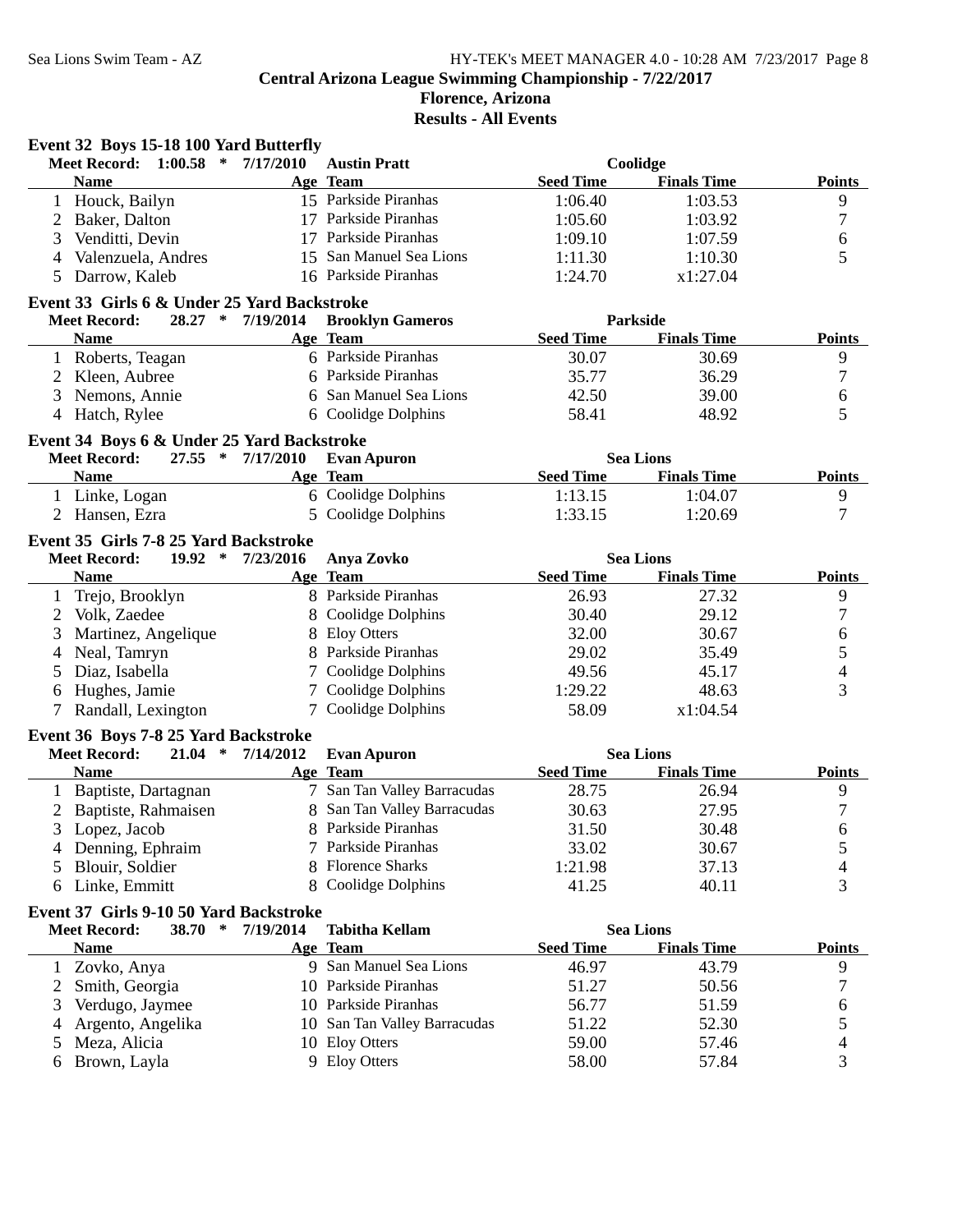### Sea Lions Swim Team - AZ HY-TEK's MEET MANAGER 4.0 - 10:28 AM 7/23/2017 Page 9 **Central Arizona League Swimming Championship - 7/22/2017**

# **Florence, Arizona Results - All Events**

#### **(Event 37 Girls 9-10 50 Yard Backstroke)**

|       | <b>Name</b>        | Age Team                     | <b>Seed Time</b> | <b>Finals Time</b> | <b>Points</b> |
|-------|--------------------|------------------------------|------------------|--------------------|---------------|
|       | 7 Kelley, Landin   | 9 Florence Sharks            | 1:20.32          | 59.67              | 2             |
|       | Martinez, Tatyanna | 10 Eloy Otters               | 57.00            | 1:00.74            |               |
| 9.    | Estrada, Riley     | 10 San Tan Valley Barracudas | 1:05.12          | 1:01.35            |               |
| 10    | Hansen, Lauren     | 10 Parkside Piranhas         | 1:12.10          | 1:02.22            |               |
|       | Ervin, Arianna     | 9 San Manuel Sea Lions       | 1:08.70          | 1:04.37            |               |
| 12    | Volk, Julisa       | 9 Coolidge Dolphins          | 1:07.15          | 1:06.99            |               |
|       | 13 Payne, Essence  | 10 Parkside Piranhas         | 1:21.00          | x1:07.12           |               |
|       | 14 Perez, Kamya    | 10 Globe Piranhas            | 1:11.00          | 1:07.19            |               |
|       | 15 Kleen, Lyla     | 9 Parkside Piranhas          | 1:04.90          | x1:08.88           |               |
|       | 16 Tucker, Molly   | 9 Coolidge Dolphins          | 1:26.81          | 1:10.43            |               |
| 17    | Slade, McKayla     | 9 Coolidge Dolphins          | 1:18.84          | 1:16.09            |               |
| $---$ | Bandin, Naudia     | 9 Florence Sharks            | 1:11.47          | DQ                 |               |
|       | Murrieta, Sophia   | 10 Coolidge Dolphins         | 56.78            | DQ                 |               |

#### **Event 38 Boys 9-10 50 Yard Backstroke**

|    | 39.51<br><b>Meet Record:</b> | 7/19/2014<br>∗ | <b>Riley Stewart</b>        |                  | <b>Sea Lions</b>   |               |
|----|------------------------------|----------------|-----------------------------|------------------|--------------------|---------------|
|    | <b>Name</b>                  |                | Age Team                    | <b>Seed Time</b> | <b>Finals Time</b> | <b>Points</b> |
|    | Giamei, Shawn                |                | 9 San Tan Valley Barracudas | 46.43            | 45.57              | 9             |
|    | Hansen, Anders               |                | 10 Coolidge Dolphins        | 59.69            | 48.16              |               |
| 3  | Arredondo, Kallen            |                | 10 Coolidge Dolphins        | 48.25            | 49.68              | 6             |
| 4  | Barker, Nathan               | 9              | Parkside Piranhas           | 51.35            | 50.94              |               |
|    | Madrid, Martin               |                | 10 San Manuel Sea Lions     | 51.78            | 51.47              | 4             |
| 6  | Brettsburg, Riley            |                | 9 Florence Sharks           | 1:07.47          | 57.36              | 3             |
|    | Figueroa, Jacob              | 9.             | San Tan Valley Barracudas   | 57.13            | 57.53              | 2             |
| 8  | Baker, Timothy               |                | 10 Globe Piranhas           | 1:08.00          | 57.55              |               |
| 9  | Young, Pedro                 |                | 10 San Manuel Sea Lions     | 1:12.70          | 58.88              |               |
| 10 | Murrietta, Devin             |                | 9 Coolidge Dolphins         | 59.85            | 1:01.87            |               |
| 11 | Vidal, AJ                    |                | 10 Eloy Otters              | 1:12.00          | 1:01.89            |               |
| 12 | Jones, Even                  |                | 9 Florence Sharks           | 1:27.82          | 1:17.69            |               |
| 13 | Blouir, Ryken                |                | 9 Florence Sharks           | 1:15.06          | 1:18.14            |               |

#### **Event 39 Girls 11-12 50 Yard Backstroke**

|    | 31.90<br><b>Meet Record:</b> | 7/19/2014<br>∗ | <b>Darien Apuron</b>      |                  | <b>Sea Lions</b>   |                |
|----|------------------------------|----------------|---------------------------|------------------|--------------------|----------------|
|    | <b>Name</b>                  |                | Age Team                  | <b>Seed Time</b> | <b>Finals Time</b> | <b>Points</b>  |
|    | Lopez, Cassidy               |                | Parkside Piranhas         | 41.66            | 41.81              | 9              |
|    | Dale, Mia                    |                | 12 San Manuel Sea Lions   | 44.61            | 43.71              |                |
| 3  | Parker, Ashlee               |                | 12 San Manuel Sea Lions   | 44.83            | 43.83              | 6              |
| 4  | Hansen, Melissa              |                | 12 Parkside Piranhas      | 50.25            | 46.73              |                |
|    | Brambley, Evelyn             |                | San Tan Valley Barracudas | 45.31            | 47.52              | 4              |
| 6  | Leonard, Sarah               |                | 12 Coolidge Dolphins      | 58.94            | 53.11              | 3              |
|    | Satter, Emilee               | 11             | Globe Piranhas            | 58.00            | 53.27              | $\overline{c}$ |
| 8  | Garcia, Tatiana              |                | 12 Coolidge Dolphins      | 58.69            | 55.31              |                |
| 9  | Miller, Danica               |                | Coolidge Dolphins         | 54.00            | 55.90              |                |
| 10 | Garcia, Fiona                | 11             | Eloy Otters               | 1:17.00          | 57.43              |                |
| 11 | Volk, Tatum                  | 11             | Coolidge Dolphins         | 59.34            | x59.25             |                |
| 12 | Voelker, Tabitha             |                | Globe Piranhas            | 1:05.00          | 1:00.79            |                |
| 13 | Jones, Jayden                |                | 12 Florence Sharks        | 1:14.32          | 1:05.84            |                |
| 14 | Jones, Kiara                 |                | <b>Florence Sharks</b>    | 1:07.93          | 1:11.58            |                |
|    |                              |                |                           |                  |                    |                |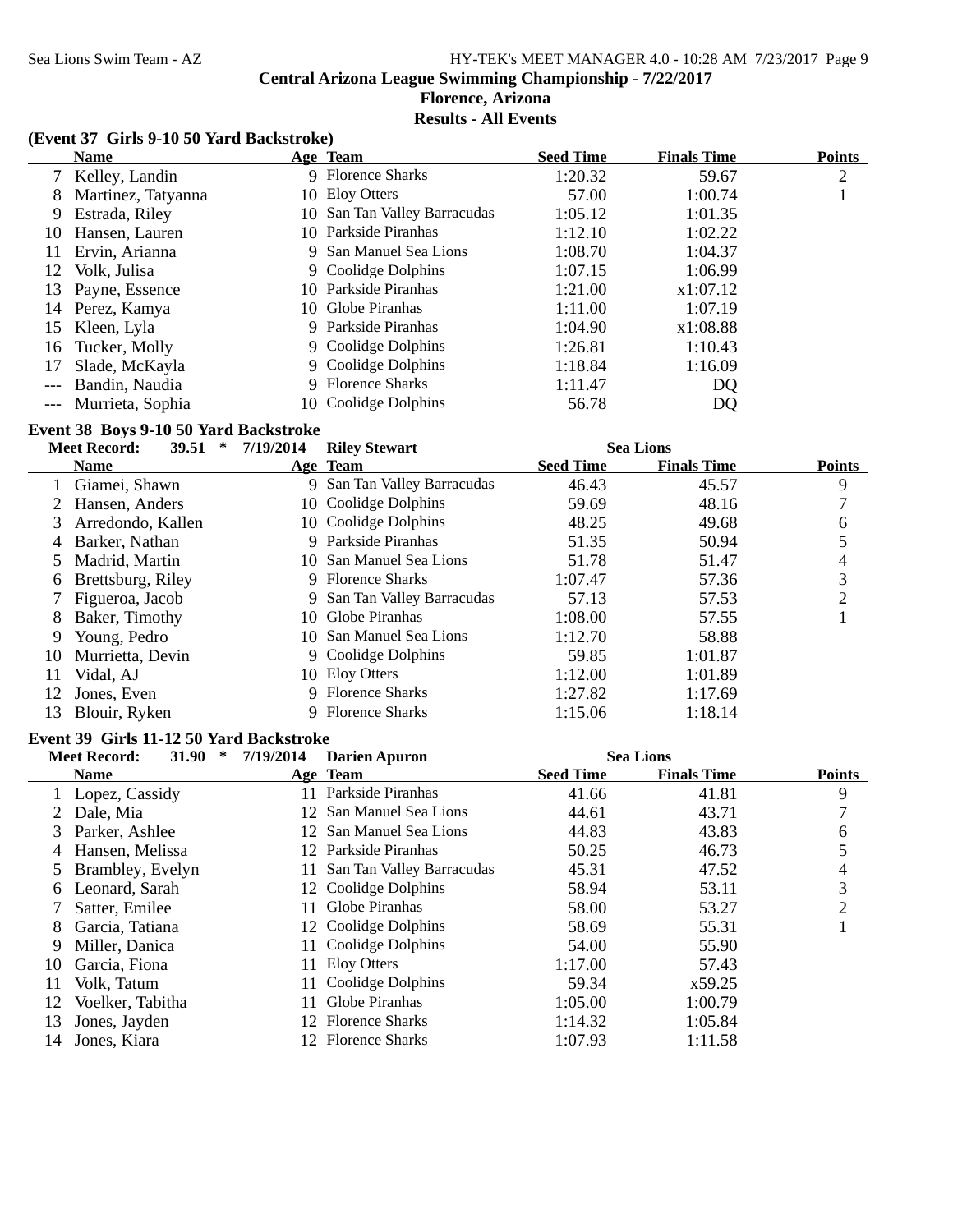# Sea Lions Swim Team - AZ HY-TEK's MEET MANAGER 4.0 - 10:28 AM 7/23/2017 Page 10 **Central Arizona League Swimming Championship - 7/22/2017 Florence, Arizona Results - All Events**

# **Event 40 Boys 11-12 50 Yard Backstroke**

|    | <b>Meet Record:</b><br>30.71<br>∗ | 7/23/2016 | <b>Evan Apuron</b>           |                  | <b>Sea Lions</b>   |               |
|----|-----------------------------------|-----------|------------------------------|------------------|--------------------|---------------|
|    | <b>Name</b>                       |           | Age Team                     | <b>Seed Time</b> | <b>Finals Time</b> | <b>Points</b> |
|    | 1 Castellanos, Joey               | 11.       | San Manuel Sea Lions         | 38.20            | 36.26              | 9             |
|    | 2 Guerena, Austin                 |           | 12 San Tan Valley Barracudas | 38.62            | 36.61              |               |
|    | 3 Satter, Trey                    |           | 12 Globe Piranhas            | 50.00            | 42.75              | 6             |
|    | 4 Martin, Nik                     |           | 11 Globe Piranhas            | 48.00            | 43.16              |               |
|    | 5 Brettsburg, Tyler               |           | 11 Florence Sharks           | 1:54.36          | 43.95              | 4             |
|    | 6 Pisano, Zach                    |           | 12 Coolidge Dolphins         | 49.68            | 44.54              | 3             |
|    | 7 Harrison, Corey                 | 11.       | Globe Piranhas               | 49.00            | 45.17              | ◠             |
|    | 8 Garcia, Adrian                  |           | San Manuel Sea Lions         | 50.21            | 46.24              |               |
| 9  | Andrade, Rocky                    |           | San Manuel Sea Lions         | 48.69            | 49.83              |               |
| 10 | Garcia, Jayvien                   |           | 12 Parkside Piranhas         | 50.65            | 51.22              |               |
| 11 | Silva, D'Andre                    |           | 12 San Manuel Sea Lions      | 1:03.10          | x55.95             |               |

# **Event 41 Girls 13-14 100 Yard Backstroke**

| <b>Meet Record: 1:09.45</b><br>∗ | 7/23/2016 | <b>Darien Apuron</b>         |                  | <b>Sea Lions</b>   |               |
|----------------------------------|-----------|------------------------------|------------------|--------------------|---------------|
| <b>Name</b>                      |           | Age Team                     | <b>Seed Time</b> | <b>Finals Time</b> | <b>Points</b> |
| 1 McDade, Macy                   |           | 14 Parkside Piranhas         | 1:15.70          | 1:14.58            | 9             |
| 2 Estrada, Rianna                |           | 13 San Manuel Sea Lions      | 1:24.80          | 1:22.63            |               |
| 3 McLaughlin, Kethryn            |           | 14 Parkside Piranhas         | 1:27.30          | 1:24.28            | 6             |
| 4 Carlsen, Lola                  |           | 13 San Tan Valley Barracudas | 1:40.68          | 1:30.40            |               |
| 5 Hinchey, Jayme                 |           | 13 San Tan Valley Barracudas | 1:38.13          | 1:30.62            |               |
| 6 Watson, Chloe                  |           | 13 San Tan Valley Barracudas | 1:37.75          | 1:37.20            |               |
| Young, Karyme                    |           | 13 San Manuel Sea Lions      | 1:56.20          | 1:40.37            |               |
| Leonard, Rachel                  |           | 14 Coolidge Dolphins         | 2:08.88          | 1:54.93            |               |

# **Event 42 Boys 13-14 100 Yard Backstroke**

| 1:02.35<br><b>Meet Record:</b><br>$\ast$ | 7/19/2014<br><b>Will Newman</b> |                  | <b>Sea Lions</b>   |               |
|------------------------------------------|---------------------------------|------------------|--------------------|---------------|
| <b>Name</b>                              | Age Team                        | <b>Seed Time</b> | <b>Finals Time</b> | <b>Points</b> |
| 1 Stewart, Riley                         | 13 San Manuel Sea Lions         | 1:09.10          | 1:07.21            |               |
| 2 Fister, Nate                           | 14 San Manuel Sea Lions         | 1:26.30          | 1:15.99            |               |
| 3 Giannini, Chance                       | 14 Parkside Piranhas            | 1:13.80          | 1:17.32            | 6             |
| 4 Hansen, Gavin                          | 14 Coolidge Dolphins            | 1:26.85          | 1:21.08            |               |
| 5 Shoemaker, Seth                        | 13 Parkside Piranhas            | 1:21.90          | 1:22.95            |               |
| 6 Linke, Holden                          | 13 Coolidge Dolphins            | 1:58.25          | 1:32.12            |               |
| Hill, Hunter                             | 13 San Manuel Sea Lions         | 1:33.50          | 1:35.67            |               |
| Christensen, Dean                        | 13 San Tan Valley Barracudas    | 2:09.21          | 2:15.84            |               |

# **Event 43 Girls 15-18 100 Yard Backstroke**

|                                         | Meet Record: 1:09.76 * | 7/20/2013 | <b>Bianca Silva</b>     |                  | <b>Parkside</b>    |               |
|-----------------------------------------|------------------------|-----------|-------------------------|------------------|--------------------|---------------|
|                                         | <b>Name</b>            |           | Age Team                | <b>Seed Time</b> | <b>Finals Time</b> | <b>Points</b> |
|                                         | Apuron, Darien         |           | 15 San Manuel Sea Lions | 1:09.40          | 1:10.28            | 9             |
|                                         | 2 Nienhuis, Julia      |           | 17 Parkside Piranhas    | 1:20.30          | 1:21.34            | 7             |
|                                         | 3 Rice, Jessi          |           | 16 San Manuel Sea Lions | 1:28.20          | 1:27.63            | 6             |
|                                         | 4 Hill, BaiLee         |           | 15 San Manuel Sea Lions | 1:39.80          | 1:43.09            |               |
|                                         | 5 Verdugo, Karly       |           | 15 Parkside Piranhas    | 1:34.60          | 1:53.50            | 4             |
|                                         | 6 Allmendinger, Zara   |           | 15 San Manuel Sea Lions | 2:04.40          | x2:06.80           |               |
| Event 44 Boys 15-18 100 Yard Backstroke |                        |           |                         |                  |                    |               |

| Meet Record: 1:01.28 * | 7/18/2015 | <b>Will Newman</b>   |           | <b>Sea Lions</b>   |               |
|------------------------|-----------|----------------------|-----------|--------------------|---------------|
| Name                   |           | Age Team             | Seed Time | <b>Finals Time</b> | <b>Points</b> |
| Nienhuis, Jack         |           | 15 Parkside Piranhas | 1:14.80   | 1:12.87            |               |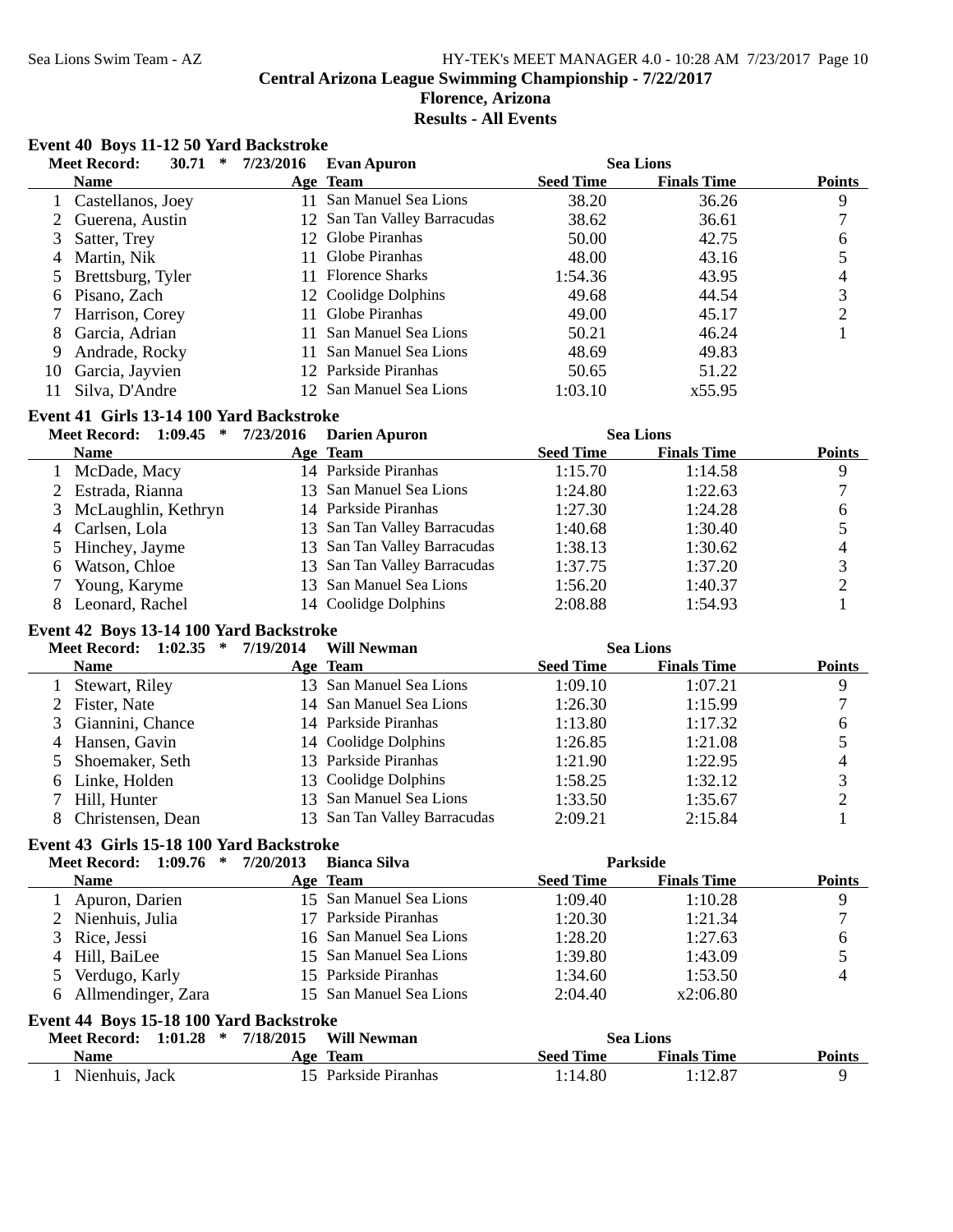### **Florence, Arizona Results - All Events**

|              | (Event 44 Boys 15-18 100 Yard Backstroke)                                  |           |                                           |                    |                    |                          |
|--------------|----------------------------------------------------------------------------|-----------|-------------------------------------------|--------------------|--------------------|--------------------------|
|              | <b>Name</b>                                                                |           | Age Team                                  | <b>Seed Time</b>   | <b>Finals Time</b> | <b>Points</b>            |
|              | 2 Baker, Dalton                                                            |           | 17 Parkside Piranhas                      | 1:18.30            | 1:18.64            | 7                        |
| 3            | Rogers, Emmanuel                                                           |           | 17 Parkside Piranhas                      | 1:29.20            | 1:28.66            | 6                        |
| 4            | Garcia, Daniel                                                             |           | 15 San Manuel Sea Lions                   | 1:45.60            | 1:36.99            | 5                        |
| 5            | Smith, Jayden                                                              |           | 15 San Manuel Sea Lions                   | 1:44.60            | 1:39.76            | 4                        |
| 6            | Darrow, Kaleb                                                              |           | 16 Parkside Piranhas                      | 1:41.70            | x1:43.65           |                          |
| 7            | Tamisiea, Micaiah                                                          |           | 15 Coolidge Dolphins                      | 1:48.10            | 1:45.84            | 3                        |
|              | Event 45 Girls 8 & Under 50 Yard Freestyle                                 |           |                                           |                    |                    |                          |
|              | $37.25$ *<br><b>Meet Record:</b>                                           | 7/14/2012 | <b>Tabitha Kellam</b>                     |                    | <b>Sea Lions</b>   |                          |
|              | <b>Name</b>                                                                |           | Age Team                                  | <b>Seed Time</b>   | <b>Finals Time</b> | <b>Points</b>            |
| 1            | Trejo, Brooklyn                                                            |           | 8 Parkside Piranhas                       | 49.67              | 46.20              | 9                        |
|              | 2 Hudson, Jocelyn                                                          | 7         | San Manuel Sea Lions                      | 59.57              | 49.53              | 7                        |
| 3            | Hansen, Elsie                                                              |           | 8 Coolidge Dolphins                       | 1:24.10            | 1:08.25            | 6                        |
|              | Event 46 Boys 8 & Under 50 Yard Freestyle                                  |           |                                           |                    |                    |                          |
|              | $36.83$ *<br><b>Meet Record:</b>                                           | 7/18/2015 | <b>Johnny Smallhouse</b>                  |                    | <b>Sea Lions</b>   |                          |
|              | <b>Name</b>                                                                |           | Age Team                                  | <b>Seed Time</b>   | <b>Finals Time</b> | <b>Points</b>            |
| 1            | Minor, Kade                                                                |           | 7 San Tan Valley Barracudas               | 51.38              | 47.50              | 9                        |
| 2            | Ustic, Owen                                                                |           | Coolidge Dolphins                         | <b>NT</b>          | 48.25              | 7                        |
| 3            | Baptiste, Dartagnan                                                        |           | San Tan Valley Barracudas                 | 55.38              | 51.18              | $\boldsymbol{6}$         |
| 4            | Denning, Ephraim                                                           |           | Parkside Piranhas                         | 54.58              | 53.42              | 5                        |
| 5            | Weckwerth, Haaken                                                          |           | Parkside Piranhas                         | 53.77              | 55.95              | $\overline{\mathcal{L}}$ |
| 6            | Marquez, JoJo                                                              | 8         | Coolidge Dolphins                         | 1:09.09            | 1:00.31            | 3                        |
| 7            | Linke, Emmitt                                                              |           | 8 Coolidge Dolphins                       | 1:38.41            | 1:15.18            | $\overline{2}$           |
|              |                                                                            |           |                                           |                    |                    |                          |
|              | Event 47 Girls 9-10 100 Yard Freestyle<br><b>Meet Record: 1:15.22</b><br>∗ | 7/19/2014 | <b>Tabitha Kellam</b>                     |                    | <b>Sea Lions</b>   |                          |
|              | <b>Name</b>                                                                |           | Age Team                                  | <b>Seed Time</b>   | <b>Finals Time</b> | <b>Points</b>            |
| $\mathbf{1}$ |                                                                            |           |                                           |                    |                    |                          |
|              |                                                                            |           |                                           |                    |                    |                          |
|              | Ramirez, Julie                                                             |           | 10 San Manuel Sea Lions                   | 1:35.30            | 1:28.00            | 9                        |
| 2            | Gameros, Brooklyn                                                          |           | 9 Parkside Piranhas                       | 1:28.20            | 1:30.12            | $\boldsymbol{7}$         |
| 3            | Pisano, Ophelia                                                            |           | 9 Coolidge Dolphins                       | 1:36.94            | 1:35.54            | $\boldsymbol{6}$         |
| 4            | Thrall, Shelby                                                             |           | 9 Parkside Piranhas                       | 1:49.70            | 1:38.61            | $\mathfrak s$            |
| 5            | Meza, Alicia                                                               |           | 10 Eloy Otters                            | 2:08.00            | 1:45.14            | $\overline{4}$           |
| 6            | Galpin, Katy                                                               |           | Parkside Piranhas                         | 2:10.40            | 1:52.92            | 3                        |
|              | Verdugo, Jaymee                                                            |           | 10 Parkside Piranhas                      | 1:42.50            | x1:53.10           |                          |
| 8            | Volk, Julisa                                                               |           | 9 Coolidge Dolphins                       | 2:24.47            | 2:07.39            | $\overline{2}$           |
| 9            | Payne, Essence                                                             |           | 10 Parkside Piranhas                      | 2:41.40            | x2:08.43           |                          |
|              | 10 Kleen, Lyla                                                             | 9<br>9    | Parkside Piranhas                         | 2:17.60            | x2:10.90           |                          |
| 11           | Ervin, Arianna                                                             |           | San Manuel Sea Lions                      | 2:22.40            | 2:20.92            | 1                        |
|              | Event 48 Boys 9-10 100 Yard Freestyle                                      |           |                                           |                    |                    |                          |
|              | <b>Meet Record: 1:04.42</b><br>$\ast$                                      | 7/19/2014 | <b>Evan Apuron</b>                        |                    | <b>Sea Lions</b>   |                          |
|              | <b>Name</b>                                                                |           | Age Team                                  | <b>Seed Time</b>   | <b>Finals Time</b> | <b>Points</b>            |
| $\mathbf{1}$ | Roberts, Tristan                                                           |           | 10 Parkside Piranhas                      | 1:28.30            | 1:27.93            | 9                        |
|              | Hansen, Anders                                                             | 10        | Coolidge Dolphins                         | 1:47.53            | 1:37.47            | $\overline{7}$           |
| 3            | Madrid, Martin                                                             | 10        | San Manuel Sea Lions                      | 1:46.10            | 1:37.75            | 6                        |
| 4            | Sesma, Aston                                                               | 10        | Coolidge Dolphins                         | 2:15.97            | 1:38.13            | 5                        |
| 5<br>6       | Dale, Cooper<br>Tamisiea, James                                            | 9<br>9    | San Manuel Sea Lions<br>Coolidge Dolphins | 1:50.80<br>2:41.19 | 1:41.72<br>2:15.75 | 4<br>3                   |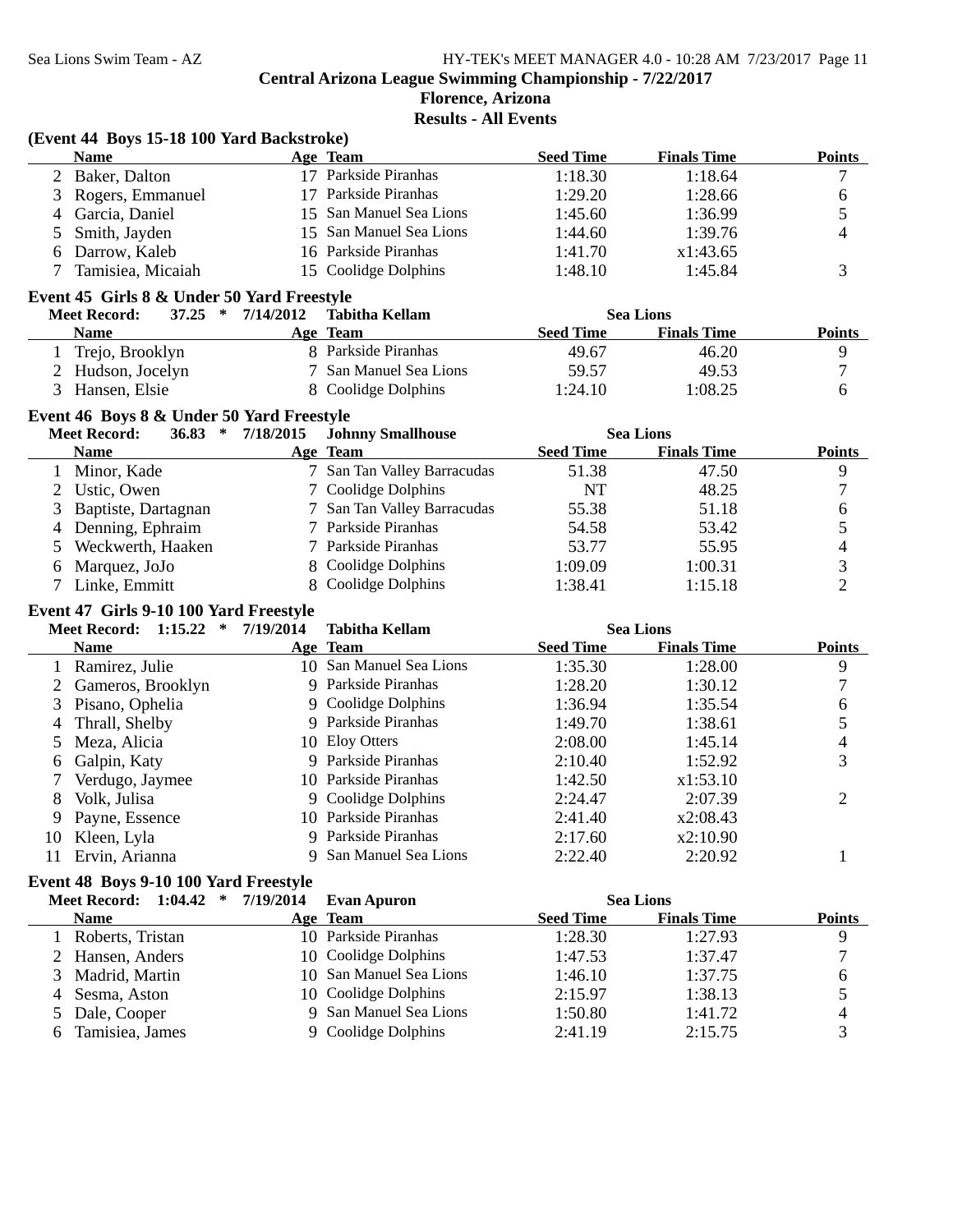### Sea Lions Swim Team - AZ HY-TEK's MEET MANAGER 4.0 - 10:28 AM 7/23/2017 Page 12 **Central Arizona League Swimming Championship - 7/22/2017 Florence, Arizona Results - All Events**

# **Event 49 Girls 11-12 100 Yard Freestyle**

|              | <b>Meet Record:</b><br>1:02.46<br>*     | 7/19/2014 | <b>Gianna Sweeney</b>                        |                    | <b>Sea Lions</b>      |                          |
|--------------|-----------------------------------------|-----------|----------------------------------------------|--------------------|-----------------------|--------------------------|
|              | <b>Name</b>                             |           | Age Team                                     | <b>Seed Time</b>   | <b>Finals Time</b>    | <b>Points</b>            |
| 1            | Castellanos, Briana                     |           | 12 San Manuel Sea Lions                      | 1:13.50            | 1:08.73               | 9                        |
| 2            | Kerr, Kiara                             |           | 12 San Tan Valley Barracudas                 | 1:15.65            | 1:14.35               | 7                        |
| 3            | Lopez, Cassidy                          | 11        | Parkside Piranhas                            | 1:20.00            | 1:14.59               | $\sqrt{6}$               |
| 4            | Henry, Tatum                            | 11        | Coolidge Dolphins                            | 1:41.69            | 1:20.33               | 5                        |
| 5            | Carlsen, Lily                           | 11        | San Tan Valley Barracudas                    | 1:24.40            | 1:27.61               | 4                        |
| 6            | Satter, Emilee                          | 11        | Globe Piranhas                               | 1:43.00            | 1:31.75               | 3                        |
|              | Hansen, Rachel                          |           | 12 Parkside Piranhas                         | 1:44.30            | 1:38.32               | $\mathbf{2}$             |
| 8            | Miller, Danica                          |           | 11 Coolidge Dolphins                         | 1:47.19            | 1:47.87               | 1                        |
| 9            | Leonard, Sarah                          |           | 12 Coolidge Dolphins                         | 1:58.03            | 1:51.11               |                          |
|              | Event 50 Boys 11-12 100 Yard Freestyle  |           |                                              |                    |                       |                          |
|              | Meet Record: 1:00.92 *                  | 7/23/2016 | <b>Riley Stewart</b>                         |                    | <b>Sea Lions</b>      |                          |
|              | <b>Name</b>                             |           | Age Team                                     | <b>Seed Time</b>   | <b>Finals Time</b>    | <b>Points</b>            |
| $\mathbf{1}$ | Fister, Ben                             |           | 12 San Manuel Sea Lions                      | 1:01.70            | 59.90*                | 9                        |
| 2            | Mathis, John-Michael                    |           | 12 San Tan Valley Barracudas                 | 1:03.72            | 1:03.05               | 7                        |
| 3            | Castellanos, Joey                       | 11        | San Manuel Sea Lions                         | 1:19.30            | 1:11.08               | 6                        |
| 4            | Kellam, Ethan                           | 11        | San Manuel Sea Lions                         | 1:12.50            | 1:12.06               | 5                        |
| 5            | Satter, Trey                            |           | 12 Globe Piranhas                            | 1:28.00            | 1:20.33               | $\overline{\mathcal{A}}$ |
| 6            | Satter, Max                             | 11        | Globe Piranhas                               | 1:26.00            | 1:23.07               | 3                        |
|              | Pisano, Zach                            | 12        | Coolidge Dolphins                            | 1:33.75            | 1:24.16               | $\overline{2}$           |
| 8            | Garcia, Jayvien                         |           | 12 Parkside Piranhas                         | 1:27.40            | 1:27.75               | 1                        |
| 9            | Andrade, Rocky                          | 11        | San Manuel Sea Lions                         | 1:25.30            | x1:29.20              |                          |
| 10           | Garcia, Adrian                          |           | 11 San Manuel Sea Lions                      | 1:35.40            | x1:29.40              |                          |
|              |                                         |           |                                              |                    |                       |                          |
|              |                                         |           |                                              |                    |                       |                          |
|              | Event 51 Girls 13-14 100 Yard Freestyle |           |                                              |                    |                       |                          |
|              | <b>Meet Record:</b><br>$1:01.76$ *      | 7/18/2015 | <b>Gianna Sweeney</b>                        |                    | <b>Sea Lions</b>      |                          |
|              | <b>Name</b>                             |           | Age Team                                     | <b>Seed Time</b>   | <b>Finals Time</b>    | <b>Points</b>            |
| 1            | Kellam, Tabitha                         |           | 13 San Manuel Sea Lions                      | 58.37              | 58.65*                | 9                        |
| 2            | Mullen, Mackenzie                       |           | 14 San Tan Valley Barracudas                 | 1:09.41            | 1:06.67               | 7                        |
| 3            | McLaughlin, Kethryn                     |           | 14 Parkside Piranhas                         | 1:12.00            | 1:07.07               | 6                        |
| 4            | Guerena, Elyse                          |           | 14 San Tan Valley Barracudas                 | 1:11.20            | 1:12.13               | 5                        |
| 5            | Venditti, Taryn                         |           | 13 Parkside Piranhas                         | 1:15.60            | 1:12.73               | $\overline{\mathcal{L}}$ |
| 6            | Watson, Chloe                           | 13        | San Tan Valley Barracudas                    | 1:16.37            | 1:13.85               | 3                        |
|              | Hinchey, Jayme                          |           | 13 San Tan Valley Barracudas                 | 1:13.38            | x1:14.72              |                          |
| 8            | Carlsen, Lola                           | 13        | San Tan Valley Barracudas                    | 1:20.26            | x1:16.69              |                          |
| 9            | Voelker, Madison                        |           | 14 Globe Piranhas                            | 1:28.00            | 1:19.13               | $\mathbf{2}$             |
| 10           | Maher, Nora                             |           | 13 San Tan Valley Barracudas                 | 1:22.88            | x1:22.69              |                          |
| 11           | Bridges, Aubrey                         |           | 14 San Manuel Sea Lions                      | 1:33.40            | 1:29.78               | 1                        |
| 12           | Young, Karyme                           | 13        | San Manuel Sea Lions                         | 2:12.60            | 1:30.01               |                          |
| 13           | Day, Jayde                              |           | 13 Globe Piranhas                            | 1:43.00            | 1:36.30               |                          |
| 14           | Larson, Landon                          |           | 13 Parkside Piranhas                         | 2:06.70            | 1:41.90               |                          |
|              | Event 52 Boys 13-14 100 Yard Freestyle  |           |                                              |                    |                       |                          |
|              | <b>Meet Record:</b><br>$56.18$ *        | 7/16/2011 | <b>Adriel Huerta</b>                         |                    | <b>San Tan Valley</b> |                          |
|              | <b>Name</b>                             |           | Age Team                                     | <b>Seed Time</b>   | <b>Finals Time</b>    | <b>Points</b>            |
|              | Stewart, Riley                          |           | 13 San Manuel Sea Lions                      | 57.06              | 55.64*                | 9                        |
| 2            | Lopez, AJ                               | 13        | San Manuel Sea Lions                         | 57.10              | 57.77                 | 7                        |
| 3            | Lawson, Robbie<br>4 Hansen, Gavin       |           | 14 Coolidge Dolphins<br>14 Coolidge Dolphins | 1:00.41<br>1:12.06 | 1:03.51<br>1:09.23    | 6<br>5                   |

5 Giannini, Chance 14 Parkside Piranhas 1:10.20 1:10.15 4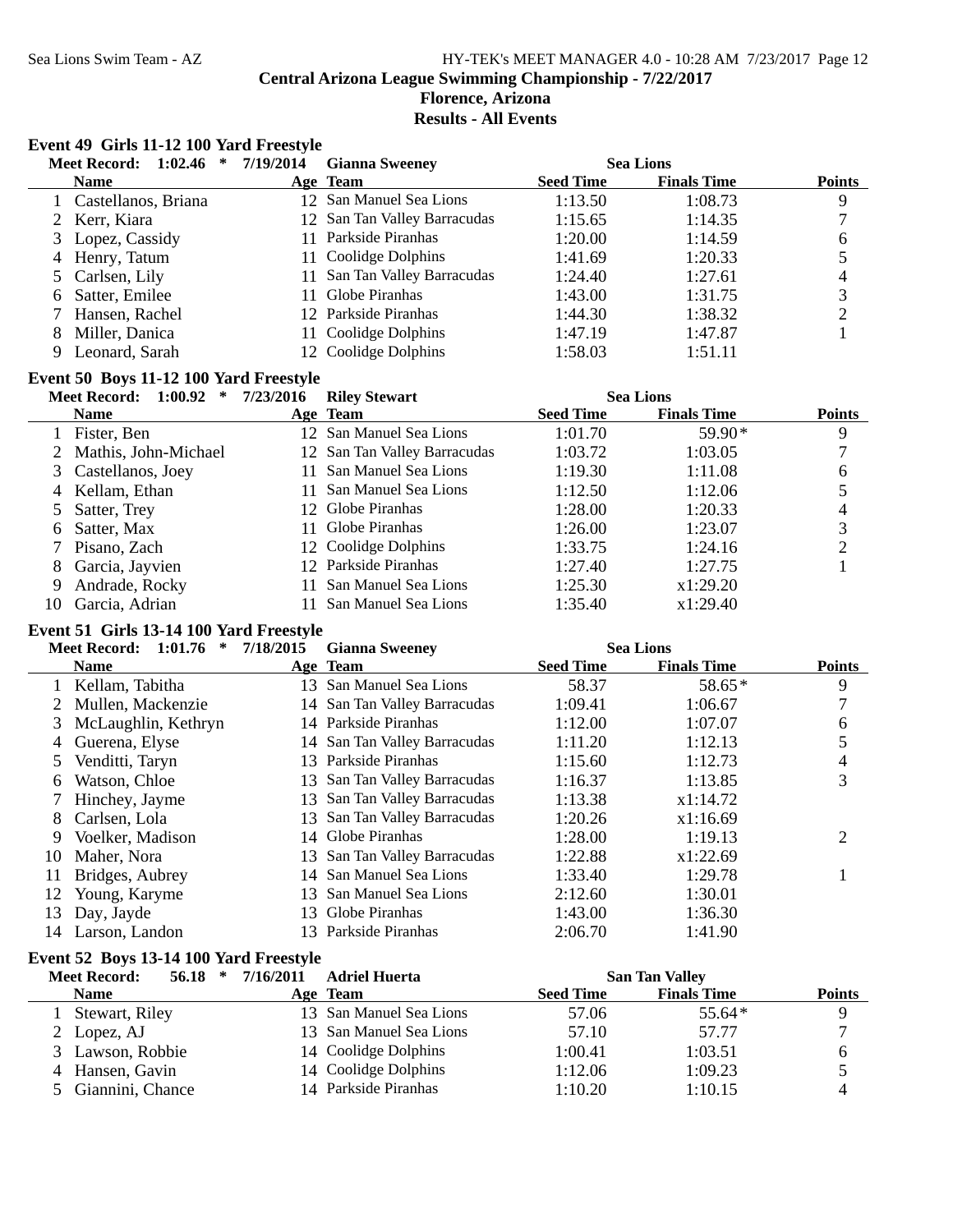**Florence, Arizona**

**Results - All Events**

|              | (Event 52 Boys 13-14 100 Yard Freestyle)                                   |           |                              |                  |                    |                          |
|--------------|----------------------------------------------------------------------------|-----------|------------------------------|------------------|--------------------|--------------------------|
|              | <b>Name</b>                                                                |           | Age Team                     | <b>Seed Time</b> | <b>Finals Time</b> | <b>Points</b>            |
| 6.           | Christensen, Allen                                                         |           | 14 San Tan Valley Barracudas | 1:20.13          | 1:12.74            | $\mathfrak{Z}$           |
|              | Hill, Hunter                                                               |           | 13 San Manuel Sea Lions      | 1:20.40          | 1:18.99            | $\mathbf{2}$             |
| 8            | Pisano, Anthony                                                            |           | 14 Coolidge Dolphins         | 1:28.88          | 1:19.99            | 1                        |
| 9            | Mroczek, Matthew                                                           |           | 13 Parkside Piranhas         | 1:24.70          | 1:20.16            |                          |
| 10           | Blouir, Kanton                                                             |           | 13 Florence Sharks           | 1:42.59          | 1:30.50            |                          |
| 11           | Christensen, Dean                                                          |           | 13 San Tan Valley Barracudas | 1:32.44          | 1:32.44            |                          |
|              | Event 53 Girls 15-18 100 Yard Freestyle                                    |           |                              |                  |                    |                          |
|              | Meet Record: 1:01.47 *                                                     | 7/16/2011 | <b>Meghan Cook</b>           |                  | <b>Sea Lions</b>   |                          |
|              | Name                                                                       |           | Age Team                     | <b>Seed Time</b> | <b>Finals Time</b> | <b>Points</b>            |
| $\mathbf{1}$ | Huizenga, Yasmine                                                          |           | 17 San Tan Valley Barracudas | 1:11.78          | 1:06.92            | $\boldsymbol{9}$         |
| 2            | Woods, Raya                                                                | 17        | San Manuel Sea Lions         | 1:09.10          | 1:07.23            | $\boldsymbol{7}$         |
| 3            | Padilla-Osife, Amy                                                         |           | 17 Parkside Piranhas         | 1:11.10          | 1:07.78            | 6                        |
| 4            | Brown, Ady                                                                 |           | 16 San Tan Valley Barracudas | 1:12.59          | 1:09.52            | 5                        |
| 5            | Rice, Jessi                                                                |           | 16 San Manuel Sea Lions      | 1:15.70          | 1:14.71            | $\overline{\mathcal{L}}$ |
| 6            | Parker, Kayla                                                              |           | 15 San Manuel Sea Lions      | 1:23.10          | 1:21.65            | $\mathfrak{Z}$           |
|              | McCormick, Laurran                                                         |           | 16 San Tan Valley Barracudas | 1:21.50          | 1:25.88            | $\overline{2}$           |
| 8            | Leonard, Hannah                                                            |           | 16 Coolidge Dolphins         | <b>NT</b>        | 1:26.02            | $\mathbf{1}$             |
| 9            | Voelker, Sammi                                                             |           | 16 Globe Piranhas            | 1:39.00          | 1:26.24            |                          |
| 10           | Hill, BaiLee                                                               |           | 15 San Manuel Sea Lions      | 1:31.40          | x1:26.26           |                          |
| 11           | Verdugo, Karly                                                             |           | 15 Parkside Piranhas         | 1:28.30          | 1:28.08            |                          |
| 12           | Mode, Adrianna                                                             |           | 15 Coolidge Dolphins         | 1:30.28          | 1:29.96            |                          |
| 13           | Allmendinger, Zara                                                         | 15        | San Manuel Sea Lions         | 2:03.60          | x1:59.22           |                          |
|              | Event 54 Boys 15-18 100 Yard Freestyle<br><b>Meet Record:</b><br>$53.47$ * | 7/23/2016 | <b>Colbey Stratton</b>       |                  | <b>Sea Lions</b>   |                          |
|              | <b>Name</b>                                                                |           | Age Team                     | <b>Seed Time</b> | <b>Finals Time</b> | <b>Points</b>            |
| $\mathbf{1}$ | Houck, Bailyn                                                              |           | 15 Parkside Piranhas         | 57.61            | 58.67              | 9                        |
| 2            | Finnegan, Jake                                                             |           | 15 Parkside Piranhas         | 1:08.50          | 1:06.63            | 7                        |
| 3            | Acosta, Alex                                                               |           | 15 Parkside Piranhas         | 1:10.20          | 1:08.72            | 6                        |
| 4            | Rogers, Emmanuel                                                           |           | 17 Parkside Piranhas         | 1:12.90          | x1:10.58           |                          |
| 5            | Garcia, Daniel                                                             | 15        | San Manuel Sea Lions         | 1:19.50          | 1:12.46            | 5                        |
| 6            | Darrow, Kaleb                                                              |           | 16 Parkside Piranhas         | 1:14.80          | x1:13.90           |                          |
| 7            | Smith, Jayden                                                              |           | 15 San Manuel Sea Lions      | 1:20.50          | 1:16.94            | 4                        |
| 8            | Tamisiea, Micaiah                                                          |           | 15 Coolidge Dolphins         | 1:26.28          | 1:18.81            | 3                        |
|              | Event 55 Girls 6 & Under 25 Yard Breaststroke                              |           |                              |                  |                    |                          |
|              | <b>Meet Record:</b><br>31.69<br>∗                                          | 7/19/2014 | <b>Emma Gammill</b>          |                  | Parkside           |                          |
|              | <b>Name</b>                                                                |           | Age Team                     | <b>Seed Time</b> | <b>Finals Time</b> | <b>Points</b>            |
|              | Weckwerth, Olivia                                                          |           | 6 Parkside Piranhas          | 36.61            | 32.81              | 9                        |
| 2            | Nemons, Annie                                                              |           | San Manuel Sea Lions         | 35.53            | 39.76              | 7                        |
| 3            | Andrade, Sakura                                                            |           | 4 San Manuel Sea Lions       | 1:39.60          | 3:07.25            | 6                        |
|              | Event 56 Boys 6 & Under 25 Yard Breaststroke                               |           |                              |                  |                    |                          |
|              | <b>Meet Record:</b><br>29.84 *                                             | 7/15/2006 | <b>Cole Yocum</b>            |                  | Kearny             |                          |
|              | <b>Name</b>                                                                |           | Age Team                     | <b>Seed Time</b> | <b>Finals Time</b> | <b>Points</b>            |
| $\mathbf{1}$ | Garcia, Khy                                                                |           | 6 Coolidge Dolphins          | <b>NT</b>        | 32.94              | 9                        |
| 2            | Volk, Tanyon                                                               | 6         | Coolidge Dolphins            | 38.16            | 34.23              | $\boldsymbol{7}$         |
| 3            | Hansen, Cal                                                                |           | 6 Coolidge Dolphins          | 51.26            | 42.57              | 6                        |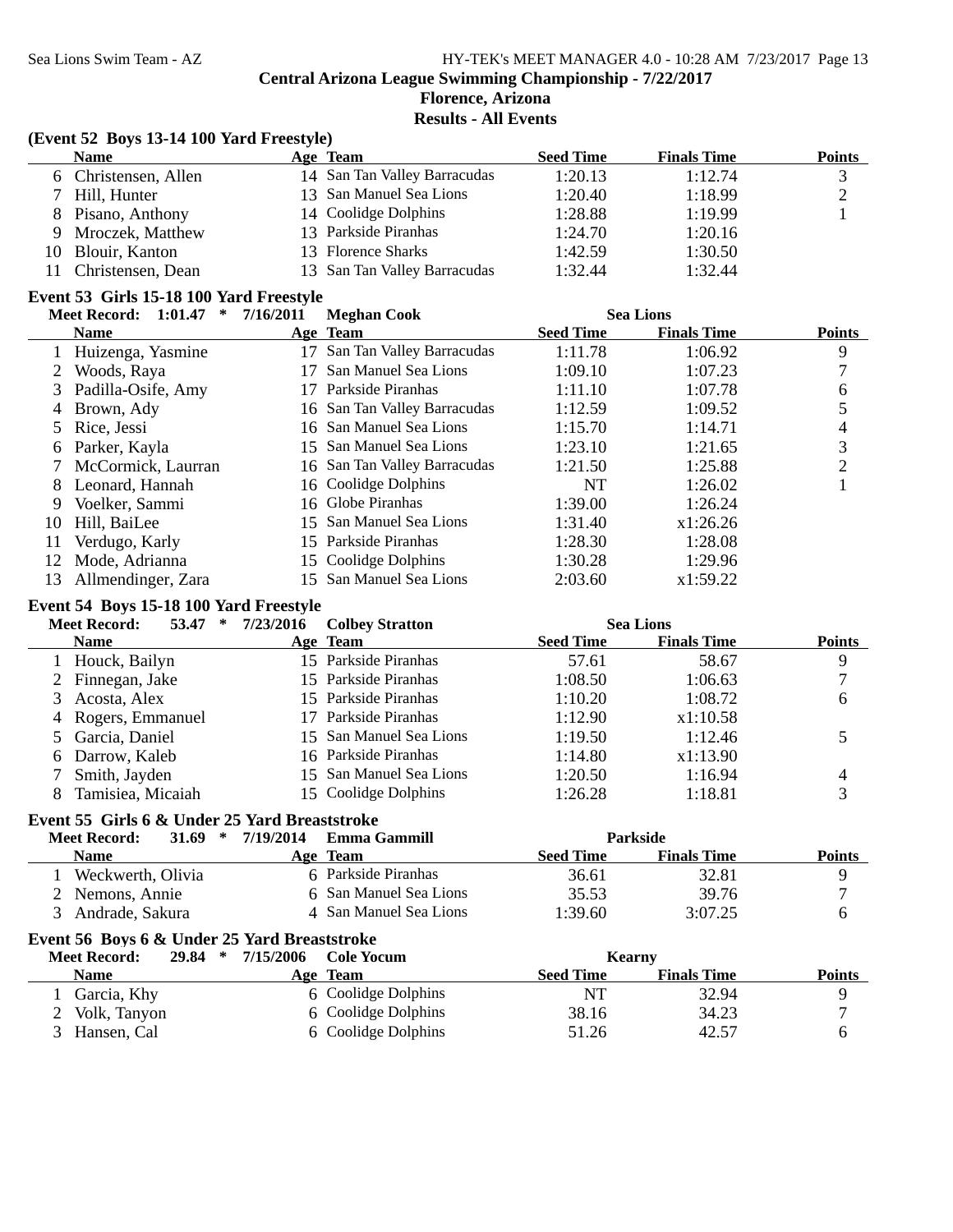### Sea Lions Swim Team - AZ HY-TEK's MEET MANAGER 4.0 - 10:28 AM 7/23/2017 Page 14

**Central Arizona League Swimming Championship - 7/22/2017**

#### **Florence, Arizona Results - All Events**

#### **Event 57 Girls 7-8 25 Yard Breaststroke**

|   | 22.88<br><b>Meet Record:</b><br>∗ | 7/14/2007 | <b>Stormee Galaka</b> |                  | Kearny             |               |
|---|-----------------------------------|-----------|-----------------------|------------------|--------------------|---------------|
|   | <b>Name</b>                       |           | Age Team              | <b>Seed Time</b> | <b>Finals Time</b> | <b>Points</b> |
|   | Giberti, D'Glayne                 |           | 8 Parkside Piranhas   | 28.15            | 28.30              | 9             |
|   | 2 Hansen, Elsie                   |           | 8 Coolidge Dolphins   | 40.91            | 32.35              |               |
|   | 3 Hansen, Ivy                     |           | 7 Coolidge Dolphins   | 37.38            | 32.53              | 6             |
| 4 | Volk, Zaedee                      |           | 8 Coolidge Dolphins   | 39.47            | 34.25              |               |
|   | 5 Martinez, Angelique             |           | 8 Eloy Otters         | 47.00            | 35.36              | 4             |
|   | 6 Randall, Lexington              |           | 7 Coolidge Dolphins   | 1:01.78          | x45.60             |               |
|   | Diaz, Isabella                    |           | 7 Coolidge Dolphins   | 50.56            | x56.48             |               |
|   | Jones, Olivia                     |           | 7 Florence Sharks     | 46.53            | 57.24              |               |
|   |                                   |           |                       |                  |                    |               |

#### **Event 58 Boys 7-8 25 Yard Breaststroke**

| <b>Meet Record:</b><br>23.41<br>∗ | 7/20/2013 | <b>Clifton Runice</b>       |                  | <b>Parkside</b>    |               |
|-----------------------------------|-----------|-----------------------------|------------------|--------------------|---------------|
| <b>Name</b>                       |           | Age Team                    | <b>Seed Time</b> | <b>Finals Time</b> | <b>Points</b> |
| 1 Lopez, Jacob                    |           | 8 Parkside Piranhas         | 30.26            | 28.58              |               |
| 2 Blouir, Soldier                 |           | 8 Florence Sharks           | 1:08.21          | 30.43              |               |
| 3 Hansen, Porter                  |           | 8 Coolidge Dolphins         | 33.59            | 31.05              | h             |
| 4 Ustic, Owen                     |           | 7 Coolidge Dolphins         | NT               | 32.07              |               |
| 5 Minor, Kade                     |           | 7 San Tan Valley Barracudas | 44.97            | 34.60              |               |
| 6 Baptiste, Rahmaisen             |           | 8 San Tan Valley Barracudas | 37.22            | 39.27              |               |

#### **Event 59 Girls 9-10 50 Yard Breaststroke**

|      | <b>Meet Record:</b><br>40.74<br>$\ast$ | 7/14/2012 | <b>Gia Sweeney</b>           |                  | <b>Sea Lions</b>   |               |
|------|----------------------------------------|-----------|------------------------------|------------------|--------------------|---------------|
|      | <b>Name</b>                            |           | Age Team                     | <b>Seed Time</b> | <b>Finals Time</b> | <b>Points</b> |
| $*1$ | Zovko, Anya                            |           | 9 San Manuel Sea Lions       | 53.80            | 49.40              | 8             |
| $*1$ | Hall, Harlie                           |           | 10 Parkside Piranhas         | 58.51            | 49.40              | 8             |
| 3    | Mroczek, Hailey                        |           | 10 Parkside Piranhas         | 52.18            | 52.60              | 6             |
| 4    | Smith, Georgia                         |           | 10 Parkside Piranhas         | 54.00            | 53.66              |               |
|      | 5 Pisano, Ophelia                      |           | 9 Coolidge Dolphins          | 56.85            | 54.54              | 4             |
| 6.   | Pratt, Chasity                         |           | 10 Coolidge Dolphins         | NT               | 59.55              | 3             |
|      | 7 Rouse, Jessica                       |           | 9 San Manuel Sea Lions       | 1:08.80          | 1:04.55            | 2             |
| 8    | Estrada, Riley                         |           | 10 San Tan Valley Barracudas | 1:11.16          | 1:05.09            |               |
|      | 9 Perez, Kamya                         | 10.       | Globe Piranhas               | 2:13.00          | 1:13.14            |               |
| 10   | Hansen, Lauren                         |           | 10 Parkside Piranhas         | 1:14.30          | x1:13.46           |               |
|      | Kelley, Landin                         |           | 9 Florence Sharks            | 1:32.87          | DQ                 |               |
|      | Bandin, Naudia                         |           | 9 Florence Sharks            | 1:39.00          | DQ                 |               |
|      | --- Brown, Layla                       |           | 9 Eloy Otters                | 41.00            | DQ                 |               |

#### **Event 60 Boys 9-10 50 Yard Breaststroke**

| <b>Meet Record:</b><br>43.03 | 7/23/2016 | <b>Mason Stewart</b> |                                                                                                                                                                                                                         |                    |                  |
|------------------------------|-----------|----------------------|-------------------------------------------------------------------------------------------------------------------------------------------------------------------------------------------------------------------------|--------------------|------------------|
| <b>Name</b>                  |           |                      | <b>Seed Time</b>                                                                                                                                                                                                        | <b>Finals Time</b> | <b>Points</b>    |
| Madrid, Martin               |           |                      | 55.91                                                                                                                                                                                                                   | 51.72              | 9                |
| 2 Dale, Cooper               |           |                      | 58.71                                                                                                                                                                                                                   | 52.38              |                  |
| Sesma, Aston                 |           |                      | 1:05.16                                                                                                                                                                                                                 | 56.14              | 6                |
| 4 Brettsburg, Riley          |           |                      | 1:19.91                                                                                                                                                                                                                 | 58.07              |                  |
| 5 Baker, Timothy             |           |                      | 1:18.00                                                                                                                                                                                                                 | 1:03.82            | 4                |
| 6 Henry, Gunnar              |           |                      | 1:25.06                                                                                                                                                                                                                 | 1:08.53            | 3                |
| Tamisiea, James              |           |                      | 1:43.78                                                                                                                                                                                                                 | 1:21.55            |                  |
| --- Jones, Even              |           |                      | 1:32.55                                                                                                                                                                                                                 | DQ                 |                  |
| --- Blouir, Ryken            |           |                      | 1:22.09                                                                                                                                                                                                                 | DQ                 |                  |
| --- Chavez, Xavier           |           | <b>Eloy Otters</b>   | 1:30.00                                                                                                                                                                                                                 | DQ                 |                  |
|                              |           | ∗                    | Age Team<br>10 San Manuel Sea Lions<br>9 San Manuel Sea Lions<br>10 Coolidge Dolphins<br>9 Florence Sharks<br>10 Globe Piranhas<br>9 Coolidge Dolphins<br>9 Coolidge Dolphins<br>9 Florence Sharks<br>9 Florence Sharks |                    | <b>Sea Lions</b> |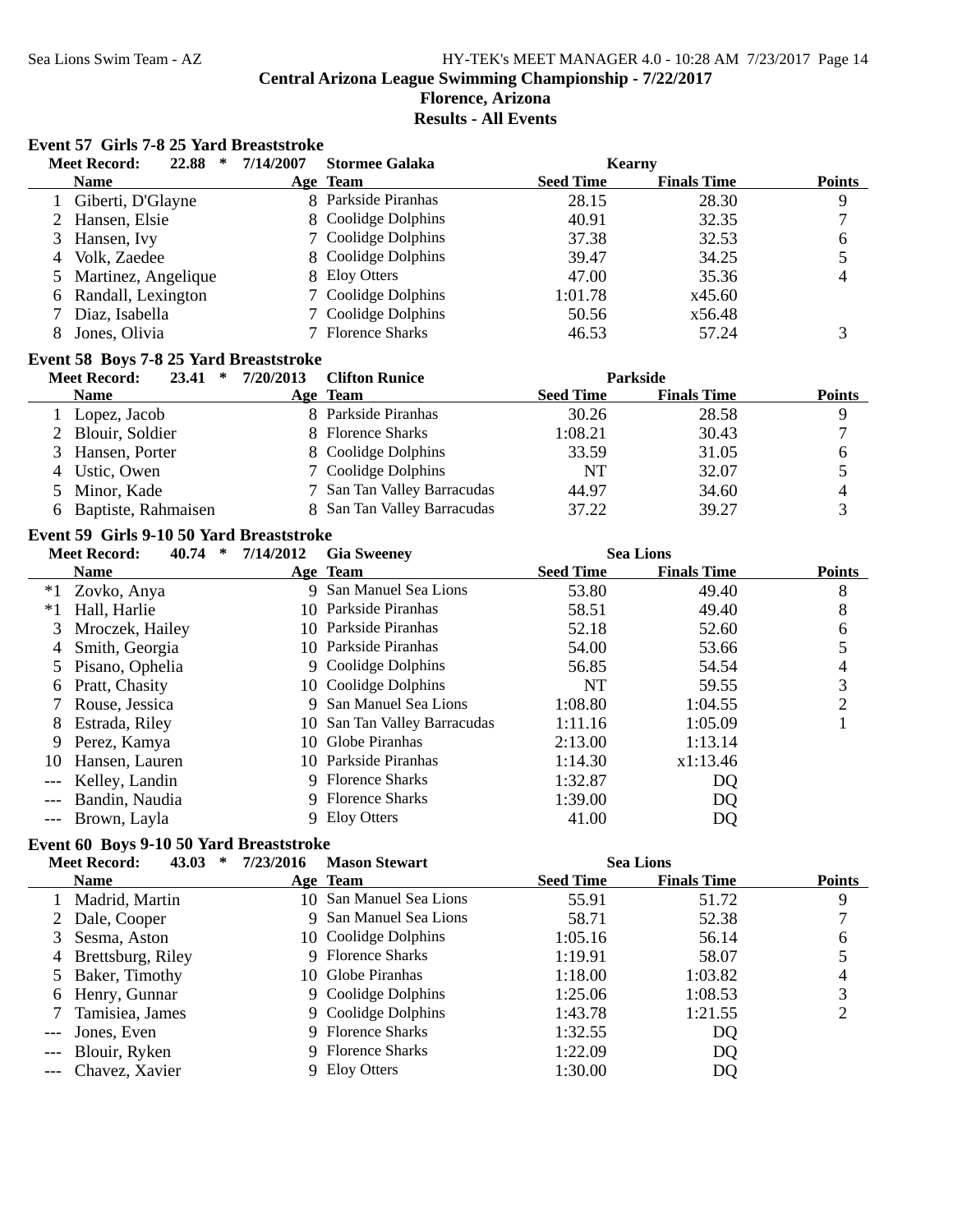# Sea Lions Swim Team - AZ HY-TEK's MEET MANAGER 4.0 - 10:28 AM 7/23/2017 Page 15 **Central Arizona League Swimming Championship - 7/22/2017 Florence, Arizona**

# **Results - All Events**

# **Event 61 Girls 11-12 50 Yard Breaststroke**

|                | <b>Meet Record:</b>                        | 37.12<br>$\ast$        | 7/19/2014 | <b>Gianna Sweeney</b>        |                  | <b>Sea Lions</b>   |                |
|----------------|--------------------------------------------|------------------------|-----------|------------------------------|------------------|--------------------|----------------|
|                | <b>Name</b>                                |                        |           | Age Team                     | <b>Seed Time</b> | <b>Finals Time</b> | <b>Points</b>  |
|                | 1 Hansen, Lillian                          |                        |           | 12 Coolidge Dolphins         | 43.25            | 40.89              | 9              |
| $\overline{2}$ | Dale, Mia                                  |                        |           | 12 San Manuel Sea Lions      | 45.48            | 42.59              | 7              |
| 3              | Hall, Lily                                 |                        |           | 12 San Tan Valley Barracudas | 49.59            | 43.54              | 6              |
| 4              | Parker, Ashlee                             |                        |           | 12 San Manuel Sea Lions      | 47.78            | 47.18              | 5              |
| 5              | Williams, Mikayla                          |                        | 11        | Coolidge Dolphins            | 1:09.22          | 50.80              | 4              |
| 6              | Carlsen, Lily                              |                        | 11        | San Tan Valley Barracudas    | 51.63            | 51.82              | 3              |
| 7              | Satter, Emilee                             |                        | 11        | Globe Piranhas               | 56.00            | 51.95              | $\overline{c}$ |
| 8              | Hansen, Melissa                            |                        |           | 12 Parkside Piranhas         | 54.90            | 52.28              | $\mathbf{1}$   |
| 9              | Kleen, Gabrielle                           |                        |           | 12 Parkside Piranhas         | 58.49            | 56.05              |                |
| 10             | Barrios, Gracie                            |                        | 11        | San Tan Valley Barracudas    | 1:07.19          | 57.47              |                |
| 11             | Voelker, Tabitha                           |                        | 11        | Globe Piranhas               | 1:11.00          | 59.24              |                |
| 12             | Leonard, Sarah                             |                        |           | 12 Coolidge Dolphins         | 58.34            | 59.34              |                |
| 13             | Webb, Cheyenne                             |                        | 11        | Coolidge Dolphins            | 1:14.53          | x1:06.76           |                |
| 14             | Tucker, Madelyn                            |                        | 11        | Coolidge Dolphins            | 1:23.16          | x1:13.65           |                |
| $---$          | Jones, Jayden                              |                        |           | 12 Florence Sharks           | 1:09.72          | DQ                 |                |
| $---$          | Garcia, Fiona                              |                        | 11        | <b>Eloy Otters</b>           | 1:19.00          | DQ                 |                |
| $---$          | Jones, Kiara                               |                        |           | 12 Florence Sharks           | 1:30.94          | DQ                 |                |
|                | Event 62 Boys 11-12 50 Yard Breaststroke   |                        |           |                              |                  |                    |                |
|                | <b>Meet Record:</b>                        | $\ast$<br><b>36.50</b> | 7/23/2016 | <b>Riley Stewart</b>         |                  | <b>Sea Lions</b>   |                |
|                | <b>Name</b>                                |                        |           | Age Team                     | <b>Seed Time</b> | <b>Finals Time</b> | <b>Points</b>  |
| $\mathbf{1}$   | Stewart, Mason                             |                        |           | 11 San Manuel Sea Lions      | 43.03            | 41.14              | 9              |
| 2              | Elliott, Tanner                            |                        |           | 12 Parkside Piranhas         | 45.66            | 43.45              | 7              |
| 3              | Satter, Trey                               |                        |           | 12 Globe Piranhas            | 49.00            | 43.59              | 6              |
| 4              | Zovko, Emerik                              |                        | 11        | San Manuel Sea Lions         | 44.73            | 43.91              | 5              |
| 5              | Brettsburg, Tyler                          |                        |           | 11 Florence Sharks           | 1:46.32          | 47.35              | $\overline{4}$ |
| 6              | Sanz-Anton, Robert                         |                        |           | 12 San Manuel Sea Lions      | 50.09            | 47.82              | $\mathfrak{Z}$ |
| 7              | Martin, Nik                                |                        |           | 11 Globe Piranhas            | 50.00            | 49.37              | $\overline{c}$ |
| 8              | Pisano, Zach                               |                        |           | 12 Coolidge Dolphins         | 58.68            | 50.20              | $\mathbf{1}$   |
| 9              | Baptiste, Deahntreh                        |                        | 11        | San Tan Valley Barracudas    | 57.84            | 50.43              |                |
| 10             | Curry, Vicente                             |                        | 11        | San Manuel Sea Lions         | 50.18            | x57.92             |                |
| 11             | Minor, Shad                                |                        | 11        | San Tan Valley Barracudas    | 1:06.31          | 1:05.33            |                |
|                |                                            |                        |           |                              |                  |                    |                |
|                | Event 63 Girls 13-14 100 Yard Breaststroke |                        |           |                              |                  |                    |                |
|                | <b>Meet Record:</b>                        | $1:16.72$ *            | 7/18/2015 | <b>Gianna Sweeney</b>        |                  | <b>Sea Lions</b>   |                |
|                | <b>Name</b>                                |                        |           | Age Team                     | <b>Seed Time</b> | <b>Finals Time</b> | <b>Points</b>  |
|                | 1 McDade, Macy                             |                        |           | 14 Parkside Piranhas         | 1:25.50          | 1:21.44            | 9              |
| 2              | Estrada, Rianna                            |                        |           | 13 San Manuel Sea Lions      | 1:26.50          | 1:23.38            | $\tau$         |
| 3              | Irish, Samantha                            |                        |           | 14 Globe Piranhas            | 1:31.00          | 1:26.73            | 6              |
| 4              | Chavez, Star                               |                        |           | 14 San Manuel Sea Lions      | 1:30.50          | 1:28.25            | 5              |
| 5              | Guerena, Elyse                             |                        |           | 14 San Tan Valley Barracudas | 1:33.35          | 1:32.55            | 4              |
| 6              | Maher, Nora                                |                        |           | 13 San Tan Valley Barracudas | 1:40.38          | 1:41.10            | 3              |
| 7              | Leonard, Rachel                            |                        |           | 14 Coolidge Dolphins         | 2:00.00          | 1:55.57            | $\overline{c}$ |
| 8              | Larson, Landon                             |                        |           | 13 Parkside Piranhas         | 2:45.90          | 2:06.90            | $\mathbf{1}$   |
|                | Event 64 Boys 13-14 100 Yard Breaststroke  |                        |           |                              |                  |                    |                |
|                | <b>Meet Record: 1:15.28</b>                | $\ast$                 | 7/19/2014 | <b>Will Newman</b>           |                  | <b>Sea Lions</b>   |                |
|                | <b>Name</b>                                |                        |           | Age Team                     | <b>Seed Time</b> | <b>Finals Time</b> | <b>Points</b>  |
| 1              | Apuron, Evan                               |                        |           | 13 San Manuel Sea Lions      | 1:12.80          | $1:08.03*$         | 9              |
|                | Stewart, Riley                             |                        |           | 13 San Manuel Sea Lions      | 1:13.50          | $1:10.15*$         | 7              |
|                |                                            |                        |           |                              |                  |                    |                |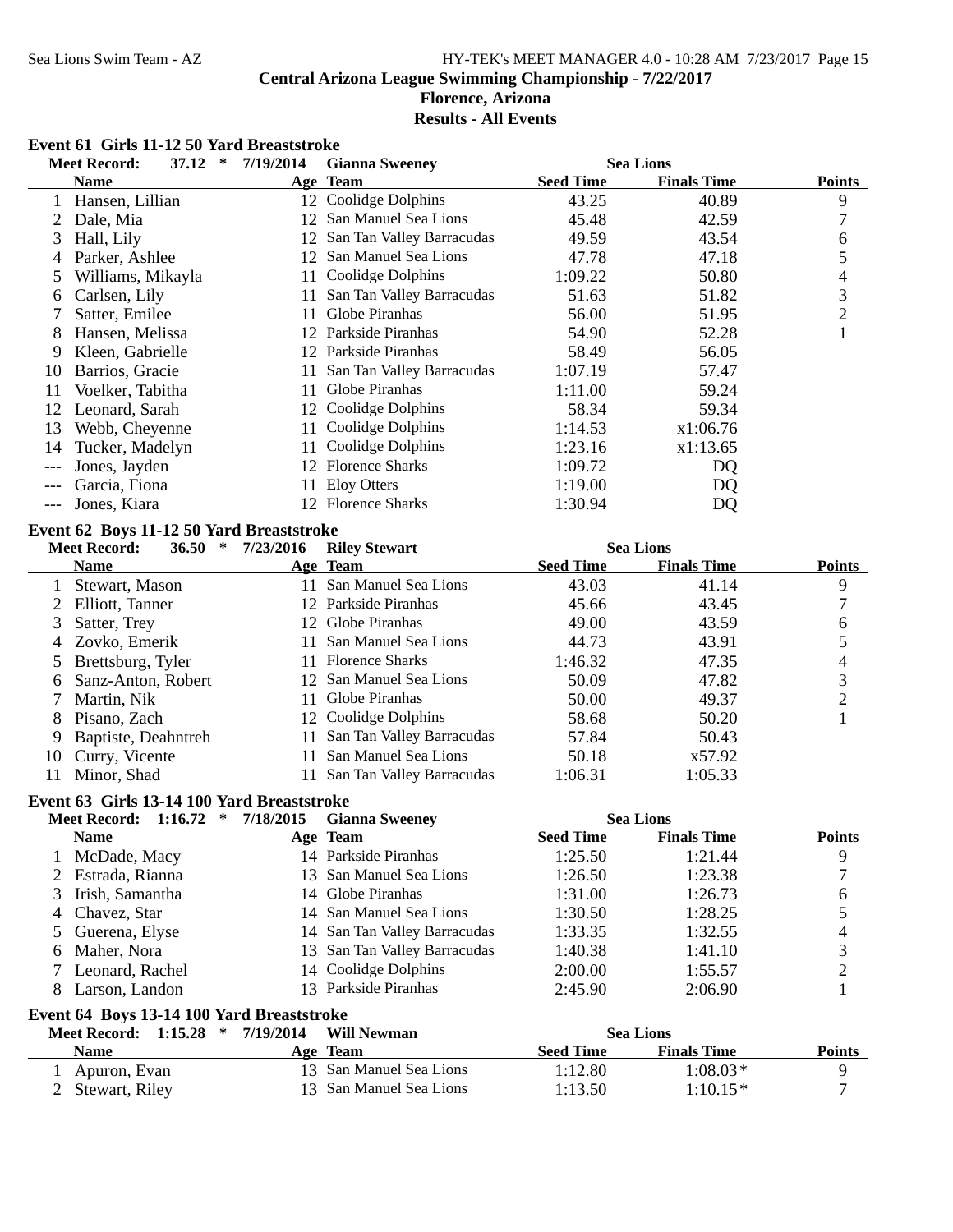#### **Florence, Arizona Results - All Events**

#### **(Event 64 Boys 13-14 100 Yard Breaststroke)**

| <b>Name</b>          | <b>Age Team</b>              | <b>Seed Time</b> | <b>Finals Time</b> | <b>Points</b> |
|----------------------|------------------------------|------------------|--------------------|---------------|
| 3 Hansen, Gavin      | 14 Coolidge Dolphins         | 1:25.41          | 1:23.89            | h             |
| 4 Linke, Holden      | 13 Coolidge Dolphins         | 2:18.81          | 1:36.64            |               |
| 5 Shoemaker, Seth    | 13 Parkside Piranhas         | 1:34.60          | 1:37.51            |               |
| 6 Nunez, Dylan       | 14 Eloy Otters               | 2:02.00          | 1:58.21            |               |
| ' Christensen, Allen | 14 San Tan Valley Barracudas | 2:05.47          | 2:06.79            |               |
| 8 Blouir, Kanton     | 13 Florence Sharks           | 1:18.13          | 2:31.37            |               |

#### **Event 65 Girls 15-18 100 Yard Breaststroke**

| <b>Meet Record: 1:12.95</b><br>∗ | 7/20/2013 | Julie Ashford                |                  | <b>Florence</b>    |               |
|----------------------------------|-----------|------------------------------|------------------|--------------------|---------------|
| <b>Name</b>                      |           | Age Team                     | <b>Seed Time</b> | <b>Finals Time</b> | <b>Points</b> |
| 1 Apuron, Darien                 |           | 15 San Manuel Sea Lions      | 1:23.00          | 1:20.34            |               |
| 2 Nienhuis, Julia                |           | Parkside Piranhas            | 1:24.30          | 1:27.32            |               |
| 3 Woods, Raya                    |           | San Manuel Sea Lions         | 1:33.60          | 1:28.76            | 6             |
| 4 Huizenga, Yasmine              |           | 17 San Tan Valley Barracudas | 1:37.01          | 1:34.58            |               |
| 5 Voelker, Sammi                 |           | 16 Globe Piranhas            | 1:47.00          | 1:43.22            | 4             |
| 6 Bridges, Bonnie                |           | 16 San Manuel Sea Lions      | 1:47.00          | 1:54.92            |               |
| 7 Leonard, Hannah                |           | 16 Coolidge Dolphins         | NT               | 1:59.81            |               |
| McCormick, Laurran               |           | 16 San Tan Valley Barracudas | 2:05.51          | 2:08.17            |               |

#### **Event 66 Boys 15-18 100 Yard Breaststroke**

| Meet Record: 1:09.88 * | $7/14/2012$ Wayne Newman |                  | <b>Sea Lions</b>   |               |
|------------------------|--------------------------|------------------|--------------------|---------------|
| <b>Name</b>            | Age Team                 | <b>Seed Time</b> | <b>Finals Time</b> | <b>Points</b> |
| Valenzuela, Andres     | 15 San Manuel Sea Lions  | 1:19.90          | 1:17.17            |               |
| 2 Nienhuis, Jack       | 15 Parkside Piranhas     | 1:19.40          | 1:17.27            |               |
| 3 Finnegan, Jake       | 15 Parkside Piranhas     | 1:33.40          | 1:27.93            |               |
| 4 Smith, Jayden        | 15 San Manuel Sea Lions  | 1:45.30          | 1:34.53            |               |
| --- Acosta, Alex       | 15 Parkside Piranhas     | 1:43.70          | DQ                 |               |

#### **Event 67 Girls 6 & Under 25 Yard Freestyle**

#### **Meet Record:** 22.97 \* 7/19/2008 Gia Sweeney Sea Lions

| www.necoru.<br>---- | 111/12000 | <b>UMPORT</b>          | .                |                    |               |
|---------------------|-----------|------------------------|------------------|--------------------|---------------|
| <b>Name</b>         |           | Age Team               | <b>Seed Time</b> | <b>Finals Time</b> | <b>Points</b> |
| Roberts, Teagan     |           | 6 Parkside Piranhas    | 30.08            | 25.51              |               |
| 2 Weckwerth, Olivia |           | 6 Parkside Piranhas    | 28.34            | 27.42              |               |
| 3 Kleen, Aubree     |           | 6 Parkside Piranhas    | 35.90            | 36.26              |               |
| 4 Hatch, Rylee      |           | 6 Coolidge Dolphins    | 51.03            | 46.59              |               |
| 5 Andrade, Sakura   |           | 4 San Manuel Sea Lions | 1:36.40          | 2:28.33            |               |

# **Event 68 Boys 6 & Under 25 Yard Freestyle**

| <b>Meet Record:</b>                  | 23.75<br>$\ast$ | 7/14/2012 | <b>Crush Pisano</b>  |                  | Coolidge           |               |
|--------------------------------------|-----------------|-----------|----------------------|------------------|--------------------|---------------|
| <b>Name</b>                          |                 |           | Age Team             | <b>Seed Time</b> | <b>Finals Time</b> | <b>Points</b> |
| 1 Garcia, Khy                        |                 |           | 6 Coolidge Dolphins  | NT               | 28.35              | 9             |
| Volk, Tanyon                         |                 |           | 6 Coolidge Dolphins  | 36.47            | 32.07              |               |
| Washington, Cordae                   |                 |           | 6 Eloy Otters        | 39.00            | 32.47              | 6             |
| 4 Hansen, Cal                        |                 |           | 6 Coolidge Dolphins  | 54.41            | 44.58              |               |
| 5 Linke, Logan                       |                 |           | 6 Coolidge Dolphins  | 1:35.00          | x48.29             |               |
| 6 Hansen, Ezra                       |                 |           | 5 Coolidge Dolphins  | 1:45.00          | x1:02.70           |               |
| Event 69 Girls 7-8 25 Yard Freestyle |                 |           |                      |                  |                    |               |
| <b>Meet Record:</b>                  | 16.72<br>$\ast$ | 7/14/2007 | <b>Arielle Grav</b>  |                  | <b>Sea Lions</b>   |               |
| <b>Name</b>                          |                 |           | Age Team             | <b>Seed Time</b> | <b>Finals Time</b> | <b>Points</b> |
| 1 Giberti, D'Glayne                  |                 |           | 8 Parkside Piranhas  | 20.37            | 20.29              | 9             |
| Hudson, Jocelyn                      |                 |           | San Manuel Sea Lions | 24.87            | 21.38              |               |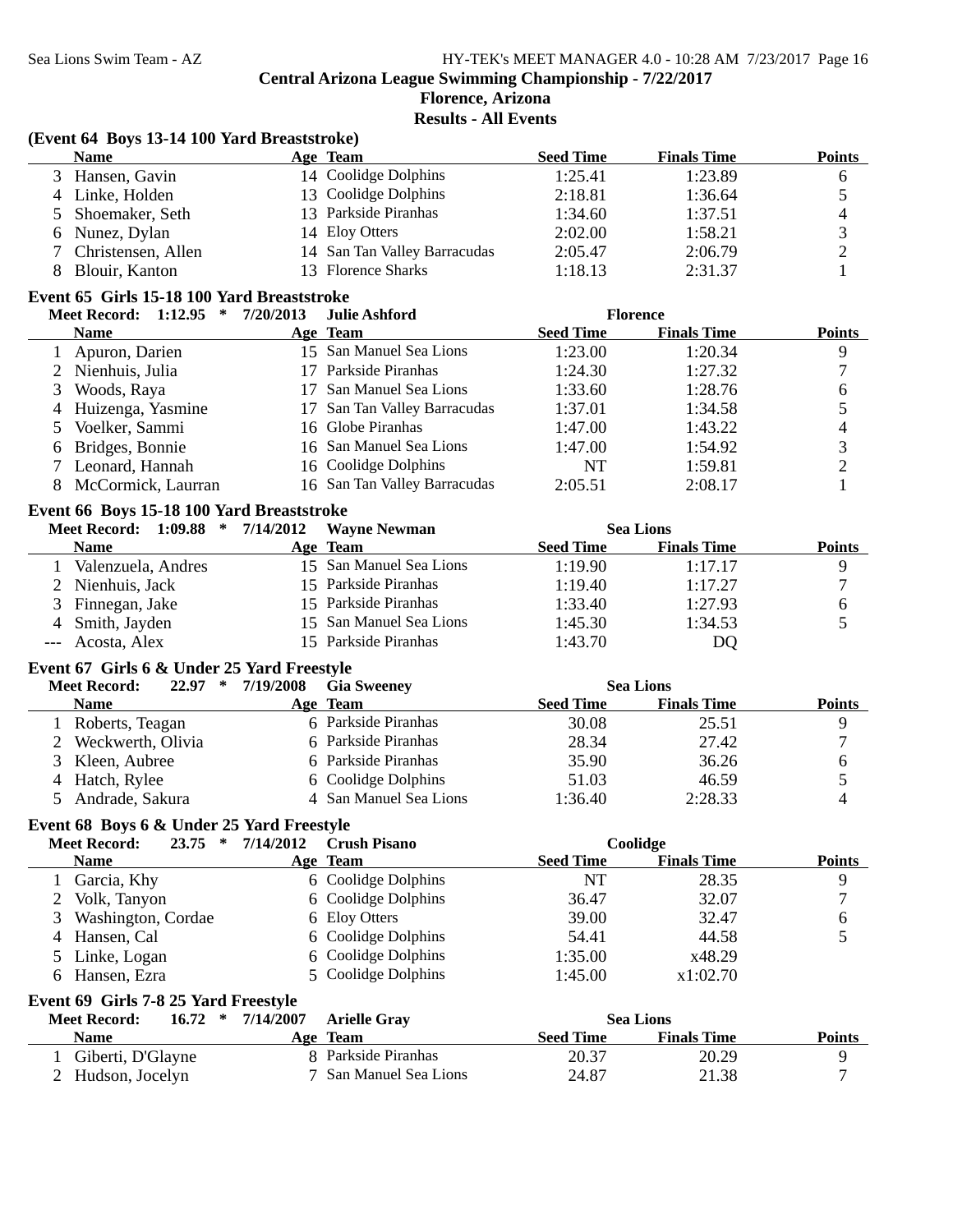# **Florence, Arizona**

**Results - All Events**

#### **(Event 69 Girls 7-8 25 Yard Freestyle)**

| <b>Name</b>           | <b>Age Team</b>     | <b>Seed Time</b> | <b>Finals Time</b> | <b>Points</b> |
|-----------------------|---------------------|------------------|--------------------|---------------|
| 3 Hansen, Ivy         | 7 Coolidge Dolphins | 33.69            | 25.21              |               |
| 4 Neal, Tamryn        | 8 Parkside Piranhas | 29.37            | 26.51              |               |
| 5 Martinez, Angelique | 8 Eloy Otters       | 30.00            | 27.25              | 4             |
| 6 Diaz, Isabella      | 7 Coolidge Dolphins | 47.83            | 43.16              |               |
| Randall, Lexington    | 7 Coolidge Dolphins | 46.63            | 51.29              |               |
| Hughes, Jamie         | 7 Coolidge Dolphins | 1:20.69          | x1:11.19           |               |

# **Event 70 Boys 7-8 25 Yard Freestyle**

| $16.82$ *<br><b>Meet Record:</b> | 7/18/2015 | <b>Johnny Smallhouse</b>    |                  | <b>Sea Lions</b>   |               |
|----------------------------------|-----------|-----------------------------|------------------|--------------------|---------------|
| <b>Name</b>                      |           | Age Team                    | <b>Seed Time</b> | <b>Finals Time</b> | <b>Points</b> |
| 1 Baptiste, Rahmaisen            |           | 8 San Tan Valley Barracudas | 22.62            | 18.56              |               |
| 2 Minor, Kade                    |           | 7 San Tan Valley Barracudas | 23.15            | 20.35              |               |
| 3 Blouir, Soldier                |           | 8 Florence Sharks           | 1:01.26          | 21.76              | h             |
| 4 Ustic, Owen                    |           | 7 Coolidge Dolphins         | NT               | 22.16              |               |
| 5 Baptiste, Dartagnan            |           | 7 San Tan Valley Barracudas | 23.25            | 22.51              |               |
| 6 Weckwerth, Haaken              |           | 7 Parkside Piranhas         | 23.87            | 23.40              |               |
| 7 Denning, Ephraim               |           | 7 Parkside Piranhas         | 24.38            | 25.11              |               |
| Hansen, Porter                   |           | 8 Coolidge Dolphins         | 30.90            | 27.90              |               |

#### **Event 71 Girls 9-10 50 Yard Freestyle**

|    | <b>Meet Record:</b><br>31.63<br>$\ast$ | 7/14/2012 | <b>Gia Sweeney</b>           |                  | <b>Sea LIons</b>   |               |
|----|----------------------------------------|-----------|------------------------------|------------------|--------------------|---------------|
|    | <b>Name</b>                            |           | Age Team                     | <b>Seed Time</b> | <b>Finals Time</b> | <b>Points</b> |
|    | Argento, Angelika                      |           | 10 San Tan Valley Barracudas | 42.78            | 38.59              | 9             |
|    | Murrieta, Sophia                       |           | 10 Coolidge Dolphins         | 43.09            | 39.31              | 7             |
| 3. | Zovko, Anya                            | 9         | San Manuel Sea Lions         | 42.67            | 39.79              | 6             |
| 4  | Gameros, Brooklyn                      |           | 9 Parkside Piranhas          | 39.80            | 39.82              | 5             |
| 5. | Thrall, Shelby                         | 9.        | Parkside Piranhas            | 50.64            | 44.46              | 4             |
| 6  | Estrada, Riley                         |           | 10 San Tan Valley Barracudas | 53.90            | 46.38              | 3             |
|    | Kelley, Landin                         | 9         | <b>Florence Sharks</b>       | 1:15.42          | 48.14              | 2             |
| 8  | Payne, Essence                         |           | 10 Parkside Piranhas         | 1:12.00          | 48.85              |               |
| 9  | Galpin, Katy                           | 9         | Parkside Piranhas            | 1:07.30          | x49.23             |               |
| 10 | Hall, Harlie                           |           | 10 Parkside Piranhas         | 1:00.20          | x49.87             |               |
| 11 | Martinez, Tatyanna                     |           | 10 Eloy Otters               | 58.00            | 52.88              |               |
| 12 | Tucker, Molly                          | 9.        | Coolidge Dolphins            | 1:10.66          | 58.34              |               |
| 13 | Pratt, Chasity                         |           | 10 Coolidge Dolphins         | NT               | 58.50              |               |
| 14 | Slade, McKayla                         | 9.        | Coolidge Dolphins            | 1:12.00          | x59.46             |               |
| 15 | Kleen, Lyla                            |           | 9 Parkside Piranhas          | 1:00.10          | x1:00.22           |               |
| 16 | Bandin, Naudia                         | 9         | <b>Florence Sharks</b>       | 1:05.57          | 1:00.48            |               |
|    | Ervin, Arianna                         | 9         | San Manuel Sea Lions         | 1:02.60          | 1:00.64            |               |

#### **Event 72 Boys 9-10 50 Yard Freestyle**

| <b>Meet Record:</b><br>30.56<br>$\ast$ | 7/19/2014 | Evan Apuron                 |                  | <b>Sea Lions</b>   |               |
|----------------------------------------|-----------|-----------------------------|------------------|--------------------|---------------|
| <b>Name</b>                            |           | Age Team                    | <b>Seed Time</b> | <b>Finals Time</b> | <b>Points</b> |
| 1 Smallhouse, Johnny                   |           | 10 San Manuel Sea Lions     | 30.75            | 31.09              |               |
| 2 Giamei, Shawn                        |           | 9 San Tan Valley Barracudas | 39.03            | 36.57              |               |
| 3 Barker, Nathan                       |           | 9 Parkside Piranhas         | 42.14            | 37.62              | 6             |
| 4 Arredondo, Kallen                    |           | 10 Coolidge Dolphins        | 43.94            | 38.26              |               |
| 5 Figueroa, Jacob                      |           | 9 San Tan Valley Barracudas | 43.53            | 42.09              | 4             |
| 6 Dale, Cooper                         |           | 9 San Manuel Sea Lions      | 48.75            | 44.14              |               |
| 7 Brettsburg, Riley                    |           | 9 Florence Sharks           | 49.82            | 48.61              |               |
| Murrietta, Devin                       |           | 9 Coolidge Dolphins         | 48.75            | 48.74              |               |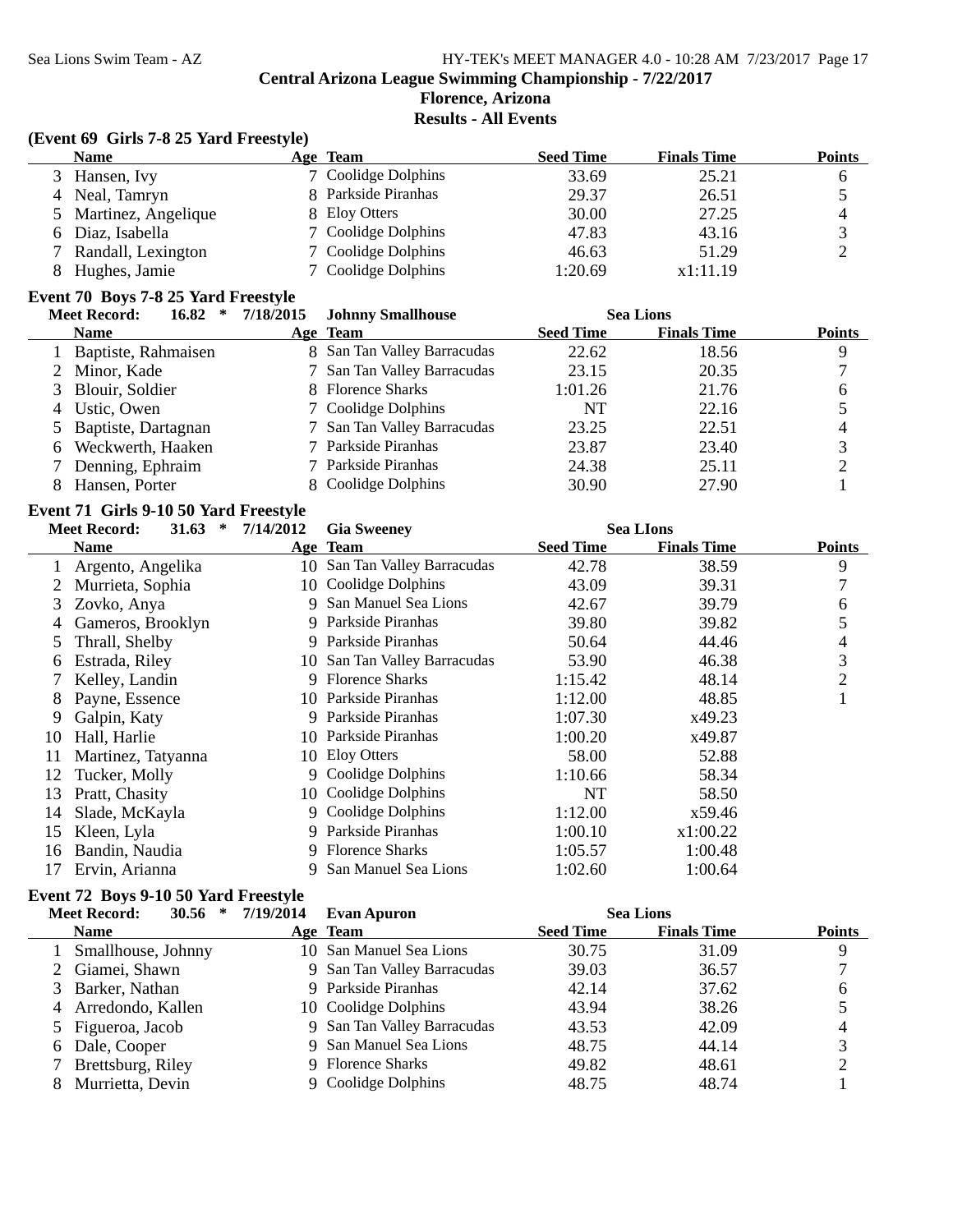# **Florence, Arizona**

# **Results - All Events**

#### **(Event 72 Boys 9-10 50 Yard Freestyle)**

|    | <b>Name</b>       | Age Team                | <b>Seed Time</b> | <b>Finals Time</b> | <b>Points</b> |
|----|-------------------|-------------------------|------------------|--------------------|---------------|
| 9  | Young, Pedro      | 10 San Manuel Sea Lions | 58.70            | 51.07              |               |
|    | 10 Blouir, Ryken  | 9 Florence Sharks       | 52.75            | 51.51              |               |
| 11 | Tamisiea, James   | 9 Coolidge Dolphins     | 1:10.37          | 56.45              |               |
|    | 12 Hatch, Ryder   | 10 Coolidge Dolphins    | 1:06.25          | x57.34             |               |
|    | 13 Baker, Timothy | 10 Globe Piranhas       | 1:00.00          | 1:01.04            |               |
|    | 14 Henry, Gunnar  | 9 Coolidge Dolphins     | 1:06.91          | x1:04.19           |               |
|    | 15 Chavez, Xavier | 9 Eloy Otters           | 1:09.00          | 1:04.95            |               |
| 16 | Jones, Even       | 9 Florence Sharks       | 1:19.44          | 1:05.94            |               |
|    | Meza, Xavier      | 10 Eloy Otters          | 59.00            | 1:07.13            |               |

#### **Event 73 Girls 11-12 50 Yard Freestyle**

|    | <b>Meet Record:</b><br>$\ast$<br>29.73 | 7/19/2014 | <b>Darien Apuron</b>         |                  | <b>Sea Lions</b>   |                |
|----|----------------------------------------|-----------|------------------------------|------------------|--------------------|----------------|
|    | <b>Name</b>                            |           | Age Team                     | <b>Seed Time</b> | <b>Finals Time</b> | <b>Points</b>  |
|    | Castellanos, Briana                    |           | 12 San Manuel Sea Lions      | 32.47            | 30.40              | 9              |
| 2  | Kerr, Kiara                            |           | 12 San Tan Valley Barracudas | 34.00            | 32.99              | 7              |
| 3  | Hansen, Lillian                        |           | 12 Coolidge Dolphins         | 37.03            | 35.15              | 6              |
| 4  | Brambley, Evelyn                       | 11-       | San Tan Valley Barracudas    | 40.41            | 36.37              | 5              |
| 5  | Hall, Lily                             |           | 12 San Tan Valley Barracudas | 40.09            | 37.73              | 4              |
| 6  | Hansen, Melissa                        | 12        | Parkside Piranhas            | 34.97            | 38.55              | 3              |
|    | Escobedo, Krystyn                      | 11-       | Coolidge Dolphins            | 43.53            | 39.95              | $\overline{2}$ |
| 8  | Henry, Tatum                           | 11        | Coolidge Dolphins            | 45.40            | 40.99              | 1              |
| 9  | Volk, Tatum                            | 11        | Coolidge Dolphins            | 47.34            | x41.06             |                |
| 10 | McEvoy, Andi                           | 11        | Coolidge Dolphins            | 48.91            | x41.26             |                |
| 11 | Barrios, Gracie                        | 11        | San Tan Valley Barracudas    | 52.18            | x41.53             |                |
| 12 | Kleen, Gabrielle                       | 12        | Parkside Piranhas            | 48.72            | 43.80              |                |
| 13 | Hansen, Rachel                         | 12        | Parkside Piranhas            | 45.26            | 44.86              |                |
| 14 | Williams, Mikayla                      | 11        | Coolidge Dolphins            | 56.87            | x46.41             |                |
| 15 | Webb, Cheyenne                         | 11-       | Coolidge Dolphins            | 50.60            | x48.40             |                |
| 16 | Voelker, Tabitha                       | 11.       | Globe Piranhas               | 1:00.00          | 51.07              |                |
| 17 | Derrick, Nevaeh                        | 11        | San Manuel Sea Lions         | 40.15            | 52.90              |                |
| 18 | Jones, Jayden                          | 12        | <b>Florence Sharks</b>       | 1:04.87          | 56.66              |                |
| 19 | Garcia, Fiona                          | 11        | Eloy Otters                  | 1:05.00          | 59.59              |                |
| 20 | Tucker, Madelyn                        |           | Coolidge Dolphins            | 1:08.84          | x1:00.70           |                |
| 21 | Jones, Kiara                           |           | 12 Florence Sharks           | 1:24.39          | 1:17.78            |                |

# **Event 74 Boys 11-12 50 Yard Freestyle**

| 27.83<br>∗           | 7/18/2015                                                         | <b>Evan Apuron</b>        |                                                                                                                                                                                                                 |                    |                  |
|----------------------|-------------------------------------------------------------------|---------------------------|-----------------------------------------------------------------------------------------------------------------------------------------------------------------------------------------------------------------|--------------------|------------------|
| <b>Name</b>          |                                                                   |                           | <b>Seed Time</b>                                                                                                                                                                                                | <b>Finals Time</b> | <b>Points</b>    |
| Fister, Ben          |                                                                   |                           | 27.59                                                                                                                                                                                                           | $26.56*$           | 9                |
| Mathis, John-Michael |                                                                   |                           | 27.84                                                                                                                                                                                                           | $27.66*$           |                  |
| Guerena, Austin      |                                                                   |                           | 28.83                                                                                                                                                                                                           | 30.09              | 6                |
|                      |                                                                   | San Manuel Sea Lions      | 35.05                                                                                                                                                                                                           | 30.83              |                  |
|                      |                                                                   |                           | 43.92                                                                                                                                                                                                           | 33.42              | 4                |
| Martin, Nik          |                                                                   | Globe Piranhas            | 30.00                                                                                                                                                                                                           | 36.64              | 3                |
| Pisano, Crush        |                                                                   |                           | 39.22                                                                                                                                                                                                           | 36.72              | $\overline{2}$   |
| Garcia, Adrian       |                                                                   | San Manuel Sea Lions      | 41.62                                                                                                                                                                                                           | 37.11              |                  |
| Andrade, Rocky       | 11                                                                | San Manuel Sea Lions      | 38.13                                                                                                                                                                                                           | x38.24             |                  |
| Sanz-Anton, Robert   |                                                                   |                           | 39.01                                                                                                                                                                                                           | x38.27             |                  |
| Harrison, Corey      | 11.                                                               | Globe Piranhas            | 42.00                                                                                                                                                                                                           | 38.54              |                  |
| Garcia, Jayvien      |                                                                   |                           | 40.52                                                                                                                                                                                                           | 39.87              |                  |
| Baptiste, Deahntreh  |                                                                   | San Tan Valley Barracudas | 45.84                                                                                                                                                                                                           | 39.96              |                  |
| 3<br>12              | <b>Meet Record:</b><br>4 Castellanos, Joey<br>5 Brettsburg, Tyler |                           | Age Team<br>12 San Manuel Sea Lions<br>12 San Tan Valley Barracudas<br>12 San Tan Valley Barracudas<br><b>Florence Sharks</b><br>11.<br>11 Coolidge Dolphins<br>12 San Manuel Sea Lions<br>12 Parkside Piranhas |                    | <b>Sea Lions</b> |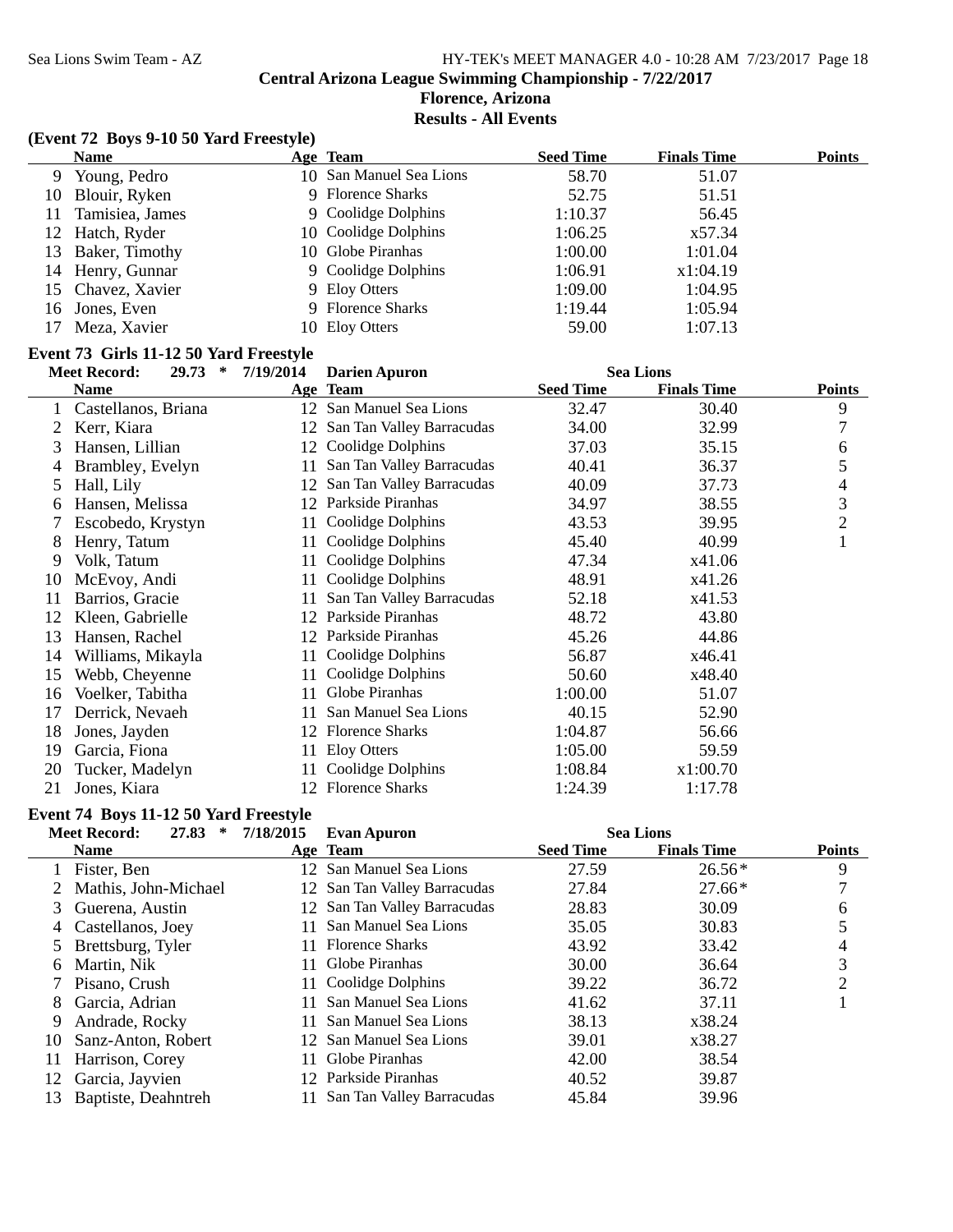#### **Florence, Arizona Results - All Events**

# **(Event 74 Boys 11-12 50 Yard Freestyle)**

|    | Name                                   |           | Age Team                     | <b>Seed Time</b> | <b>Finals Time</b> | <b>Points</b>  |
|----|----------------------------------------|-----------|------------------------------|------------------|--------------------|----------------|
| 14 | Curry, Vicente                         | 11        | San Manuel Sea Lions         | 41.56            | x43.11             |                |
| 15 | Silva, D'Andre                         | 12        | San Manuel Sea Lions         | 48.81            | x44.99             |                |
|    | Event 75 Girls 13-14 50 Yard Freestyle |           |                              |                  |                    |                |
|    | <b>Meet Record:</b><br>27.59<br>$\ast$ | 7/19/2008 | <b>Robin Ferguson</b>        |                  | Coolidge           |                |
|    | <b>Name</b>                            |           | Age Team                     | <b>Seed Time</b> | <b>Finals Time</b> | <b>Points</b>  |
|    | Kellam, Tabitha                        |           | 13 San Manuel Sea Lions      | 26.85            | $26.32*$           | 9              |
|    | Mullen, Mackenzie                      |           | 14 San Tan Valley Barracudas | 30.50            | 30.21              | 7              |
| 3  | McLaughlin, Kethryn                    | 14        | Parkside Piranhas            | 31.58            | 30.27              | 6              |
| 4  | Venditti, Taryn                        | 13        | Parkside Piranhas            | 33.30            | 31.70              | 5              |
| 5  | Chavez, Star                           | 14        | San Manuel Sea Lions         | 31.97            | 31.74              | 4              |
| 6  | Guerena, Elyse                         | 14        | San Tan Valley Barracudas    | 31.33            | 32.01              | 3              |
|    | Watson, Chloe                          | 13        | San Tan Valley Barracudas    | 33.47            | 33.24              | $\overline{2}$ |
| 8  | Hinchey, Jayme                         | 13        | San Tan Valley Barracudas    | 33.91            | x34.24             |                |
| 9  | Irish, Samantha                        | 14        | Globe Piranhas               | 38.00            | 34.63              |                |
| 10 | Carlsen, Lola                          | 13        | San Tan Valley Barracudas    | 39.10            | x35.23             |                |
| 11 | Voelker, Madison                       | 14        | Globe Piranhas               | 40.00            | 35.43              |                |
| 12 | Maher, Nora                            | 13.       | San Tan Valley Barracudas    | 37.88            | x36.70             |                |
| 13 | Leonard, Rachel                        | 14        | Coolidge Dolphins            | NT               | 37.01              |                |
| 14 | Meza, Ariel                            | 13        | <b>Eloy Otters</b>           | 40.00            | 38.89              |                |
| 15 | Young, Karyme                          | 13        | San Manuel Sea Lions         | 58.60            | 39.26              |                |
| 16 | Bridges, Aubrey                        | 14        | San Manuel Sea Lions         | 40.37            | x39.27             |                |
| 17 | Larson, Landon                         | 13        | Parkside Piranhas            | 55.18            | 43.34              |                |
| 18 | Day, Jayde                             | 13        | Globe Piranhas               | 52.00            | 44.22              |                |

#### **Event 76 Boys 13-14 50 Yard Freestyle**

|     | 25.54<br><b>Meet Record:</b><br>∗ | 7/17/2011 | <b>Adriel Huerta</b>         |                  | <b>San Tan Valley</b> |               |
|-----|-----------------------------------|-----------|------------------------------|------------------|-----------------------|---------------|
|     | <b>Name</b>                       |           | Age Team                     | <b>Seed Time</b> | <b>Finals Time</b>    | <b>Points</b> |
|     | Fister, Nate                      |           | 14 San Manuel Sea Lions      | 26.87            | 26.05                 | 9             |
|     | 2 Lopez, AJ                       |           | 13 San Manuel Sea Lions      | 26.62            | 26.26                 |               |
| 3   | Lawson, Robbie                    |           | 14 Coolidge Dolphins         | 26.72            | 27.60                 | 6             |
| 4   | Sansores, Xavier                  |           | 13 Parkside Piranhas         | 30.33            | 29.32                 | 5             |
| 5.  | Hill, Hunter                      |           | 13 San Manuel Sea Lions      | 33.15            | 31.04                 | 4             |
| 6   | Linke, Holden                     |           | 13 Coolidge Dolphins         | 36.56            | 31.68                 | 3             |
|     | Christensen, Allen                |           | 14 San Tan Valley Barracudas | 33.10            | 32.57                 | 2             |
| 8   | Giannini, Chance                  |           | 14 Parkside Piranhas         | 31.47            | 32.61                 |               |
| 9   | Mroczek, Matthew                  |           | 13 Parkside Piranhas         | 37.54            | 33.61                 |               |
| 10  | Nunez, Sam                        |           | 14 Eloy Otters               | 39.00            | 36.50                 |               |
| 11  | Nunez, Dylan                      |           | 14 Eloy Otters               | 40.00            | 38.78                 |               |
| 12  | Christensen, Dean                 |           | 13 San Tan Valley Barracudas | 40.31            | 39.09                 |               |
| 13. | Blouir, Kanton                    |           | 13 Florence Sharks           | 52.36            | 39.17                 |               |

# **Event 77 Girls 15-18 50 Yard Freestyle**

| <b>Meet Record:</b><br>27.77<br>* | 2002 | Sasha Ward                   |                  | <b>Florence</b>    |               |
|-----------------------------------|------|------------------------------|------------------|--------------------|---------------|
| <b>Name</b>                       |      | Age Team                     | <b>Seed Time</b> | <b>Finals Time</b> | <b>Points</b> |
| 1 Padilla-Osife, Amy              |      | 17 Parkside Piranhas         | 30.50            | 30.16              | Q             |
| 2 Huizenga, Yasmine               |      | 17 San Tan Valley Barracudas | 32.76            | 31.01              |               |
| 3 Woods, Raya                     |      | 17 San Manuel Sea Lions      | 31.72            | 31.07              | h             |
| 4 Brown, Ady                      |      | 16 San Tan Valley Barracudas | 32.16            | 31.24              |               |
| 5 Rice, Jessi                     |      | 16 San Manuel Sea Lions      | 32.47            | 32.92              |               |
| 6 Leonard, Hannah                 |      | 16 Coolidge Dolphins         | NT               | 35.39              |               |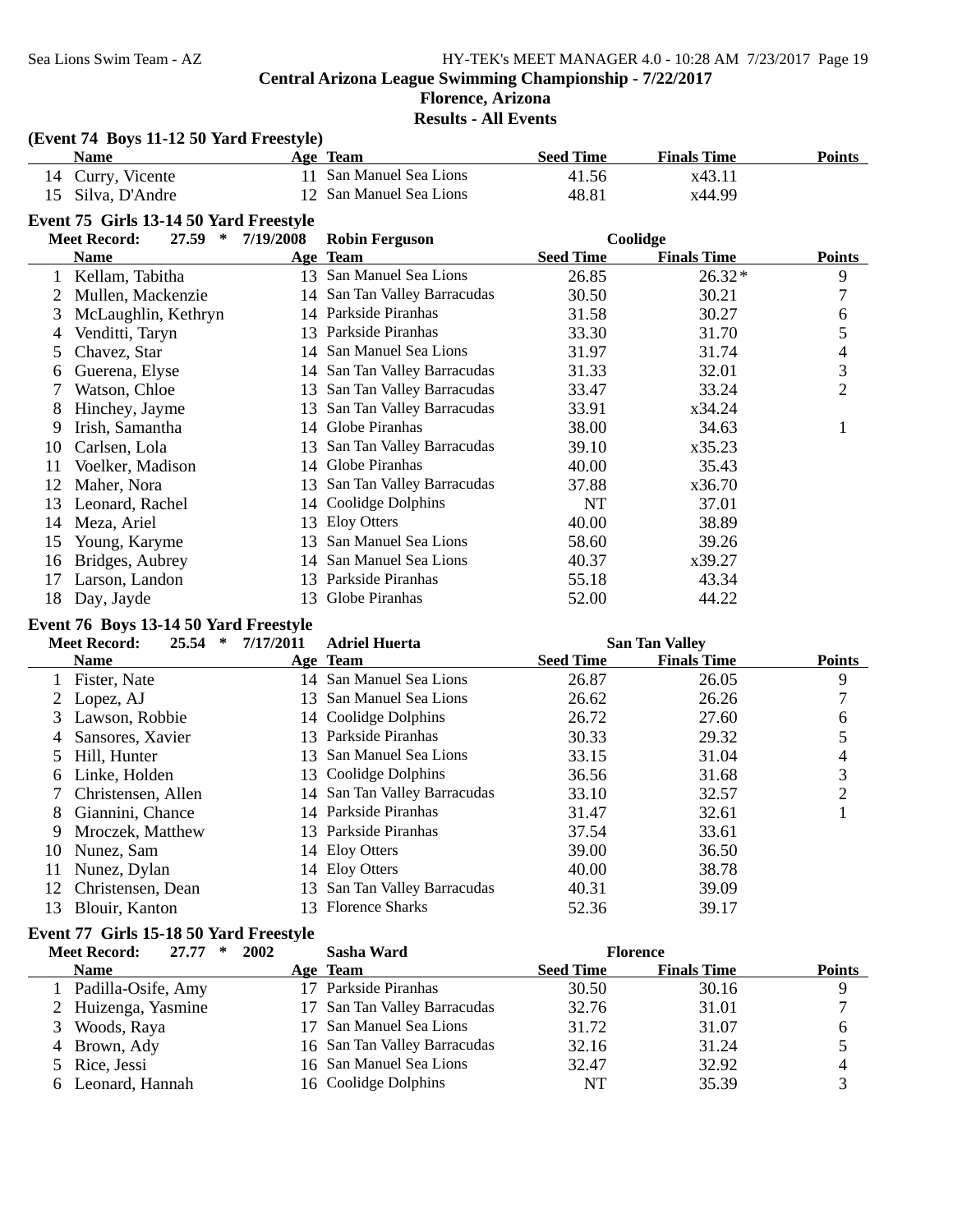# **Florence, Arizona**

**Results - All Events**

|                | (Event 77 Girls 15-18 50 Yard Freestyle)          |      |                              |                          |                     |                |
|----------------|---------------------------------------------------|------|------------------------------|--------------------------|---------------------|----------------|
|                | <b>Name</b>                                       |      | Age Team                     | <b>Seed Time</b>         | <b>Finals Time</b>  | <b>Points</b>  |
|                | 7 Parker, Kayla                                   |      | 15 San Manuel Sea Lions      | 37.27                    | 35.64               | $\overline{c}$ |
| 8              | Verdugo, Karly                                    |      | 15 Parkside Piranhas         | 37.98                    | 37.23               | $\mathbf{1}$   |
| 9              | McCormick, Laurran                                |      | 16 San Tan Valley Barracudas | 37.57                    | 37.81               |                |
| 10             | Voelker, Sammi                                    |      | 16 Globe Piranhas            | 43.00                    | 37.84               |                |
| 11             | Allmendinger, Zara                                |      | 15 San Manuel Sea Lions      | 50.45                    | x52.46              |                |
|                | Event 78 Boys 15-18 50 Yard Freestyle             |      |                              |                          |                     |                |
|                | <b>Meet Record:</b><br>23.87<br>$\ast$            | 2002 | <b>Greg Weston</b>           | <b>Globe</b>             |                     |                |
|                | <b>Name</b>                                       |      | Age Team                     | <b>Seed Time</b>         | <b>Finals Time</b>  | <b>Points</b>  |
| 1              | Venditti, Devin                                   |      | 17 Parkside Piranhas         | 24.80                    | 25.04               | $\mathbf{9}$   |
|                | 2 Houck, Bailyn                                   |      | 15 Parkside Piranhas         | 26.06                    | 25.53               | $\tau$         |
| 3              | Finnegan, Jake                                    |      | 15 Parkside Piranhas         | 29.53                    | 29.52               | 6              |
| $\overline{4}$ | Rogers, Emmanuel                                  |      | 17 Parkside Piranhas         | 29.12                    | x30.00              |                |
| 5              | Garcia, Daniel                                    |      | 15 San Manuel Sea Lions      | 33.56                    | 30.29               | 5              |
| 6              | Acosta, Alex                                      |      | 15 Parkside Piranhas         | 29.54                    | x31.23              |                |
| 7              | Tamisiea, Micaiah                                 |      | 15 Coolidge Dolphins         | 38.40                    | 34.58               | $\overline{4}$ |
|                | Event 79 Girls 8 & Under 100 Yard Freestyle Relay |      |                              |                          |                     |                |
|                | Meet Record: 1:26.87 * 2002                       |      | <b>Dolphins</b>              |                          | Coolidge            |                |
|                |                                                   |      | Robin, Toni, Alexis          |                          |                     |                |
|                | <b>Team</b>                                       |      | <b>Relay</b>                 | <b>Seed Time</b>         | <b>Finals Time</b>  | <b>Points</b>  |
|                | 1 Parkside Piranhas                               |      | $\mathbf{A}$                 | 1:37.80                  | 1:32.39             | 18             |
|                | 1) Giberti, D'Glayne 8                            |      | 2) Trejo, Brooklyn 8         | 3) Neal, Tamryn 8        |                     |                |
|                | 2 Coolidge Dolphins                               |      | A                            | <b>NT</b>                | 1:56.07             | 14             |
|                | 1) Volk, Zaedee 8                                 |      | 2) White, Remi 8             | 3) Hansen, Ivy 7         | 4) Diaz, Isabella 7 |                |
|                | 3 San Manuel Sea Lions                            |      | A                            | 2:23.96                  | 1:57.00             | 12             |
|                | 1) Hudson, Jocelyn 7                              |      | 2) Nemons, Annie 6           |                          |                     |                |
|                | 4 Coolidge Dolphins                               |      | B                            | <b>NT</b>                | 3:25.66             | 10             |
|                | 1) Hughes, Jamie 7                                |      | 2) Randall, Lexington 7      | 3) Hansen, Elsie 8       | 4) Hatch, Rylee 6   |                |
|                | Event 80 Boys 8 & Under 100 Yard Freestyle Relay  |      |                              |                          |                     |                |
|                | Meet Record: 1:19.50 * 7/19/2014                  |      | <b>Sea Lions</b>             |                          | <b>San Manuel</b>   |                |
|                |                                                   |      | Mason, Joey, Ethan, Rocky    |                          |                     |                |
|                | Team                                              |      | <b>Relay</b>                 | <b>Seed Time</b>         | <b>Finals Time</b>  | <b>Points</b>  |
|                | 1 Parkside Piranhas                               |      | $\mathsf{A}$                 | 1:39.20                  | 1:37.28             | 18             |
|                | 1) Weckwerth, Haaken 7                            |      | 2) Denning, Ephraim 7        | 3) Lopez, Jacob 8        |                     |                |
|                | 2 San Tan Valley Barracudas                       |      | A                            | 1:48.69                  | 1:45.27             | 14             |
|                | 1) Minor, Kade 7                                  |      | 2) Baptiste, Dartagnan 7     | 3) Baptiste, Rahmaisen 8 |                     |                |
|                | 3 Coolidge Dolphins                               |      | A                            | <b>NT</b>                | 1:47.21             | 12             |
|                | 1) Hansen, Porter 8                               |      | 2) Linke, Emmitt 8           | 3) Marquez, JoJo 8       | 4) Ustic, Owen 7    |                |
|                | 4 Coolidge Dolphins                               |      | B                            | <b>NT</b>                | 2:55.75             | 10             |
|                | 1) Volk, Tanyon 6                                 |      | 2) Hansen, Ezra 5            | 3) Hansen, Cal 6         | 4) Garcia, Khy 6    |                |
|                | Event 81 Girls 9-10 200 Yard Freestyle Relay      |      |                              |                          |                     |                |

#### **Meet Record: 2:29.59 \* 7/16/2011 San Manuel Sea Lions**

**Darien, Piper, Morgan Team Relay Relay Seed Time Finals Time Points** 1 Parkside Piranhas A<br>
18 2:49.60 2:58.41 18<br>
18 2:49.60 2:58.41 18 1) Gameros, Brooklyn 9 2) Smith, Georgia 10 3) Verdugo, Jaymee 10 2 San Tan Valley Barracudas A 3:14.81 3:01.53 14 1) Argento, Angelika 10 2) Estrada, Riley 10 3 San Manuel Sea Lions A 3:33.95 3:08.35 12 1) Rouse, Jessica 9 2) Ervin, Arianna 9 3) Zovko, Anya 9 4) Ramirez, Julie 10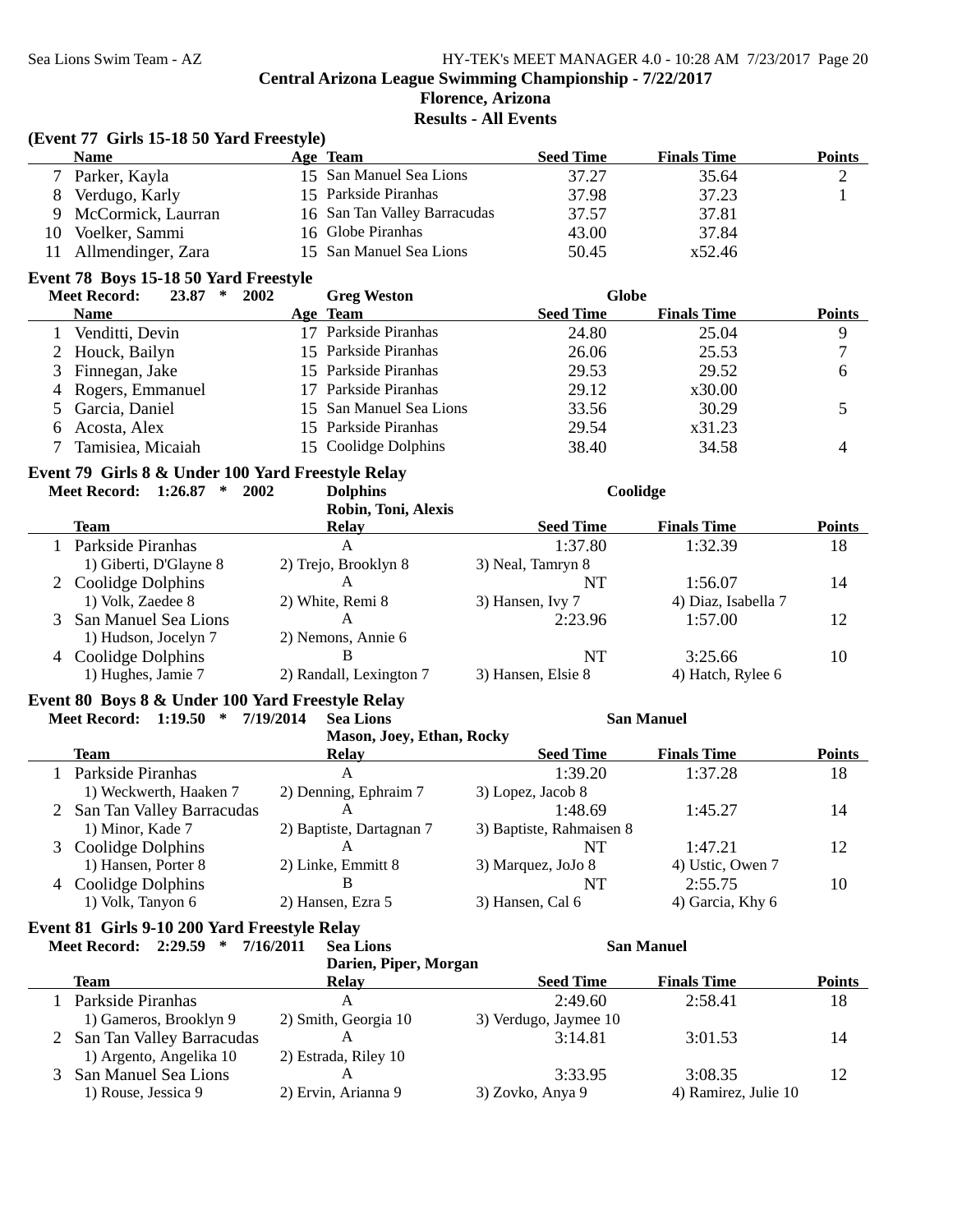|  | <b>Florence, Arizona</b> |  |  |
|--|--------------------------|--|--|
|  |                          |  |  |

**Results - All Events**

| (Event 81 Girls 9-10 200 Yard Freestyle Relay) |                       |                      |                        |                     |               |  |
|------------------------------------------------|-----------------------|----------------------|------------------------|---------------------|---------------|--|
|                                                | Team                  | <b>Relay</b>         | <b>Seed Time</b>       | <b>Finals Time</b>  | <b>Points</b> |  |
|                                                | 4 Coolidge Dolphins   |                      | NT                     | 3:16.54             | 10            |  |
|                                                | 1) Volk, Julisa 9     | 2) Pisano, Ophelia 9 | 3) Murrieta, Sophia 10 | 4) Slade, McKayla 9 |               |  |
|                                                | 5 Parkside Piranhas   |                      | 3:08.70                | 3:17.21             |               |  |
|                                                | 1) Mroczek, Hailey 10 | 2) Thrall, Shelby 9  | 3) Hall, Harlie 10     |                     |               |  |
|                                                |                       |                      |                        |                     |               |  |

#### **Event 82 Boys 9-10 200 Yard Freestyle Relay**

**Meet Record: 2:19.33 \* 7/23/2016 Sea Lions San Manuel Sea Lions**

| M Stewart, J Smallhouse, E Zovko, E Kellam |                          |                      |                         |                    |               |
|--------------------------------------------|--------------------------|----------------------|-------------------------|--------------------|---------------|
|                                            | Team                     | Relay                | <b>Seed Time</b>        | <b>Finals Time</b> | <b>Points</b> |
|                                            | San Manuel Sea Lions     | А                    | 2:50.90                 | 2:59.11            | 18            |
|                                            | 1) Smallhouse, Johnny 10 | 2) Dale, Cooper 9    | 3) Madrid, Martin 10    | 4) Young, Pedro 10 |               |
|                                            | 2 Coolidge Dolphins      |                      | NT                      | 3:05.91            | 14            |
|                                            | 1) Murrietta, Devin 9    | 2) Hansen, Anders 10 | 3) Arredondo, Kallen 10 | 4) Sesma, Aston 10 |               |
|                                            | 3 Coolidge Dolphins      | в                    | NT                      | 4:12.72            | 12            |
|                                            | 1) Henry, Gunnar 9       | 2) Hatch, Ryder 10   |                         |                    |               |

### **Event 83 Girls 11-12 200 Yard Freestyle Relay**

**Meet Record: 2:13.75 \* 7/17/2010 Coolidge Dolphins**

| Samantha, Julia, Fancie, Breigh |                        |                         |                           |               |  |
|---------------------------------|------------------------|-------------------------|---------------------------|---------------|--|
| Team                            | <b>Relay</b>           | <b>Seed Time</b>        | <b>Finals Time</b>        | <b>Points</b> |  |
| San Manuel Sea Lions            | A                      | 2:41.28                 | 2:17.56                   | 18            |  |
| 1) Parker, Ashlee 12            | $2)$ Dale, Mia 12      | 3) Derrick, Nevaeh 11   | 4) Castellanos, Briana 12 |               |  |
| 2 Parkside Piranhas             | A                      | 2:28.40                 | 2:33.26                   | 14            |  |
| 1) Hansen, Melissa 12           | 2) Lopez, Cassidy 11   |                         |                           |               |  |
| 3 San Tan Valley Barracudas     | A                      | 2:37.25                 | 2:44.20                   | 12            |  |
| 1) Carlsen, Lily 11             | 2) Barrios, Gracie 11  | 3) Hall, Lily 12        |                           |               |  |
| 4 Coolidge Dolphins             | A                      | NT                      | 2:55.35                   | 10            |  |
| 1) Volk, Tatum 11               | 2) Hansen, Lillian 12  | 3) McEvoy, Andi 11      | 4) Leonard, Sarah 12      |               |  |
| 5 Globe Piranhas                | A                      | 3:39.00                 | 3:20.09                   | 8             |  |
| 1) Satter, Emilee 11            | 2) Voelker, Tabitha 11 |                         |                           |               |  |
| 6 Coolidge Dolphins             | B                      | NT                      | 3:24.43                   | 6             |  |
| 1) Williams, Mikayla 11         | 2) Webb, Chevenne 11   | 3) Escobedo, Krystyn 11 | 4) Tucker, Madelyn 11     |               |  |

#### **Event 84 Boys 11-12 200 Yard Freestyle Relay**

**Meet Record: 1:55.34 \* 7/23/2016 Sea Lions San Manuel Sea Lions**

**B Fister, A Lopez, R Stewart, E Apuron**

|                             |                          | D FISICI, A LUPCZ, IN SIGWALI, L'APULUII |                         |               |
|-----------------------------|--------------------------|------------------------------------------|-------------------------|---------------|
| <b>Team</b>                 | <b>Relay</b>             | <b>Seed Time</b>                         | <b>Finals Time</b>      | <b>Points</b> |
| 1 San Manuel Sea Lions      | A                        | 2:19.32                                  | 2:09.43                 | 18            |
| 1) Fister, Ben 12           | 2) Stewart, Mason 11     | 3) Kellam, Ethan 11                      | 4) Castellanos, Joey 11 |               |
| 2 Parkside Piranhas         | Α                        | 2:36.70                                  | 2:26.96                 | 14            |
| 1) Elliott, Tanner 12       | 2) Garcia, Jayvien 12    | 3) Roberts, Tristan 10                   |                         |               |
| 3 Globe Piranhas            | А                        | 2:42.00                                  | 2:28.25                 | 12            |
| 1) Satter, Trey 12          | 2) Harrison, Corey 11    | 3) Satter, Max 11                        | 4) Martin, Nik 11       |               |
| 4 San Manuel Sea Lions      | В                        | 2:36.12                                  | 2:38.24                 | 10            |
| 1) Zovko, Emerik 11         | 2) Sanz-Anton, Robert 12 | 3) Garcia, Adrian 11                     | 4) Curry, Vicente 11    |               |
| 5 San Tan Valley Barracudas | А                        | 3:04.56                                  | 2:47.00                 | 8             |
| 1) Giamei, Shawn 9          | 2) Minor, Shad 11        | 3) Baptiste, Deahntreh 11                | 4) Figueroa, Jacob 9    |               |
|                             |                          |                                          |                         |               |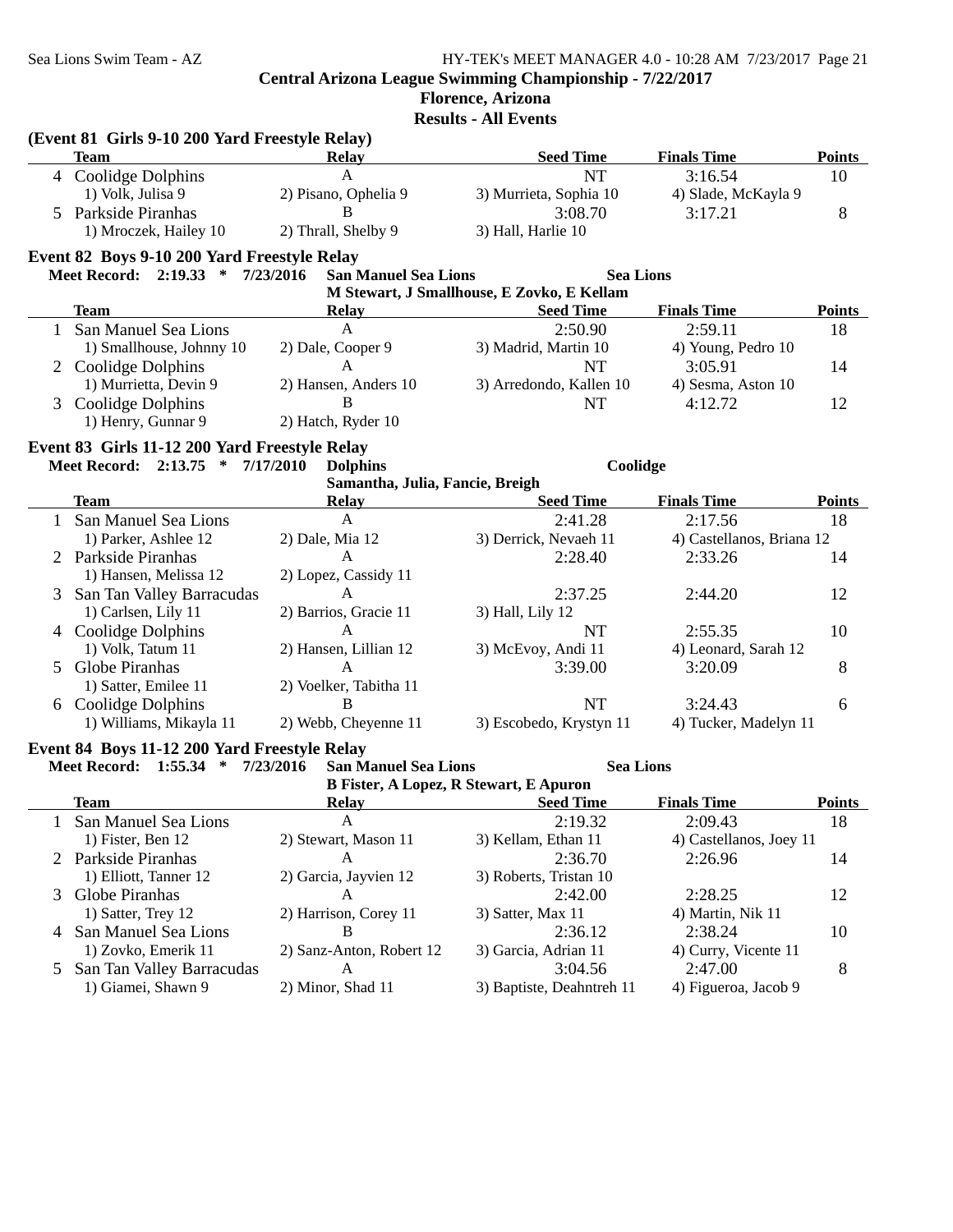# **Florence, Arizona**

**Results - All Events**

#### **Event 85 Girls 13-14 200 Yard Freestyle Relay**

| 7/14/2012<br>2:03.22<br><b>Meet Record:</b><br>∗ |                                              | <b>Dolphins</b>               | Coolidge                  |                      |               |  |  |
|--------------------------------------------------|----------------------------------------------|-------------------------------|---------------------------|----------------------|---------------|--|--|
| Jayla, Megan, Bianca, Savannah                   |                                              |                               |                           |                      |               |  |  |
|                                                  | <b>Team</b>                                  | <b>Relay</b>                  | <b>Seed Time</b>          | <b>Finals Time</b>   | <b>Points</b> |  |  |
|                                                  | San Manuel Sea Lions                         | A                             | 1:57.06                   | $1:55.59*$           | 18            |  |  |
|                                                  | 1) Kellam, Tabitha 13                        | 2) Estrada, Rianna 13         | 3) Chavez, Star 14        |                      |               |  |  |
|                                                  | 2 Parkside Piranhas                          | A                             | 2:00.10                   | $1:59.01*$           | 14            |  |  |
|                                                  | 1) McDade, Macy 14                           | 2) Venditti, Taryn 13         | 3) McLaughlin, Kethryn 14 |                      |               |  |  |
| 3                                                | San Tan Valley Barracudas                    | A                             | 2:20.60                   | 2:10.61              | 12            |  |  |
|                                                  | 1) Mullen, Mackenzie 14                      | 2) Hinchey, Jayme 13          | 3) Watson, Chloe 13       | 4) Guerena, Elyse 14 |               |  |  |
| 4                                                | San Tan Valley Barracudas                    | B                             | 2:30.41                   | 2:25.84              | 10            |  |  |
|                                                  | 1) Kerr, Kiara 12                            | 2) Carlsen, Lola 13           | 3) Brambley, Evelyn 11    | 4) Maher, Nora 13    |               |  |  |
| 5.                                               | San Manuel Sea Lions                         | B                             | 2:34.28                   | 2:48.60              | 8             |  |  |
|                                                  |                                              | 2) Bridges, Aubrey 14         | 3) Young, Karyme 13       |                      |               |  |  |
|                                                  | Event 86 Boys 13-14 200 Yard Freestyle Relay |                               |                           |                      |               |  |  |
| 7/18/2015<br><b>Meet Record: 2:01.88</b><br>∗    |                                              | <b>Coolidge Dolphins</b>      | Coolidge                  |                      |               |  |  |
|                                                  |                                              | E Daniels, N Madril, E McEvoy |                           |                      |               |  |  |
|                                                  | Taam                                         | $\mathbf{p}_{\mathbf{a}}$ lav | Sood Time                 | Finale Time          | <b>Dointe</b> |  |  |

| Team                        | <b>Relay</b>            | <b>Seed Time</b>         | <b>Finals Time</b>         | <b>Points</b> |
|-----------------------------|-------------------------|--------------------------|----------------------------|---------------|
| San Manuel Sea Lions        | A                       | 1:54.56                  | $1:43.04*$                 | 18            |
| $1)$ Lopez, AJ 13           | 2) Stewart, Riley 13    | 3) Fister, Nate 14       | 4) Apuron, Evan 13         |               |
| 2 Parkside Piranhas         | А                       | 1:58.70                  | 2:06.96                    | 14            |
| 1) Sansores, Xavier 13      | 2) Giannini, Chance 14  | 3) Shoemaker, Seth 13    |                            |               |
| 3 Coolidge Dolphins         |                         | NT                       | 2:07.29                    | 12            |
| 1) Lawson, Robbie 14        | 2) Hansen, Gavin 14     | 3) Pisano, Anthony 14    |                            |               |
| 4 San Tan Valley Barracudas | А                       | 2:12.85                  | 2:11.75                    | 10            |
| 1) Guerena, Austin 12       | 2) Christensen, Dean 13 | 3) Christensen, Allen 14 | 4) Mathis, John-Michael 12 |               |
| 5 San Manuel Sea Lions      | в                       | 2:22.33                  | 2:36.75                    | 8             |
| 1) Hill, Hunter 13          | 2) Andrade, Rocky 11    | 3) Silva, D'Andre 12     |                            |               |

#### **Event 87 Girls 15-18 200 Yard Freestyle Relay**

#### **Meet Record: 2:01.21 \* 2002 Maricopa Barracudas Elyssa, Amber Team Relay Relay Seed Time Finals Time Points** 1 San Manuel Sea Lions A<br>
1) Woods, Raya 17 2) Rice, Jessi 16 3) Parker, Kayla 15 4) Apuron, Darien 15 4) Apuron, Darien 15 2 Parkside Piranhas A 2:11.60 2:12.46 14 1) Nienhuis, Julia 17 2) Padilla-Osife, Amy 17 3 San Tan Valley Barracudas A<br>
2:12.67 12<br>
12 A 2:34.32 2:12.67 12<br>
12 A 2:34.32 2:12.67 12 3) McCormick, Laurran 16 4) Brown, Ady 16 4 Globe Piranhas A 2:52.00 2:24.26 10 1) Irish, Samantha 14 2) Voelker, Madison 14 3) Voelker, Sammi 16 5 Coolidge Dolphins A NT 2:37.85 8 1) Mode, Adrianna 15 2) Leonard, Hannah 16 6 San Manuel Sea Lions B<br>
2) Bridges, Bonnie 16 3) Smith, Jasmine 16 4) Allmendinger, Zara 15 4) Allmendinger, Zara 15

#### **Event 88 Boys 15-18 200 Yard Freestyle Relay**

|  |  | Meet Record: $1:42.57$ * $7/18/2015$ San Manuel Sea Lions | <b>Sea Lions</b> |
|--|--|-----------------------------------------------------------|------------------|
|  |  |                                                           |                  |

|                     | T Woods, C Stratton, J Christian, W Newman |                     |                       |               |  |
|---------------------|--------------------------------------------|---------------------|-----------------------|---------------|--|
| Team                | Relav                                      | <b>Seed Time</b>    | <b>Finals Time</b>    | <b>Points</b> |  |
| Parkside Piranhas   |                                            | 1:48.30             | 1:47.58               |               |  |
| 1) Baker, Dalton 17 | 2) Rogers, Emmanuel 17                     | 3) Houck, Bailyn 15 | 4) Venditti, Devin 17 |               |  |